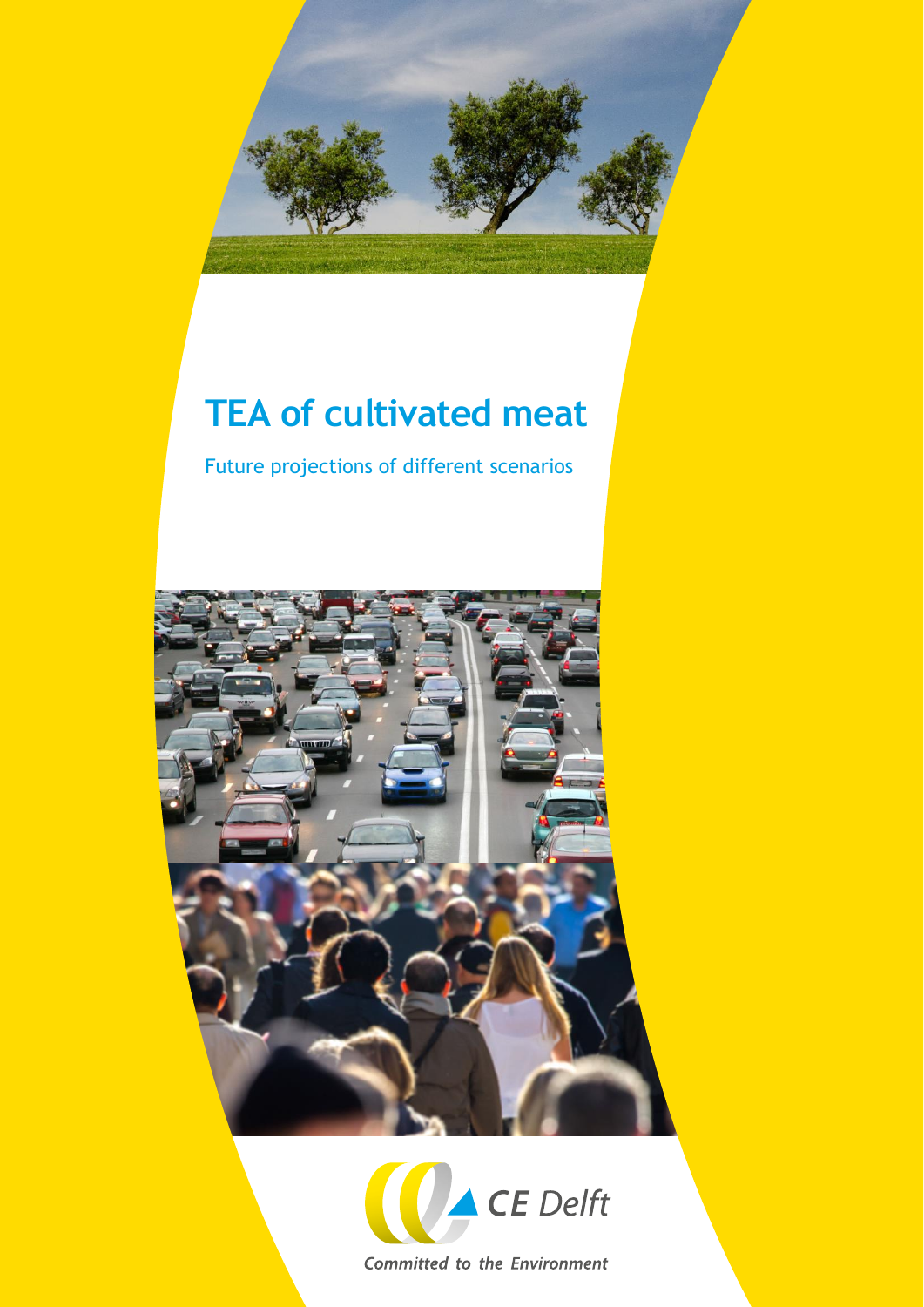## **TEA of cultivated meat**

Future projections of different scenarios

This report was prepared by: Robert Vergeer, Pelle Sinke, Ingrid Odegard

Delft, CE Delft, February 2021

Publication code: 21.190254.020

LCA / TEA / prospective analysis / cultivated / cultured / cell-based / meat / meat alternatives / 2030 / industry data

Client: The Good Food Institute

Publications of CE Delft are available from [www.cedelft.eu](http://www.cedelft.eu/)

Further information on this study can be obtained from the contact person [Pelle Sinke](mailto:sinke@ce.nl) or [Robert Vergeer](mailto:vergeer@ce.nl)

© copyright, CE Delft, Delft

#### **CE Delft**

Committed to the Environment

Through its independent research and consultancy work CE Delft is helping build a sustainable world. In the fields of energy, transport and resources our expertise is leading-edge. With our wealth of know-how on technologies, policies and economic issues we support government agencies, NGOs and industries in pursuit of structural change. For 40 years now, the skills and enthusiasm of CE Delft's staff have been devoted to achieving this mission.

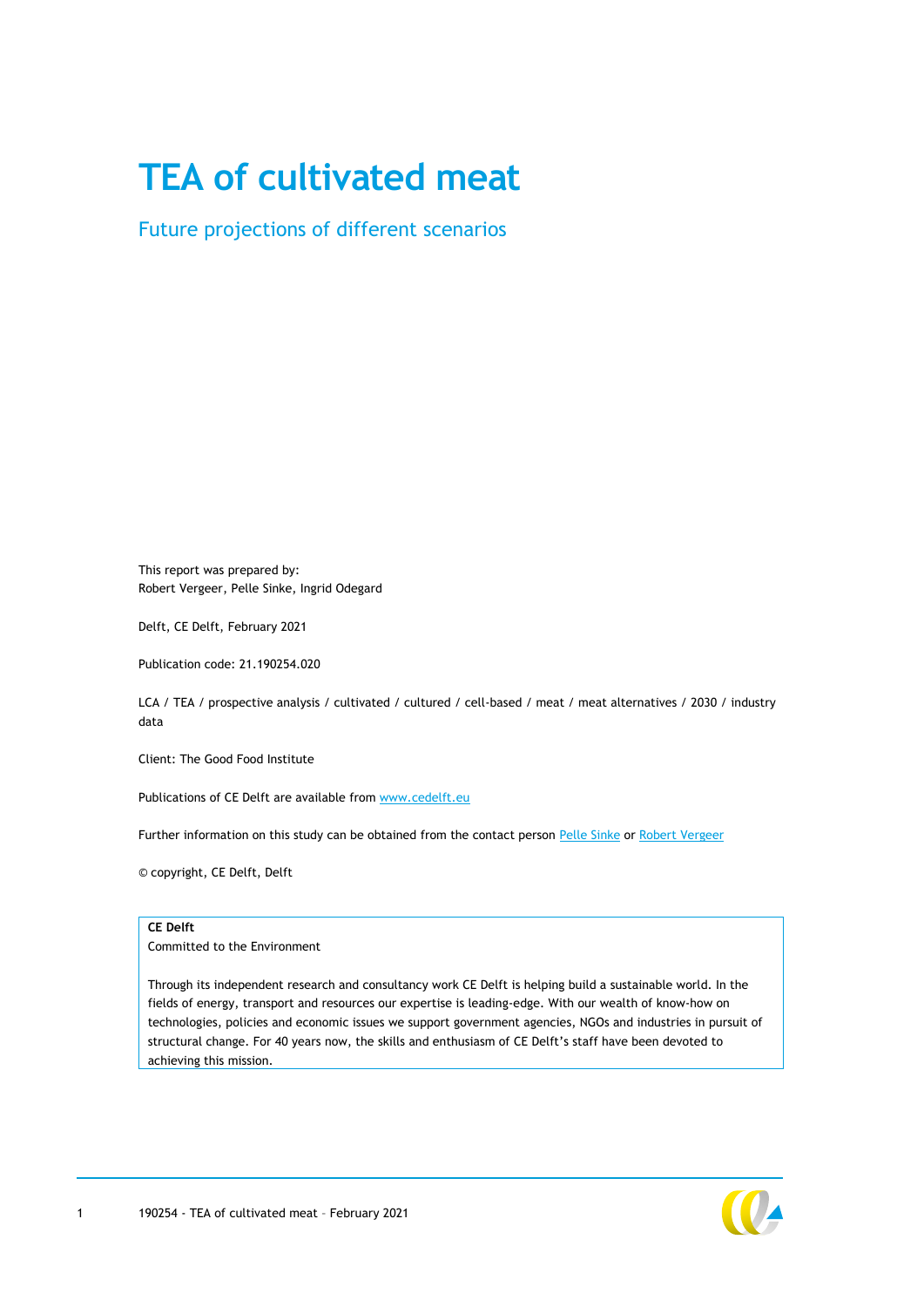## **Content**

|                | Summary                                                                                                                                                                                            | 4                             |
|----------------|----------------------------------------------------------------------------------------------------------------------------------------------------------------------------------------------------|-------------------------------|
| 1              | Introduction<br>1.1 A techno-economic assessment (TEA)<br>1.2 Clients, partners and roles<br>1.3 Reading guide                                                                                     | 6<br>6<br>6<br>$\overline{7}$ |
| $\overline{2}$ | Methodology and inventory<br>2.1 Goal and Scope<br>2.2 Inventory<br>2.3 System and system boundaries<br>2.4 Limitations of the research                                                            | 8<br>8<br>9<br>11<br>13       |
| 3              | Results<br>3.1 COGS Cultivated meat production system - baseline<br>3.2 Scenarios for future cost reduction                                                                                        | 14<br>14<br>15                |
| $\overline{4}$ | Sensitivity analysis<br>4.1 S1: Sensitivity for investment criterion<br>4.2 S2: Sensitivity for cell density<br>4.3 S3: Sensitivity for production run time<br>4.4 S4: Sensitivity for cell volume | 30<br>30<br>30<br>31<br>32    |
| 5              | <b>Conclusion and Discussion</b>                                                                                                                                                                   | 34                            |
|                | References                                                                                                                                                                                         | 37                            |
| A              | Inventory and data quality                                                                                                                                                                         | 38                            |
| B              | Medium formulation and prices<br>B.1 Medium formulation and prices per ingredient category<br>B.2 Sources of prices                                                                                | 41<br>41<br>42                |
| C              | Investment costs and FTE                                                                                                                                                                           | 43                            |
| D              | Other costs and prices                                                                                                                                                                             | 44                            |
| Е              | Cost components excluded from the analysis                                                                                                                                                         | 45                            |
| F              | Model inputs for Scenarios 7-9                                                                                                                                                                     | 46                            |

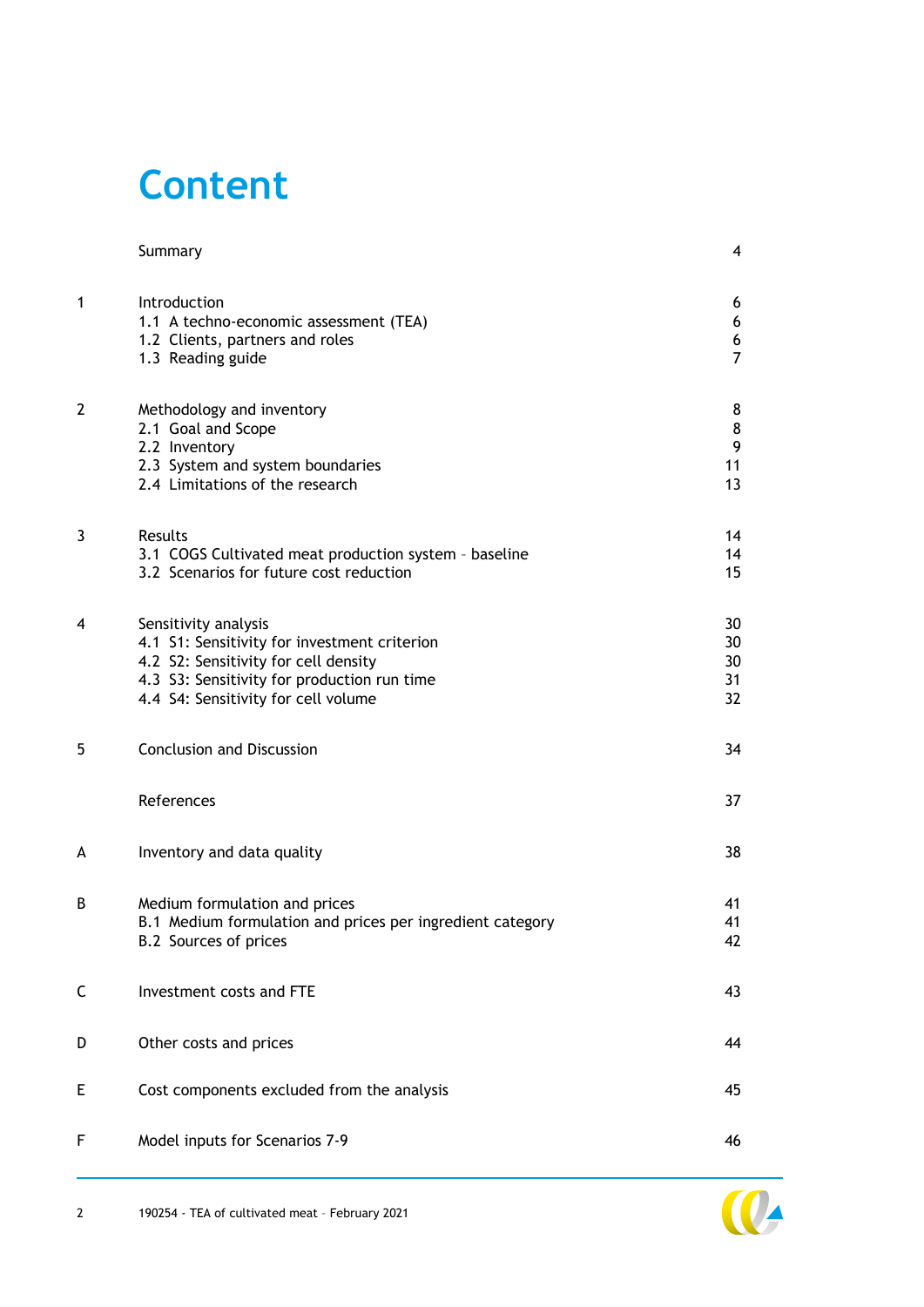## <span id="page-3-0"></span>**Summary**

In this report<sup>1</sup>, we make a Techno-Economic Analysis for the production of cultivated meat (CM) at industrial scale, in the 2030's. We first develop a model for the Cost of Goods Sold (COGS) based on current production technology and costs for inputs. Subsequently we explore various avenues for cutting costs when production takes place in full-scale plants, realised in 2030.

We draw the following conclusions:

- **Current CM production costs** are an order of magnitude of 10,000 to 100 higher than benchmark values for comparable traditional meat products, depending on the exact requirements for medium components and its prices.
- **Future CM production costs**: Substantial cost reductions that bring CM production costs close to the benchmark are feasible (see [Figure 2\)](#page-10-1). This requires a combination of reductions that covers nearly all aspects of the business case. Our assessment shows that:
	- Major steps need to be made in reducing the production costs and use of medium ingredients, notably growth factors but also recombinant proteins.
	- Furthermore, the requirements for return on investment need to be set much lower than common practice in commercially motivated investments.
	- The equipment costs for perfusion reactors need to come down.
- Finally, a number of improvements in the production process and favourable choices in cell types will help drive costs down further.





1 Note: This report is one part of the combined Life Cycle Assessment (LCA) and Techno-Economic Assessment (TEA) project. For the TEA, see CE Delft (2021).

<sup>2</sup> We have adopted a log-scale, for the costs differ by an order of magnitude of ~1,000; depending on the scenarios assumptions.

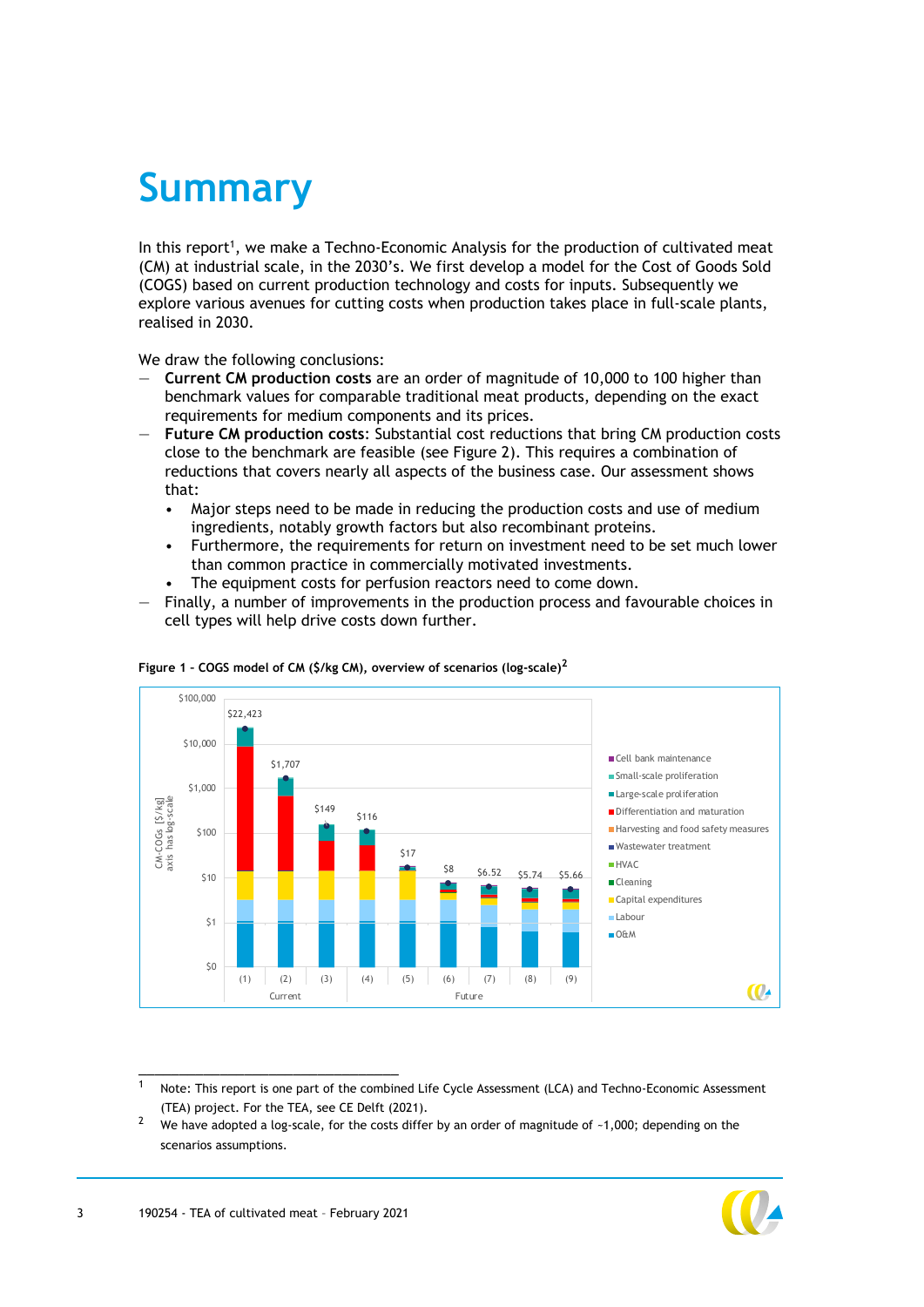## **Overlap TEA and LCA**

At the same time this TEA was carried out, a life cycle assessment (LCA) was also made (CE Delft, 2020). Do conclusions overlap? Can measures to reduce environmental impact also lower costs, and vice versa? Four aspects stand out:

- 1. **Energy efficiency**: being more energy efficient reduces environmental impact and costs. There still are uncertainties regarding energy use for heating and cooling, and further research into e.g. energy efficient cooling and sustainable heat sources could help reduce both environmental impact and costs.
- 2. **Energy sources**: a switch to sustainable energy, especially electricity, substantially lowers the environmental impact. The most transparent and robust way to ensure *additional* sustainable electricity production, which actually lowers the national average environmental impact of electricity generation, is taking care of one's own sustainable electricity generation. If sustainable electricity is generated by the CM company on site, this could also mean a reduction in cost compared to either fossil or sustainable electricity purchased on the market.
- 3. **Medium use**: both increased medium efficiency and increasingly efficient production of ingredients can lower both costs and environmental impacts. Especially regarding certain functional ingredients: the results of the LCA and of the TEA both highlight certain specialty functional ingredients such as recombinant proteins in this regard. A reduction or a switch could mean reducing both impact and costs.
- 4. **Supply chain collaboration**: To reduce environmental impact and costs further, collaboration in the supply can help lower impact and costs of production of all required substances for CM production. Most notably this is important with regard to medium ingredients, but this reasoning can of course be extended to other inputs (e.g. scaffolds, filtration membranes) as well.

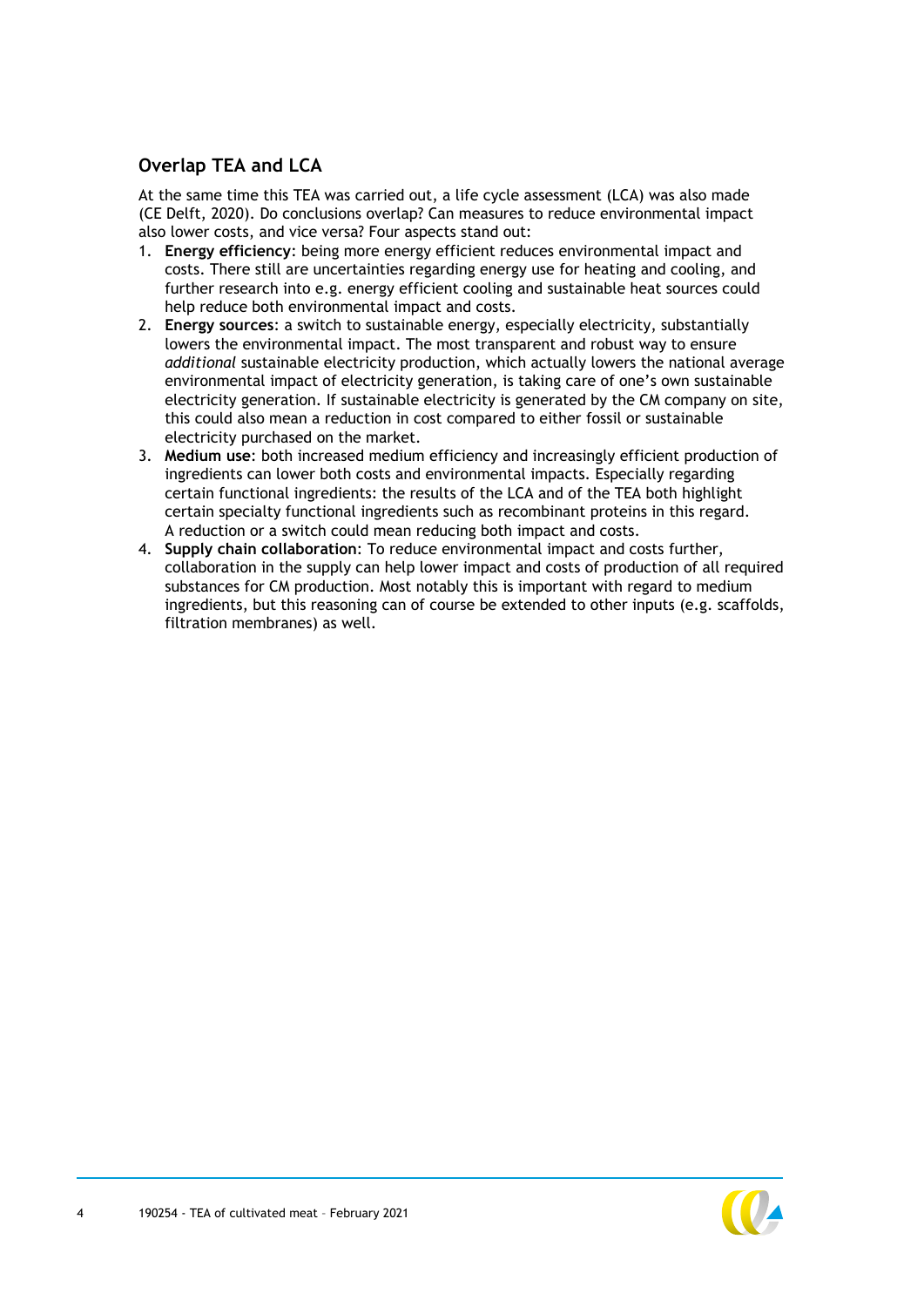# <span id="page-5-0"></span>**1 Introduction**

Numerous innovative companies are currently exploring and developing methods to produce cultivated meat (also called cultured meat, cell-based meat or in vitro meat): meat cells cultivated in cell culture bioreactors, as opposed to on a farm. Clearly, an advantage of cultivated meat (CM) is that it avoids holding animals with the associated risks related to e.g. animal welfare and zoonosis. Furthermore, depending on the type of meat, production process, energy sources used and future innovations, CM holds the potential of a lower environmental impact than conventionally produced meat (CE Delft 2021).

<span id="page-5-1"></span>For CM's potential to materialise, both viable business prospects for companies that produce CM, as well as production costs that make CM a competitive alternative on the consumer market are required.

#### **1.1 A techno-economic assessment (TEA)**

The maturity of business processes for the production of cultivated meat is increasing fast. Several companies are involved in R&D and piloting activities, aiming to learn from this with the goal of producing CM at industrial scale and competitive prices in the 2030's. To reach this goal, a number of innovations in the production process and a fall of the prices of the main inputs are needed. In this report, we present a techno-economic assessment (TEA) of the cost of producing of CM in a full-scale, industrial installation, in 2030. This TEA consists of a number of scenarios that combine technological innovations with projections for inputprices, to inform a calculation and breakdown of the future cost of the production of cultivated meat.

The goal of our assessment is to get a better idea of what drives the costs of producing CM, what kind of cost reductions are feasible up to ~2030 and what kind of innovations or input-price reductions would be needed to generate a competitive price for CM.

Because the CM process is still in development, there is a degree of uncertainty regarding the results. Where possible we have included ranges and interpretation of such ranges and the uncertainties. Therefore, the results presented here should not be interpreted as 'the truth', but rather as a good indication and a basis to assess CM production costs, and the possibilities and focus areas for further cost reductions and improvement of the CM process in the future.

#### <span id="page-5-2"></span>**1.2 Clients, partners and roles**

This study was commissioned by [The Good Food Institute.](http://www.gfi.org/) While expertise from this organisation was relevant in the research process, CE Delft was independent in carrying out the research and primary data from (CM and other) companies was not shared with the client. Over sixteen companies (both CM developing companies and companies active in the supply chain) were involved in this project to provide data, for modelling and crosschecks. A reference to sources is included in the annexes.

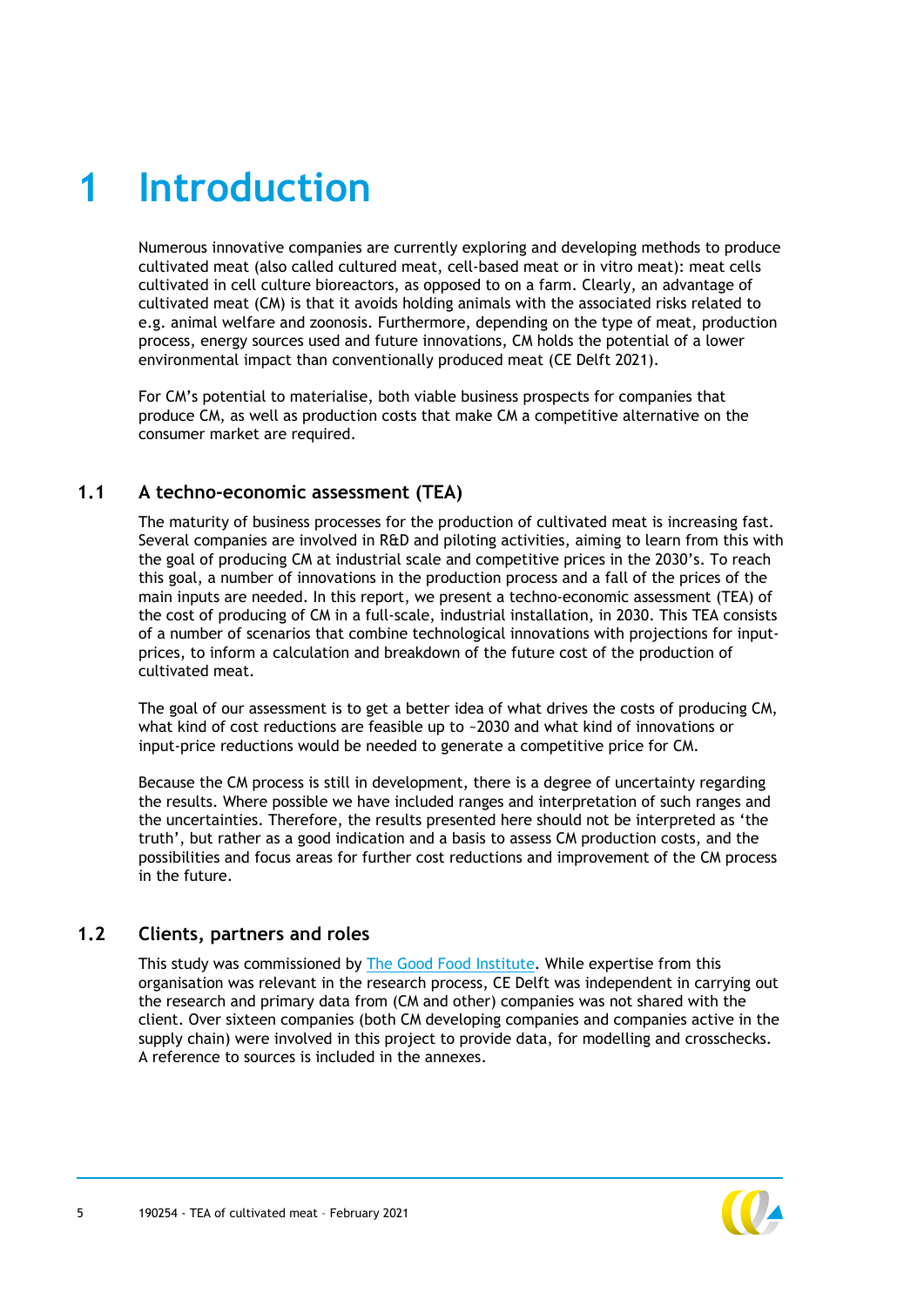### **1.3 Reading guide**

<span id="page-6-0"></span>In Chapter [2](#page-7-0) we describe the methodology used and the process followed for data inventory and data sources. Because much of the data gathered is confidential, this report does not include a full data inventory (a summary is given in the annexes). In Chapter [3](#page-13-0) we describe the results of the TEA in the form of cost of good-models for CM production in different scenarios for costs of input and the efficiency of the production process. Chapter [4](#page-29-0) provides a sensitivity analysis of the results. In Chapter [5](#page-33-0) we present conclusions and discussion.

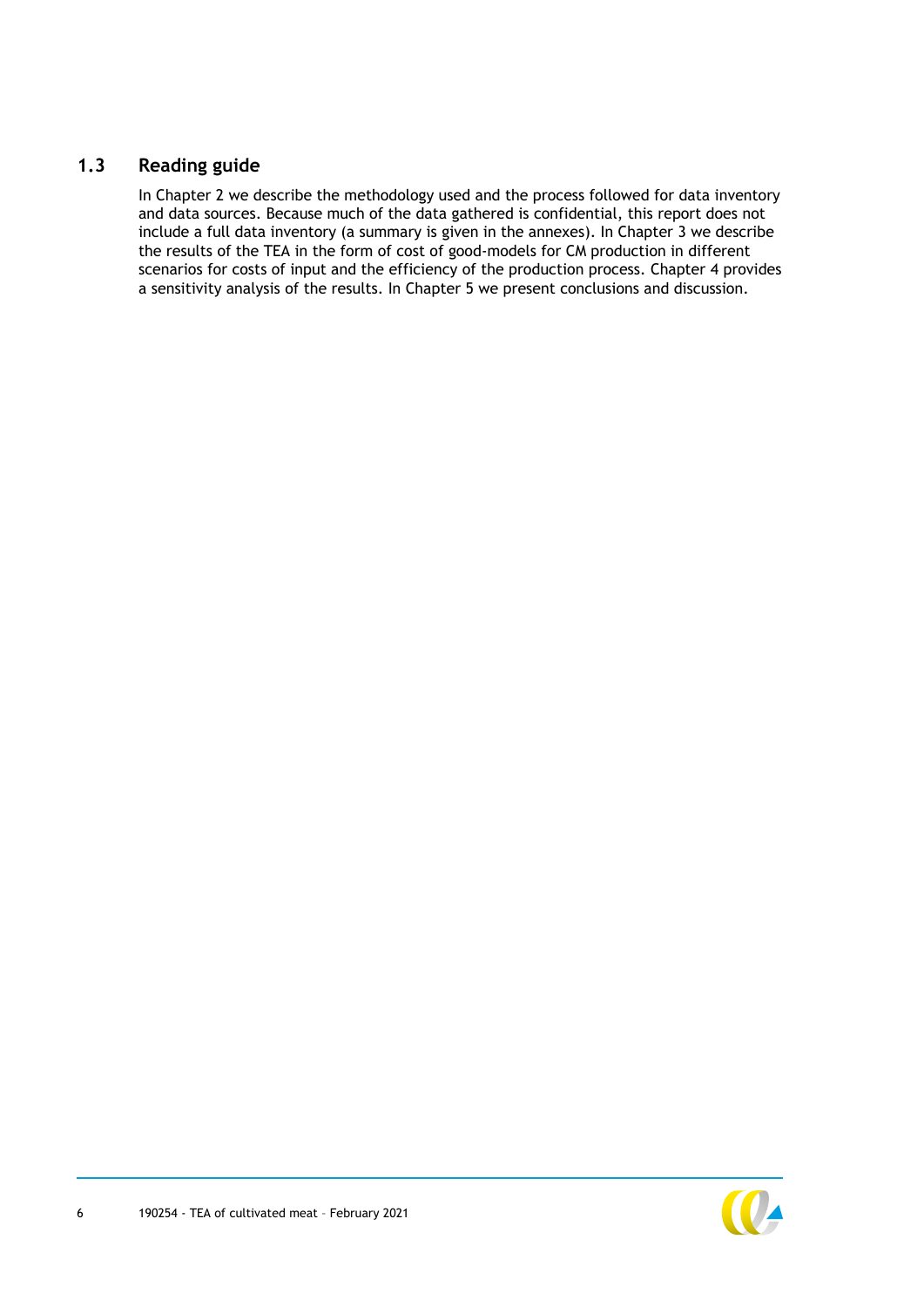# <span id="page-7-0"></span>**2 Methodology and inventory**

In this chapter, we elaborate on the methodology used to assess the future costs of the production of cultivated meat (CM) and the process of data inventory.

CE Delft has presented the environmental effects of CM in their report 'LCA of Cultivated Meat' (CE Delft 2021). The methodology and research deployed for both studies overlap substantially. In this chapter, we present the methodology and inventory for the TEA. We include relevant sections from the LCA report (CE Delft 2021).

#### <span id="page-7-1"></span>**2.1 Goal and Scope**

This study is a TEA of the production of CM. The goal of the study is to gain insight into the costs of CM production, into the contribution of different processes and inputs to costs (a breakdown of the costs) and the impact of a number of potential innovations in the production process and price reduction of production inputs.

We provide the insights in the form of a model for Cost of Goods Sold (COGS). A COGS model is a breakdown of the direct costs that companies make for producing the goods they sell. We include the cost categories mentioned in [Text box 1,](#page-7-2) but exclude indirect expenses, like distribution costs, sales costs and marketing expenses.

|                          | Direct cost categories included in the COGS model                                                    |  |  |  |
|--------------------------|------------------------------------------------------------------------------------------------------|--|--|--|
| —                        | capital costs;                                                                                       |  |  |  |
|                          | operation costs:                                                                                     |  |  |  |
|                          | material Inputs;                                                                                     |  |  |  |
|                          | Culture medium inputs.<br>$\circ$                                                                    |  |  |  |
|                          | Electricity.<br>$\circ$                                                                              |  |  |  |
|                          | Heat.<br>$\circ$                                                                                     |  |  |  |
|                          | Other material inputs, such as chemicals, filters, scaffolds, vials and water (ultrapure)<br>$\circ$ |  |  |  |
|                          | staffing for operation of the plant;<br>٠                                                            |  |  |  |
|                          | wastewater treatment;                                                                                |  |  |  |
|                          | maintenance.                                                                                         |  |  |  |
|                          | We include these costs for the production stages:                                                    |  |  |  |
| —                        | HVAC;                                                                                                |  |  |  |
|                          | cell bank maintenance;                                                                               |  |  |  |
| $\overline{\phantom{m}}$ | small-scale proliferation;                                                                           |  |  |  |
| $\overline{\phantom{m}}$ | large-scale proliferation;                                                                           |  |  |  |
| $\overline{\phantom{m}}$ | differentiation and maturation;                                                                      |  |  |  |
| $\overline{\phantom{m}}$ | harvesting and food safety measures;                                                                 |  |  |  |
| $\qquad \qquad -$        | cleaning;                                                                                            |  |  |  |
|                          | wastewater treatment.                                                                                |  |  |  |

As CM is still in development, we model a future commercial scale production facility which reflects expected changes, both internally (the scaling up of CM production) and externally (e.g. share of sustainable sources in electricity mix).



<span id="page-7-2"></span>**Text box 1 - Costs included in the COGS model**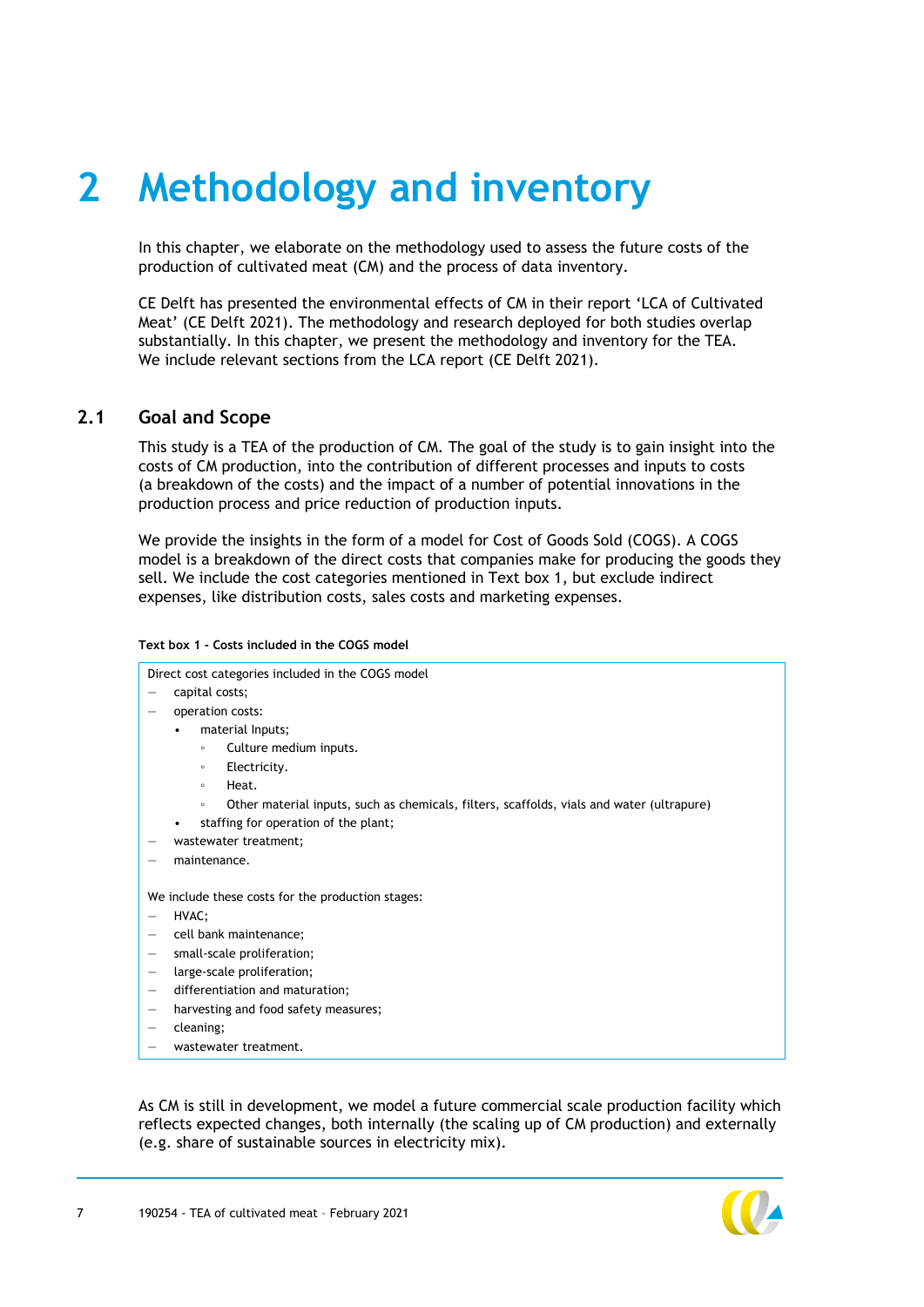#### **Modelled product**

We present the costs producing 1 kg of a non-specific type of CM, that has the form of a slurry or paste made out of meat cells (comparable to very finely ground meat) suitable for further formulation into meat-consumer products. The mass percentage of water in this product is 70% (baseline) to 77% (low-medium scenario, see Chapter [3\)](#page-13-0). For further information we refer to the LCA report (CE Delft 2021).

#### **Scope of costs included**

We include costs associated with meat production from basic input up to production of the modelled product. Costs for packaging and transportation to the food-processing industry are not included. This means that all costs associated with process inputs and outputs up to the meat leaving the facility are considered. Further formulation, processing, packaging and post-production transport are outside the scope. The baseline scenario considers a CM product of a meat product, cultivated around 37°C. Model inputs, besides energy demand for heating, are based on inventory data from both land-based and water-based animals.

Because of data confidentiality, no division into different types of meat (e.g. beef, chicken) is possible at the moment, as the number of data sources per type of cultivated meat is limited. Presenting results per type, if possible (because of data availability), would therefore for some types mean presenting results for a specific company, which we do not do in this report. Therefore, the results do not represent the COGS of a specific product developed by a specific CM company, and may not be interpreted as such. Furthermore, the results should, be interpreted as estimates, rather than very precise calculations. CM companies can use the results to gain insight into factors that may contribute (significantly) to their costs, or extract recommendations for focus areas for future exploration within their product development and for product improvement.

## <span id="page-8-0"></span>**2.2 Inventory**

To ensure a robust model and robust results, we contacted over sixteen companies that (aim to) have a role in the CM supply chain for price data. These main data suppliers and their expertise to the data inventory are listed in [Table 1.](#page-8-1)

| Company or institute      | <b>Expertise</b>                                      |
|---------------------------|-------------------------------------------------------|
| A*star                    | Cultivated meat research institute (Avian)            |
| Aleph Farms               | Cultivated meat production (Bovine)                   |
| <b>Avant Meats</b>        | Cultivated meat production (Fish)                     |
| Mosa Meat                 | Cultivated meat production (Bovine)                   |
| <b>Shiok Meats</b>        | Cultivated meat production (Crustacean)               |
| <b>SuperMeat</b>          | Cultivated meat production (Avian)                    |
| Wild Type                 | Cultivated meat production (Fish)                     |
| Akron Biotech             | Recombinant proteins, scaffolds, cell banking systems |
| <b>Black &amp; Veatch</b> | Consulting engineering and design-build services      |
| <b>Buhler</b>             | Extrusion and feed pre-mix                            |
| Cell-trainer Biotech      | Consulting engineering                                |
| <b>Evides</b>             | Water production and treatment                        |

<span id="page-8-1"></span>**Table 1 – Partnering companies and institute, and their contribution to the data inventory for the TEA**

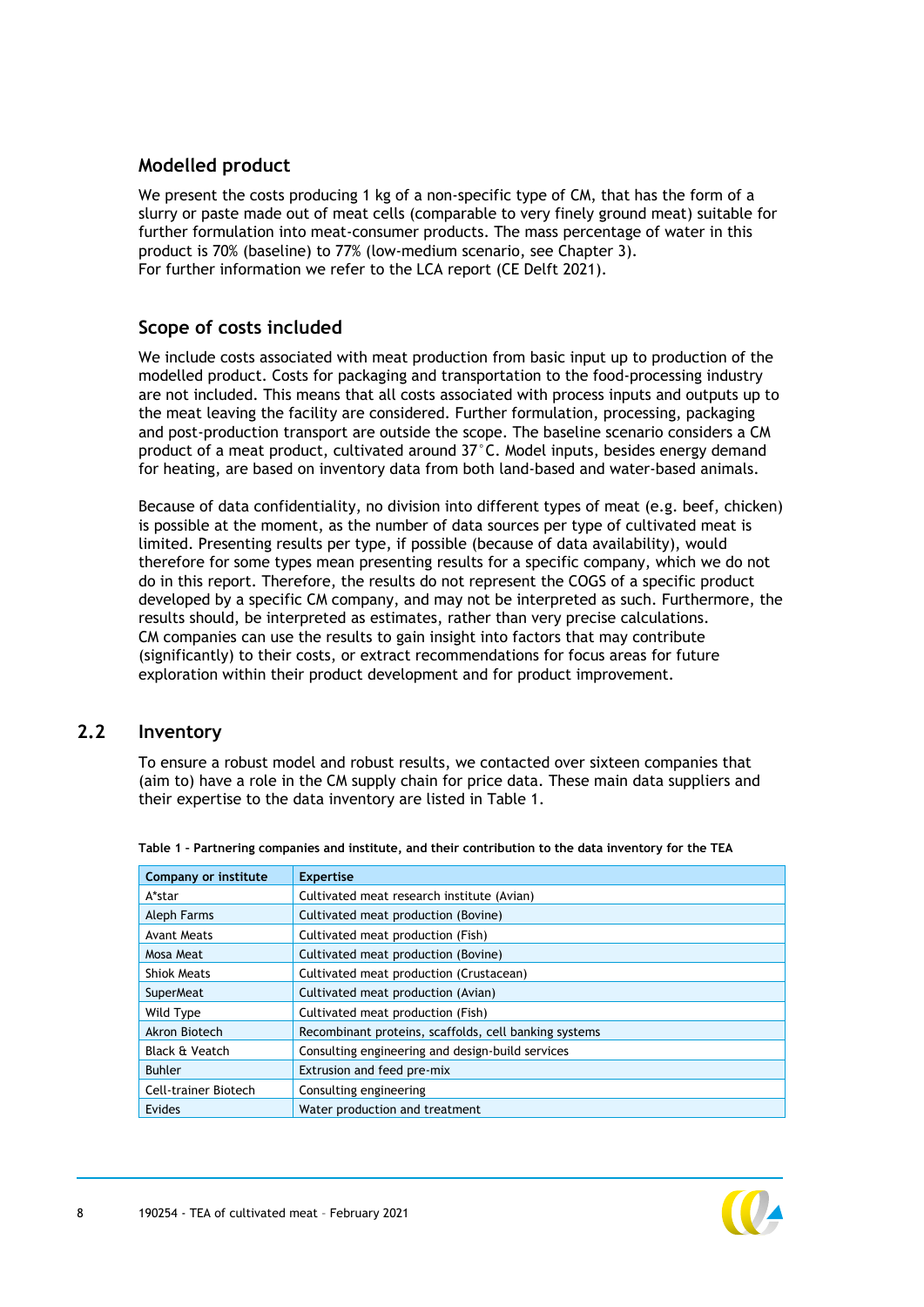| Company or institute   | <b>Expertise</b>                                                                   |
|------------------------|------------------------------------------------------------------------------------|
| Merck <sup>3</sup>     | Cell culture media and other process related products (e.g. equipment and filters) |
| <b>OSPIN</b>           | Bioreactors and tissue chambers for cell expansion and differentiation             |
| Richcore               | Recombinant proteins                                                               |
| <b>Warner Advisors</b> | Consulting engineering                                                             |

Inventory data was shared confidentially. Therefore, this report does not include an extensive data inventory, but only ranges, averages and median or mode values, depending on the nature of the data. In the Annexes the inventory data we can share are summarised.

#### **2.2.1 Inventory data: quality**

Gathering inventory data from multiple (CM and other) companies allowed us to do crosschecks, make mass and energy balances and make a robust model. The inventory included both inquiry into the current situation, and a projection of future potential. These projections were crosschecked, and discussed with the relevant experts (from supply chain companies and research organisations). For some future projections publicly available data were used, for example for the expected costs of the average electricity mix in 2030 (see Section [2.2.2\)](#page-9-0).

A generic inventory questionnaire was sent to CM companies twice, to which most companies also responded twice. All supply chain companies listed in [Table 1](#page-8-1) were contacted with general questions, after which specific aspects of the production process were discussed further with certain experts. In general, important variables such as volume, cell density, production time, quantity of medium, medium composition, were based on the input of ~five to fifteen companies (CM and non-CM based on topic). Specific values, such as inputs for wastewater treatment, energy use have mostly been determined based on the expert judgement, crosschecked by other independent experts and/or literature. In Annex [A](#page-37-0) we present a full inventory list (not quantified) and an assessment of data quality is given.

Background databases used for the LCA are Ecoinvent 3 (Wernet et al. 2016), version 3.6 (allocation cut-off by classification), and the Agri-footprint database (Durlinger et al. 2017) (version 4.0, economic allocation).

#### **2.2.2 Price data**

<span id="page-9-0"></span>To collect prices for the various inputs, we have used the sources listed below. For a detailed overview of values and sources, please see the annexes:

- Energy prices: World Energy Outlook and calculations by CE Delft.
- Prices for medium ingredients: Alibaba, quotes from individual suppliers (incl. projections for price development towards 2030), literature.
- Investment, maintenance and staffing: engineering experts.
- $-$  Wastewater treatment: calculations by CE Delft based on COD and  $O<sub>2</sub>$  demand for organic N and free NH<sub>3</sub>.

<sup>3</sup> Merck KGaA, Darmstadt, Germany. [https://www.emdgroup.com/en/research/innovation-center/innovation](https://www.emdgroup.com/en/research/innovation-center/innovation-fields/cultured-meat.html)[fields/cultured-meat.html](https://www.emdgroup.com/en/research/innovation-center/innovation-fields/cultured-meat.html)

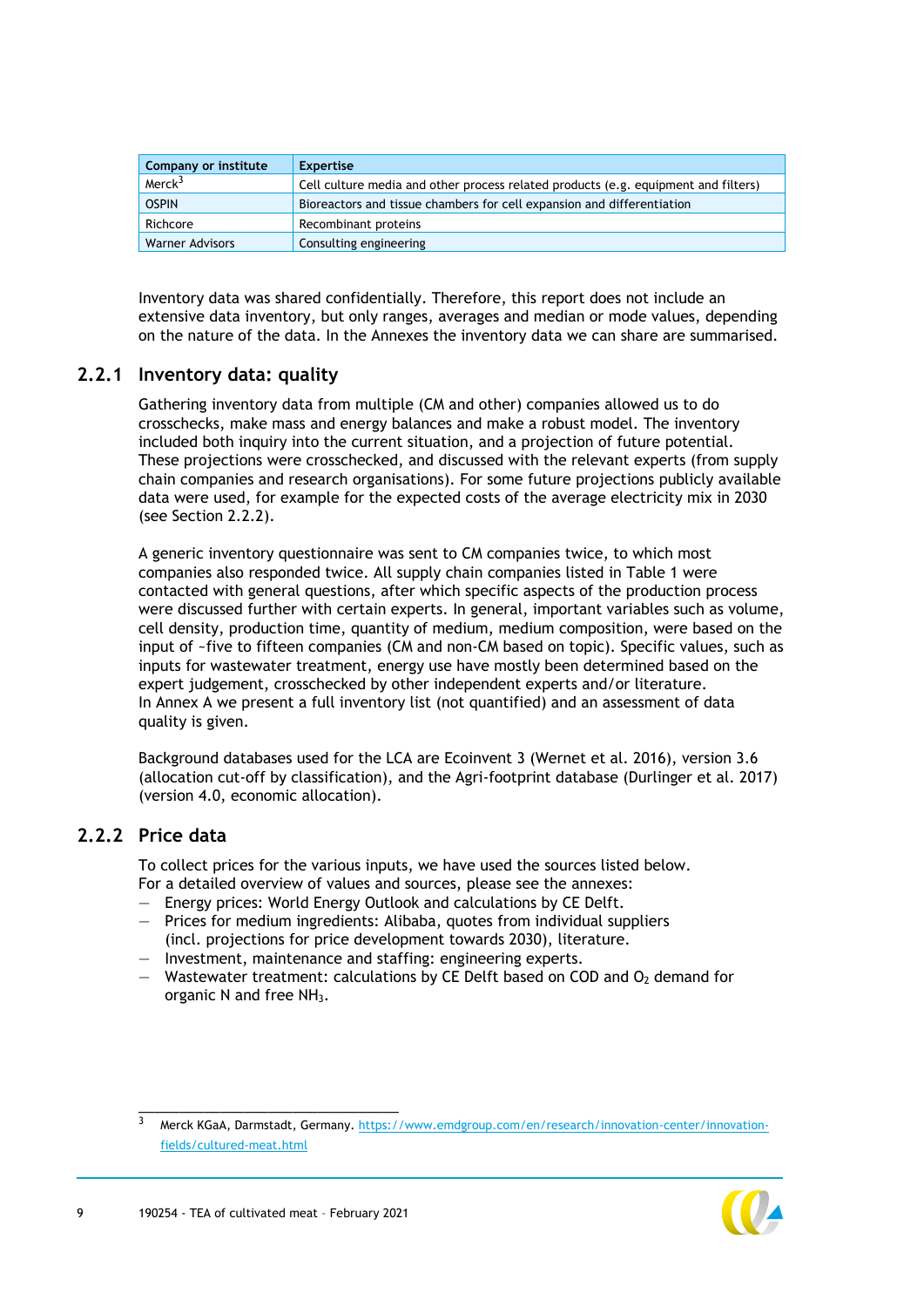### <span id="page-10-3"></span><span id="page-10-0"></span>**2.3 System and system boundaries**

#### **2.3.1 Main parameters for model of production process (baseline scenario)**

<span id="page-10-2"></span>We modelled production of CM for a future situation, in which production is scaled up to a production unit of 10 kton per year. The theoretical baseline production line is described below and in [Figure 2.](#page-10-1) This design of the production process is based on Specht (2020), adapted in some aspects for the purposes of this study.

The input data for the model is based on company data, as described in Section [2.2.](#page-8-0) The baseline parameters for the model are reported in Annex [A.](#page-37-0) The baseline parameters are based on representative averages, or in some cases median or mode, values (depending on the spread). It is important to note that the values used in this study do not represent any single production system and the values can therefore not be interpreted as being fully representative for the product system of any of the companies involved in providing data.

The process (schematically shown in [Figure 2\)](#page-10-1) is semi-continuous with three intermediate harvests. Proliferating occurs until the largest stirred-tank reactor (STR) volume (working volume 10,000 L) is filled, at which point 50% of the cells are harvested, the medium is refilled, and cells again proliferate until maximum density is reached. This repeats a total of three times, in total ensuring 200% (relative to the largest proliferation reactor: 50% + 50% + 100%) of cells are harvested. Harvested cells are seeded onto scaffolds in perfusion reactors (PR). This production line has a total of 4 PRs (working volume 2,000 L, each containing 50% of the harvest) installed in parallel. After each production run (for the 10,000 L STR this is twelve days, for each of the PR this is ten days) the reactors are cleaned using a clean-in-place and steam-in-place (CIP/SIP) system. The total production time from cell vial to harvest is 42 days. Around 130 of these production lines are assumed to be operating in parallel to meet the demands of 10 kton annually set forth in the study.



<span id="page-10-1"></span>**Figure 2 – Baseline production line, semi-continuous with three intermediate harvests**

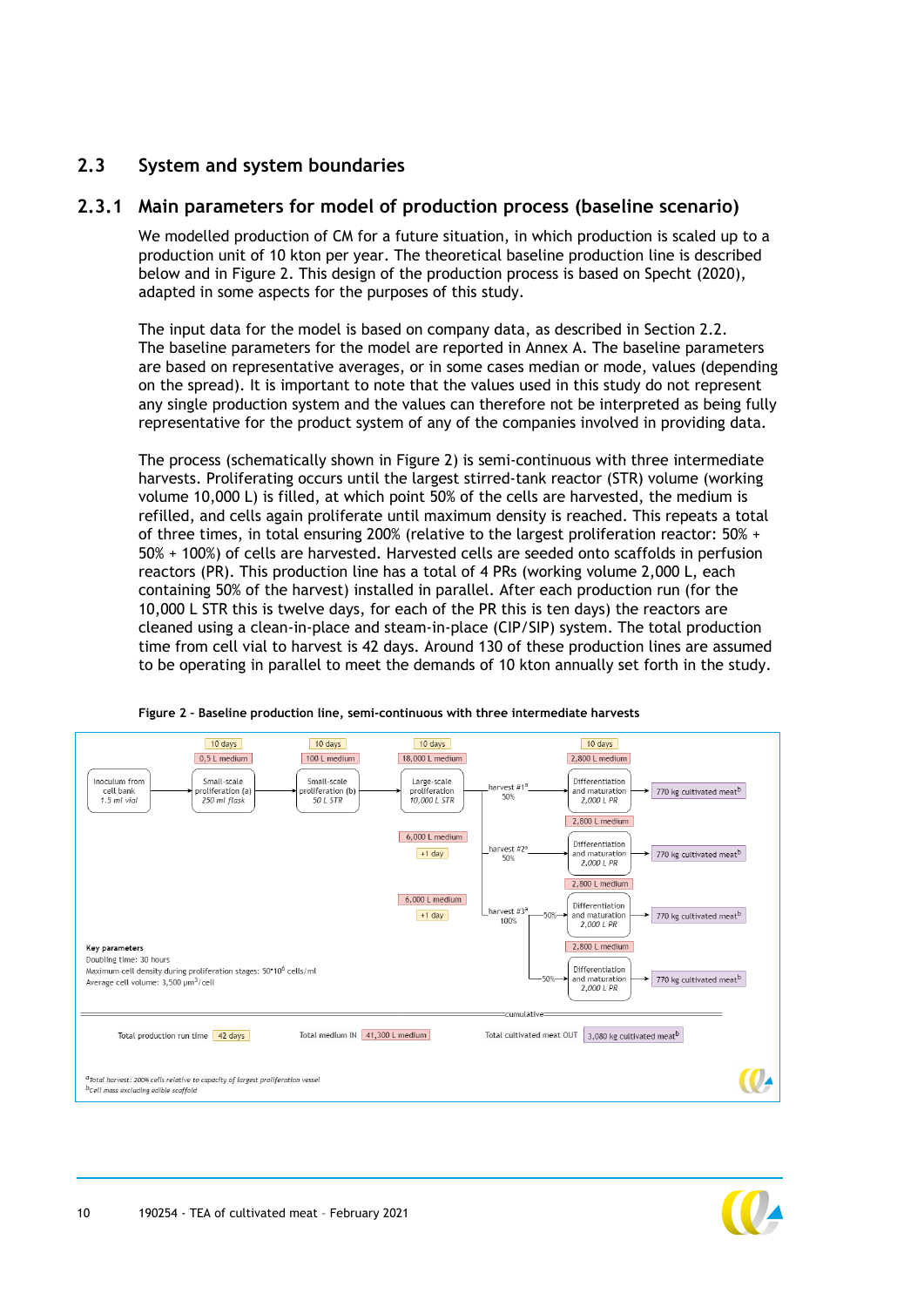## **2.3.2 Capital expenses and investments**

<span id="page-11-1"></span>We have translated the production line into the requirements for equipment for a full-scale facility (see [Table 2\)](#page-11-0).

| Equipment type                                           | Pieces of equipment needed |
|----------------------------------------------------------|----------------------------|
| Perfusion Reactors 2,500 L (working volume 2,000 L)      | 430                        |
| Stirred-Tank Reactors 12,500 L (working volume 10,000 L) | 130                        |
| Stirred Tank Reactors 60 L (working volume 50 L)         | 107                        |
| Storage and mixing tanks for culture medium 60,000 L     | 15 <sup>1</sup>            |
| Clean-in-place system                                    |                            |

<span id="page-11-0"></span>**Table 2 – Main equipment requirements for a 10 kton CM production facility**

Based on the equipment needs, we have assessed the investment required to build a facility that produces 10 kton of CM. To assess the investment costs, we have used the following assumptions:

- We assume the process is food grade, not pharmaceutical.
- We have taken benchmarks for cost estimates from bioprocess industry in food sectors.
- $-$  Cost estimates are at FEL<sup>4</sup>-1 stage. That means they are based on the scope definition of the system as defined in [Table 1](#page-8-1) and Section [2.3.1.](#page-10-2) The major cost determinant is the amount and size of reactors. Equipment cost estimates for STR's, storage and mixing tank and CIP/SIP should be considered FEL-1, hence an uncertainty bandwidth of unit costs of -20% to +40%, but prices are conditional on development of steel prices towards 2030. Values for perfusion reactor has a larger uncertainty bandwidth.
- We multiply the bare equipment costs with an installation factor (Lang-factor, see Annex [C\)](#page-42-0). The installation factor includes costs for placement, instrumentation, piping, electrical, buildings, engineering and contractors. It differs depending on the extent to which the equipment comes in a package or is pre-instrumented.
- We calculate the capital costs that are associated with the investment needed, using a payback time criterion for the project as a whole. Advantages of this criterion are its ease of calculation and that it is easy to interpret. A drawback of payback times is that it does not take into account time preferences of project revenues. To overcome this drawback, in industrial practice it is more common to use the (internal) project profitability as the criterion. The project profitability should then be higher than the weighted average of interest rate (external financiers) and demands for return on equity (internal financiers). However, this criteria has the drawback that it is harder to interpret and more complex to quantify. For this project, and given the rough nature of the assessment of investment costs, it is sufficient to show the impact of a difference in payback time as an example of how different investment requirements impact the cost of CM production.

Annex [C](#page-42-0) provides more detailed assumptions and sources for equipment costs.

4



Front end loading.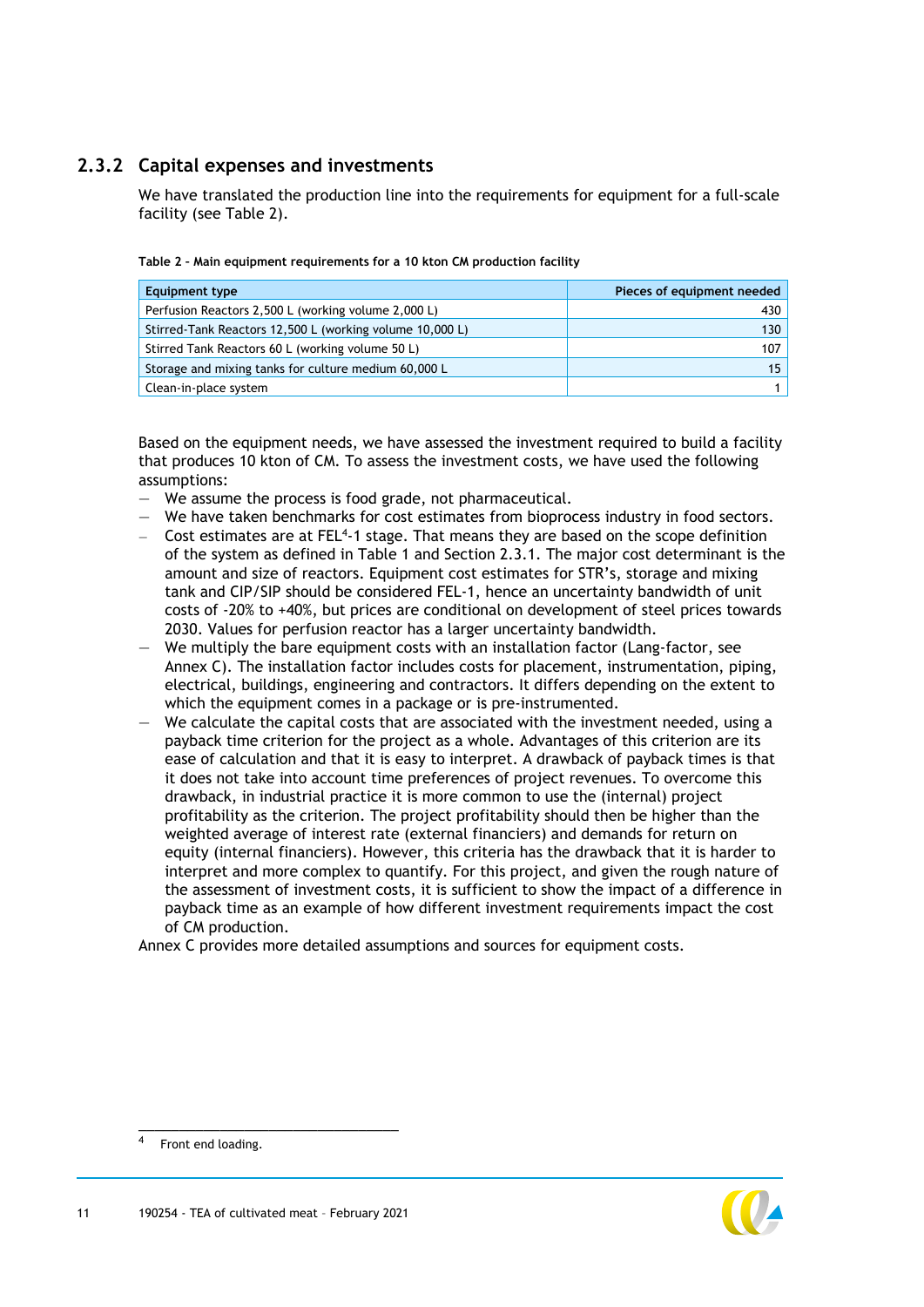### **2.4 Limitations of the research**

<span id="page-12-0"></span>We have made a major effort to obtain values for equipment and input requirements as well as prices for all identified inputs. We did not, however, obtain these for all identified inputs. Hence, a small number of cost components were not taken into account, because of data limitations on prices or requirements for pieces.

Based on expert judgment, we estimate that including these components would not alter the conclusions, please see Annex [D](#page-43-0) for an overview.

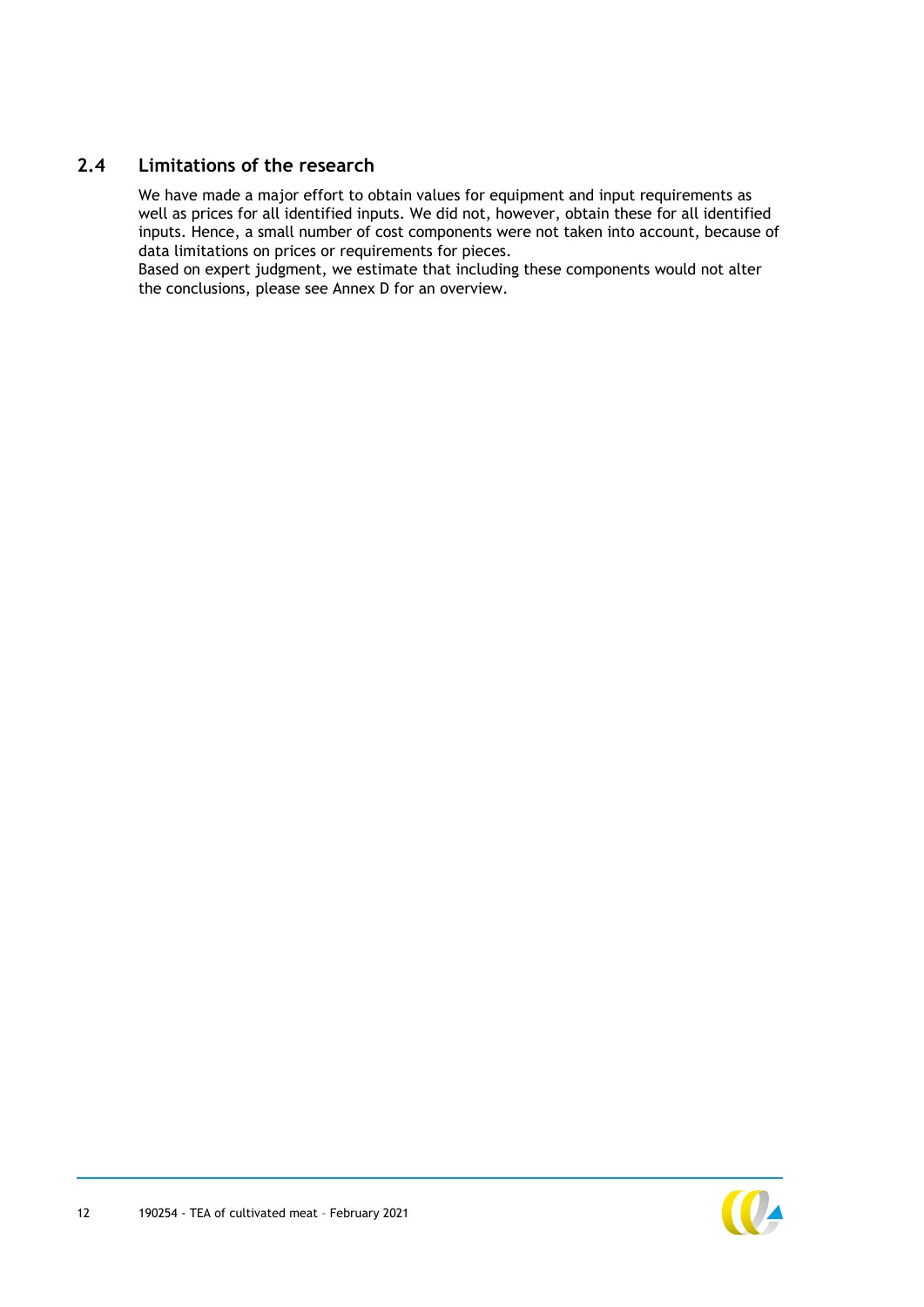## <span id="page-13-0"></span>**3 Results**

<span id="page-13-1"></span>In this chapter, we first present a baseline TEA, based on current prices (Section [3.1\)](#page-13-1). These cost projections are a benchmark for further analysis: they represent the starting point on which we plot the scenarios for cost reduction in Section [3.2.](#page-14-0)

## **3.1 COGS Cultivated meat production system – baseline**

[Figure 3](#page-13-2) shows that cell culture medium accounts for the vast majority of costs of CM.



<span id="page-13-2"></span>**Figure 3 – COGS model of CM [\$/kg CM], per input type – baseline scenarios**

Because medium is the driver for costs, we present three baseline scenarios for CM production costs, that differ in the amount and costs of medium:

- High: Relatively inefficient use of medium and high prices for individual ingredients, representing the upper bound of obtained data.
- $-$  Mid: Average composition (based on the geometric mean of obtained data<sup>5</sup>) and prices.
- Low: Relatively efficient use of medium and low prices for individual ingredients, representing the upper bound of obtained data

Annex [B](#page-40-0) provides a detailed overview of the composition and ingredient prices in the scenarios and the total amount of ingredients needed for the production of 1 kg of CM in these scenarios. The large variation in results as observed in [Figure 3](#page-13-2) is mainly caused by large variation in quantity of recombinant proteins needed for CM production, specifically albumin. Primary data suggest there are different ideas as to what extent albumin is needed in the medium, and to what extent this can be left out or replaced. The scenarios reflect this.

For the prices of the ingredients, we adopt a bandwidth based on public market sources, scientific literature and quotes from industry. The major cost driver is recombinant



<sup>5</sup> The geometric mean was used in order to best reflect the distribution of obtained data.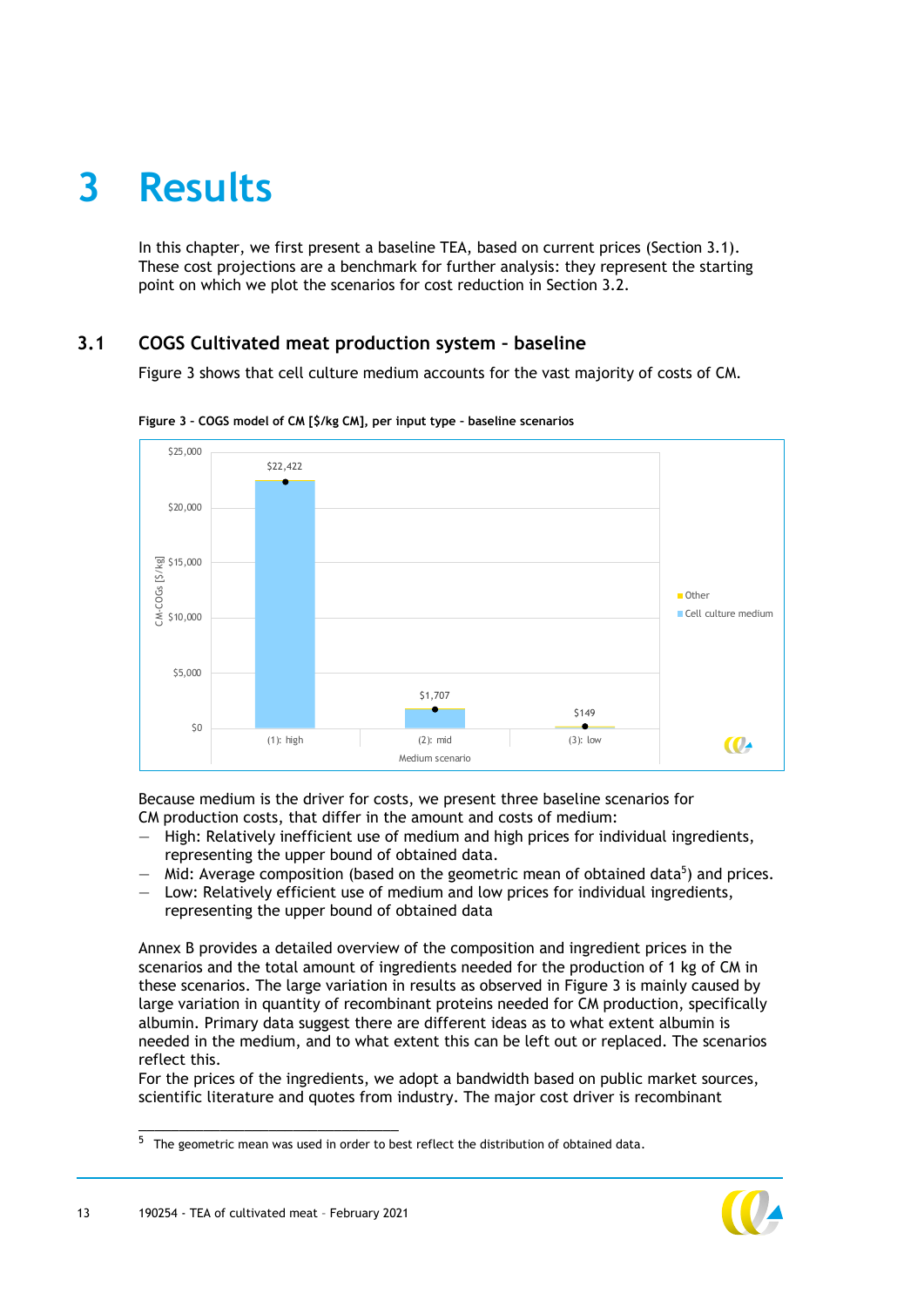proteins, while the second major cost driver are the specific growth factors. Together, these ingredients represent > 99% of medium-costs; recombinant proteins accounts for around 80% of medium costs. [Table 3](#page-14-1) shows the prices we adopt for these ingredients.

| $\frac{1}{2}$ /g ingredient |             | <b>Sources</b>                            |  |
|-----------------------------|-------------|-------------------------------------------|--|
| Low                         | <b>High</b> |                                           |  |
|                             |             |                                           |  |
| 41                          |             | Invitria <sup>6</sup> & Specht (2020)     |  |
| 155                         |             | Invitria <sup>7</sup> & Specht (2020)     |  |
| 246                         |             | Northwestern Medicine <sup>8</sup> &      |  |
|                             |             | Specht (2020)                             |  |
|                             |             |                                           |  |
| 1,315,000                   | 2,340,000   | Orf Genetics <sup>9</sup> & Specht (2020) |  |
| 3,650,000                   | 4,950,000   | Qkine <sup>10</sup> & Specht (2020)       |  |
|                             |             | 400                                       |  |

#### <span id="page-14-1"></span>**Table 3 – Prices for cost drivers of medium**

Notes:

— Mid-prices are calculated as a geometric average of low and high. Bulk pricing discounts were not considered in our calculations.

— Low prices based on published quotes accessed in the first week of December 2020.

In this study, we model five total recombinant proteins and growth factors in the cell culture media, which we believe to be a reasonable number based on conversations with industry experts and data partners. We anticipate that albumin, insulin, and transferrin will be among the most common recombinant proteins included in cultivated meat cell culture media. We selected FGF2 and TGF-β as examples of common growth factors found in stem cell media (Specht 2020).

It must be noted that media used by cultivated meat manufacturers may contain different types of growth factors and recombinant proteins than the ones specified in this study, and these different types may have different associated costs. The total number of recombinant proteins and growth factors included in some cell culture media formulations may be fewer or greater than 5. The full range of possibilities was not considered for this study.

<span id="page-14-0"></span>We observe that CM production costs are well above the market benchmark of around \$ 2/kg (Risner et al. 2020) even in a low-medium scenario. In the following section, we explore avenues that may reduce the costs towards this benchmark.

#### **3.2 Scenarios for future cost reduction**

In this section, we discuss a number of scenarios for future cost reductions (~2030). [Figure 4](#page-16-0) presents an overview of these scenarios and their impact on the costs of CM production in different production phases and for different cost components (see Section [2.3\)](#page-10-0). We use a log-scale, because CM production costs differ by a factor ~1,000



<sup>6</sup> https://invitria.com/products/cellastim-s-rhsa/

<https://invitria.com/products/optiferrin-recombinant-human-transferrin/>

<sup>8</sup> <https://labs.feinberg.northwestern.edu/burridge/b8/index.html>

<sup>9</sup> <https://orfgenetics.com/products/fgf-basic-146aa-growth-factor>

<sup>10</sup> <https://qkine.com/product/recombinant-human-tgf-b1-plus-protein/>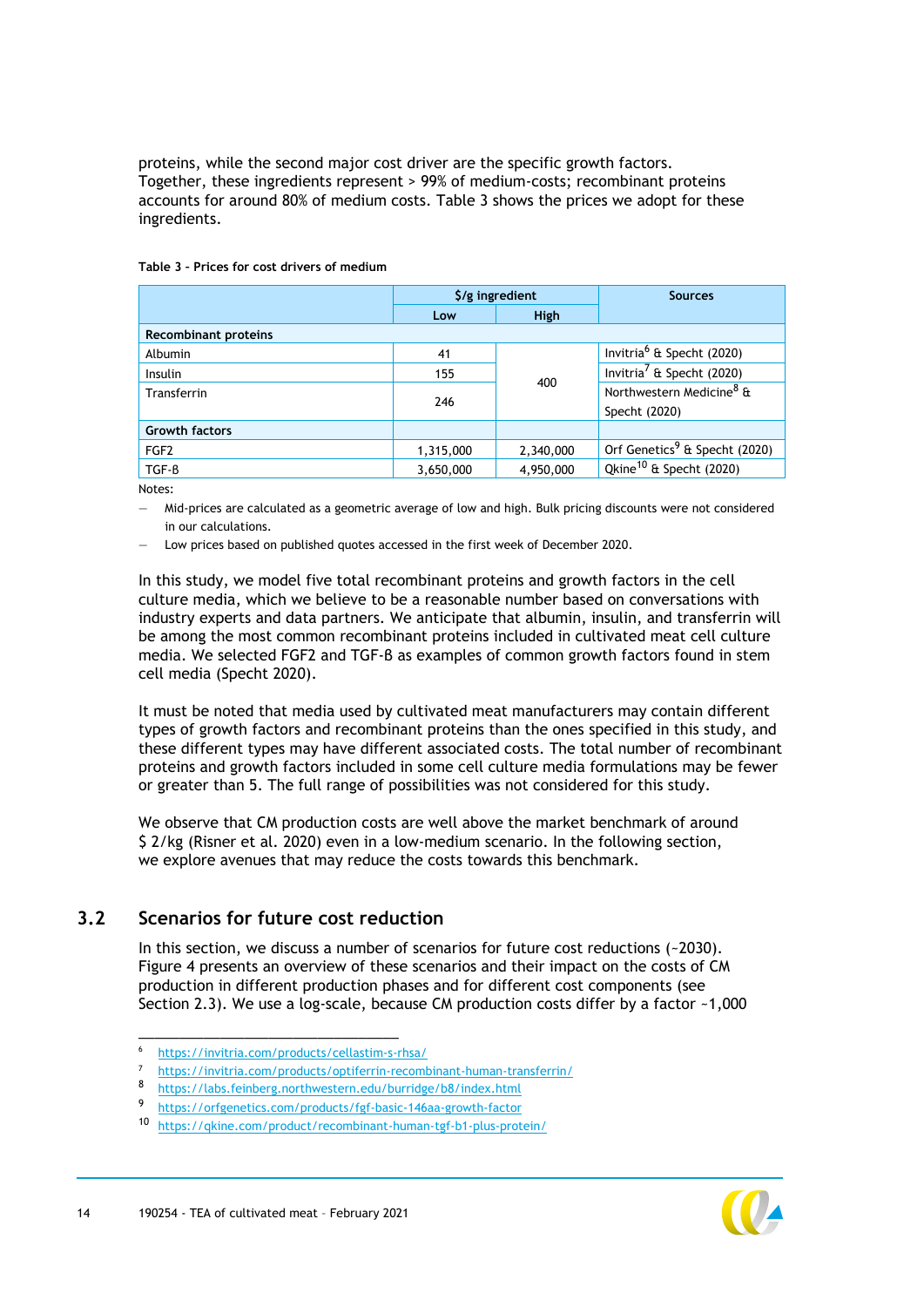going from the first scenario to the scenario that combines all possibilities for cost reductions.

The first three scenarios have been discussed in Section [3.1.](#page-13-1) The latter six scenarios show the impact of possible future avenues for cost reduction $11$ . In this section, we present a synopsis of the analysis. In the next sections, we dive into a more detailed description per scenario.

[Text box 2](#page-15-0) summarises the main assumptions and differences between the nine scenarios.

<span id="page-15-0"></span>**Text box 2 - Summary of scenarios analysed in this chapter**

## **Baseline scenarios** (1): scenario based on high-medium usage and high current prices for medium ingredients. (2): as (1) + mid-medium usage and mid current prices for medium ingredients. (3): as (1) + low-medium usage and low current prices for medium ingredients. These scenarios are described in Chapter [2](#page-7-0) and Section [3.1.](#page-13-1) They all adopt commercial investment criteria and the standard values for cell density, production run time and cell volume as used for the LCA model (CE Delft 2021). **Scenarios for cost reduction**  $(4)$ : as  $(3)$  + lower prices for specific growth factors. The lower prices are assessed as feasible in 2030. (5): as (4) + lower costs for recombinant proteins. Reductions in the use of recombinant proteins and lower production prices assessed as feasible in 2030.  $(6)$  : as  $(5)$  + social investment criteria. Reductions in capital expenditures because of more relaxed, but feasible, criteria for return on investment.  $(7)$  : as  $(6)$  + higher cell density. More efficient CM production process that leads to reductions in equipment requirements and energy use.  $(8)$ : as  $(7)$  + shorter production run time. More efficient CM production process that leads to reductions in media use, equipment requirements and energy use.  $(9)$  : as  $(8)$  + larger cell volume. More efficient CM production process that leads to reductions in equipment requirements and energy use.

 $11$  The medium scenarios and the scenarios for higher cell density, shorter production run time (8) and larger cell volume are adopted from the sensitivity analyses in the LCA study.

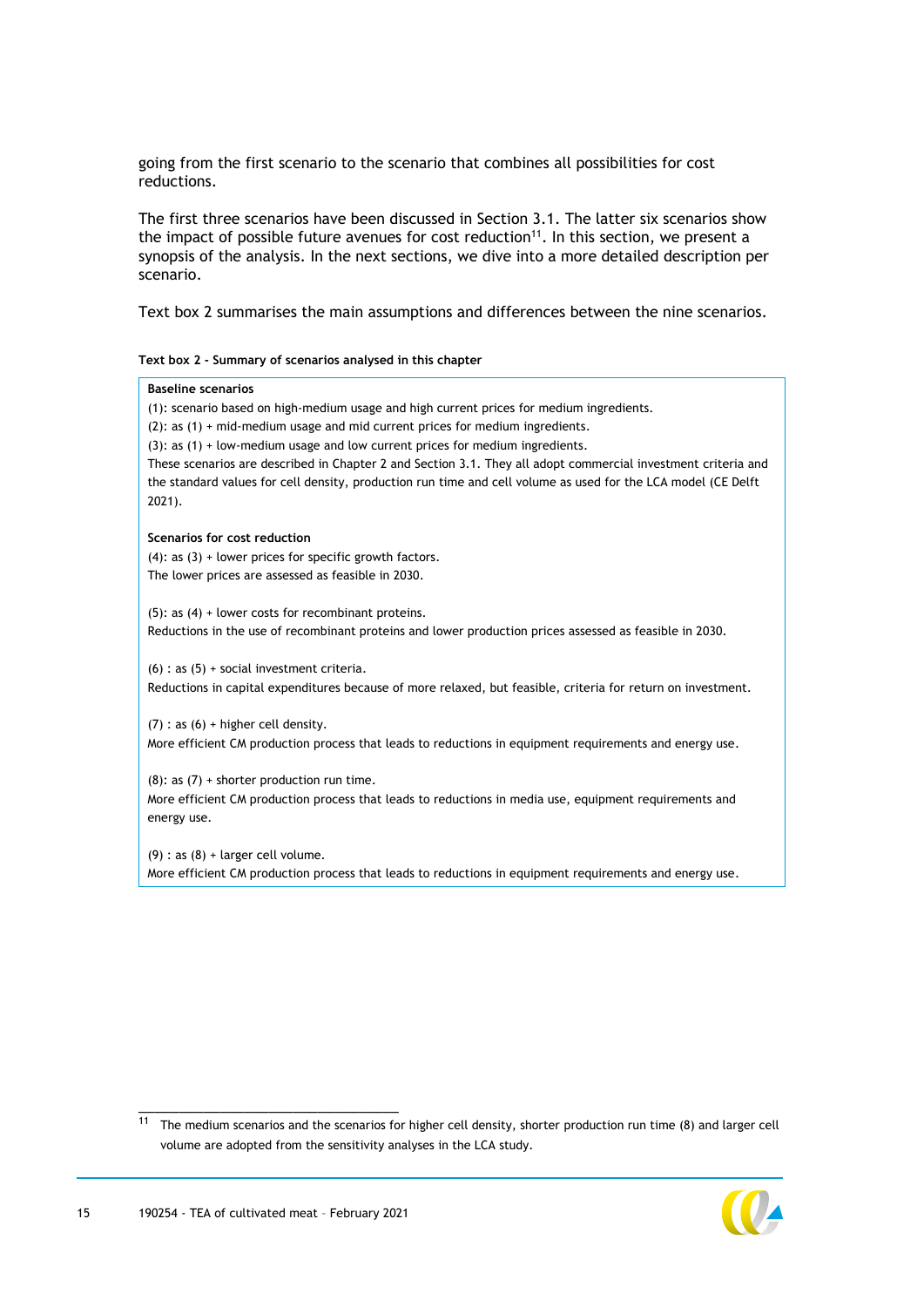

#### <span id="page-16-0"></span>**Figure 4 – COGS model of CM (\$/kg CM), overview of scenarios (log-scale)<sup>12</sup>**

Notes:

(1): scenario based on high-medium usage with high current prices; commercial investment criteria and standard values for cell density, production run time and cell volume (see Anne[x B](#page-40-0) and next sections for more details).

(2): as (1) + with mid medium usage with mid current prices.

- $(3)$ : as  $(1)$  + low-medium usage with low current prices.
- $(4)$ : as  $(3)$  + lower prices for growth factors.
- (5): as (4) + lower costs for recombinant proteins.
- (6): as (5) + social investment criteria.
- (7): as  $(6)$  + higher cell density.
- $(8)$ : as  $(7)$  + shorter production run time.
- $(9)$ : as  $(8)$  + larger cell volume.

See [Text box 2](#page-15-0) for a short description of the scenario's and annexes and next sections for more details.

[Figure 4](#page-16-0) shows that, based on current market prices for medium ingredients, the costs for CM production remain well above \$ 100 per kg, even in a scenario with low current prices and low-medium use (Scenarios 1-3).

The major cost drivers for medium are specific growth factors and recombinant proteins (primarily albumin). In Scenarios (4) and (5), we analyse the impact of cost reductions for these two components. Reducing the costs of growth factors has a substantial impact on CM costs (as in e.g. (Specht 2020)), and limiting the use of recombinant proteins (primarily albumin) together with reducing the production price seems even more vital to bring CM production costs down. If we combine cost reductions for growth factors and recombinant proteins (Scenario 5), we assess CM production costs to be around \$ 15. Although already a reduction with a factor 100 compared to baseline scenarios, it is still an order of magnitude higher than market costs for comparable meat products (around \$ 2/kg).

 $12$  We have adopted a log-scale, for the costs differ by an order of magnitude of ~1,000; depending on the scenarios assumptions.

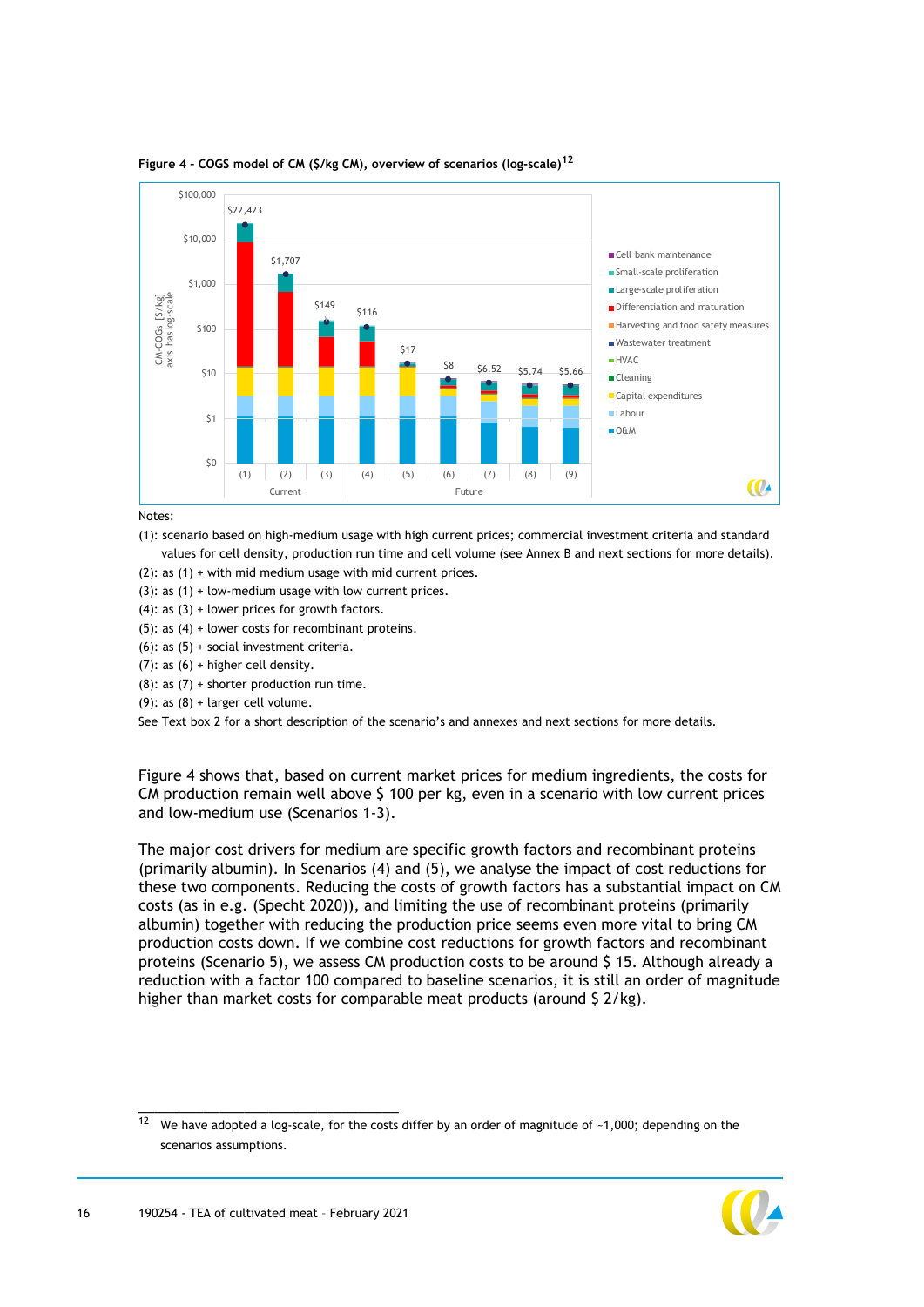In [Figure 5](#page-17-0) we zoom into the scenarios for further cost reductions (Scenario 5-9).



<span id="page-17-0"></span>**Figure 5 – COGS model of CM (\$/kg CM), overview of scenarios with potential future cost reductions**

Notes:

(5): scenario based on low-medium usage with cost reductions for growth factors and recombinant proteins and low current prices for other ingredients; commercial investment criteria and standard values for cell density, production run time and cell volume (see annexes and next sections for more details).

(6): as (5) + social investment criteria

(7): as  $(6)$  + higher cell density

 $(8)$ : as  $(7)$  + shorter production run time

(9): as  $(8)$  + larger cell volume

See [Text box 2](#page-15-0) for a short description of the scenario's and annexes and next sections for more details.

We observe that the major cost component in Scenario 5 is the recuperation of investment costs. Scenario 5 assumes commercial investment criteria for the recuperation. Scenario 6 adopts a more social approach to investment criteria (recuperation over the lifetime of the facility). This makes the CM price fall below the \$ 10 threshold.

Scenarios 7 to 9 add economic gains from a higher cell density, a shorter production run time and a larger cell volume. These make production costs fall some more, to reach a lower limit of around  $5 \frac{\xi}{\kappa}$  CM<sup>13</sup>.

In the following sections, we describe the different scenarios and their impact on costs in more detail.

 $13$  In Section [4,](#page-29-0) we present the impact of these in a scenario where a commercial investment criteria is adopted.

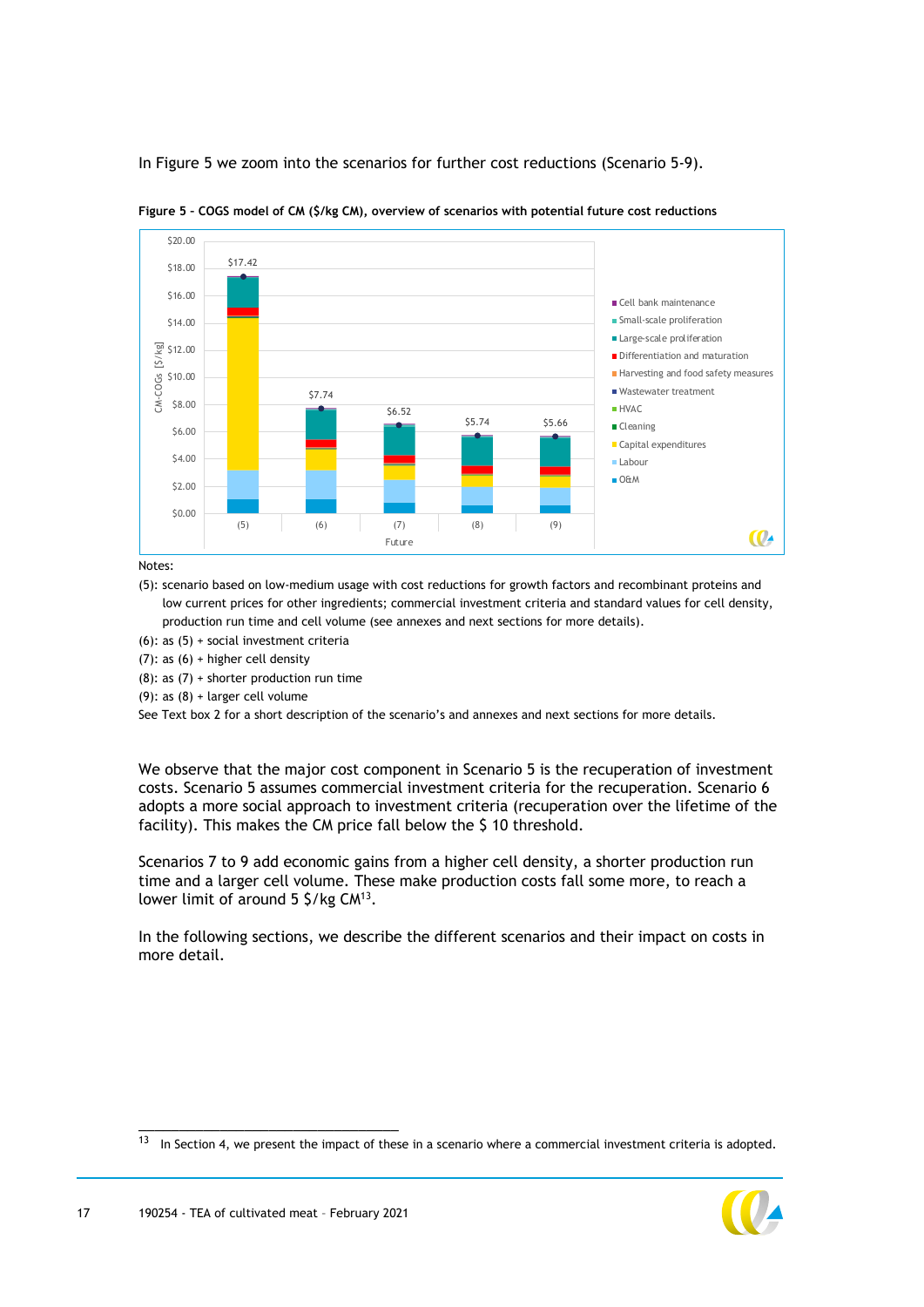## **3.2.1 Scenario 4: Growth factors**

In Section [3.1](#page-13-1) we have seen that medium is the major cost driver of CM production costs. This is corroborated by previous literature (e.g. Specht 2020, Stephens et al. 2018). We first explore the potential for cost reduction by price reductions of growth factors. As in other literature, we adopt the scenario that a price reduction of a factor > 1,000 may be possible. This may be feasible when growth factors are produced at larger scale and produced through recombinant expression, similar to recombinant protein production for industries such as food processing, consumer products and paper milling. These proteins (often enzymes), that are comparable to the growth factors for CM production, are produced at much lower costs than we adopt for the growth factors in Scenarios 1-3 (Specht 2020).

In comparison with Specht , our adoption of a price reduction with a factor 1,000 is conservative. However, such a reduction already leads to costs for growth factors so that they are no longer a major cost driver in CM production.

[Figure 6](#page-18-0) presents that cost reduction that is feasible with future reductions in the prices for growth factors. We see that medium is still a major cost driver; that is because the majority of medium costs in our medium formulation stem from recombinant proteins. In the following section, we explore options for reducing this cost component.



<span id="page-18-0"></span>**Figure 6 – COGS model of CM (\$/kg CM), per input type – impact of price reduction in growth factors**

## **3.2.2 Scenario 5: Recombinant proteins**

In the previous section, we have explored the effect of a future cost reduction in the price of growth factors (Scenario 4). In this section we explore the impact of a reduction in costs of recombinant proteins on top the price reduction in growth factors.

The medium contains a number of recombinant proteins ingredients, such as:

- albumin;
- insulin;
- transferrin.

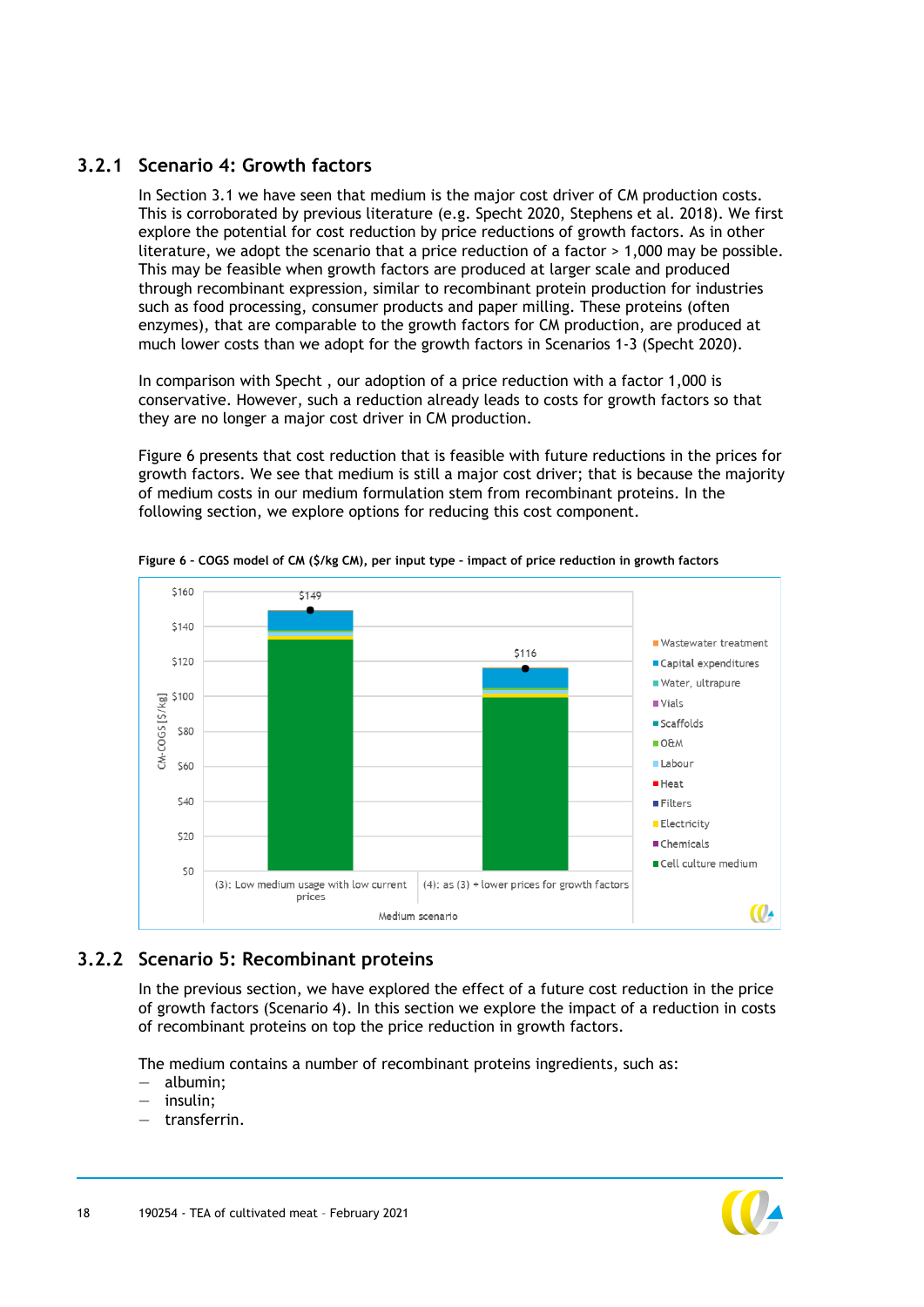Of these, albumin is the main cost driver. In the mid and high-medium scenarios, >95% of the recombinant proteins is albumin. In the low-medium scenario, this drops to around 80%. In the case that albumin can completely be removed from the growth medium (and is not replaced by other ingredients) a similar price drop could be expected.

To reduce the cost of albumin, there are two options.

First, the use of albumin may be reduced. The albumin requirements may differ per type of meat that is produced and per process design that is adopted. Indeed, our CM industry data shows that the albumin requirements differ substantially from one company to the other, and companies indicate this is a point of optimisation.

Clearly, if we reduce the amount of albumin, it needs to be replaced by another type of protein; hence we adopt the conservative assumption that requirements for the amount of recombinant proteins may be reduced by a net factor 5.

Second, the price of albumin production and the production of other recombinant proteins may fall. We have credible industry sources that point towards a feasible cost reduction of a factor 100.

**[Figure 7](#page-19-0)** shows the impact of a reduction in the costs of recombinant proteins, on top of the scenario with reduced costs for growth factors.



<span id="page-19-0"></span>**Figure 7 – Impact of reduction in cost of recombinant proteins (\$/kg CM), per input type**

We see that reducing the costs of recombinant proteins is a vital step in obtaining CM production costs that come closer to the benchmark for competing meat products.

[Figure 8](#page-20-0) and [Figure 9](#page-20-1) depict a COGS model for this scenario (5), looking from the angle of production stages and production inputs respectively. We observe that the major remaining cost driver is the investments costs. We elaborate on these costs in Section [3.2.3.](#page-20-2)

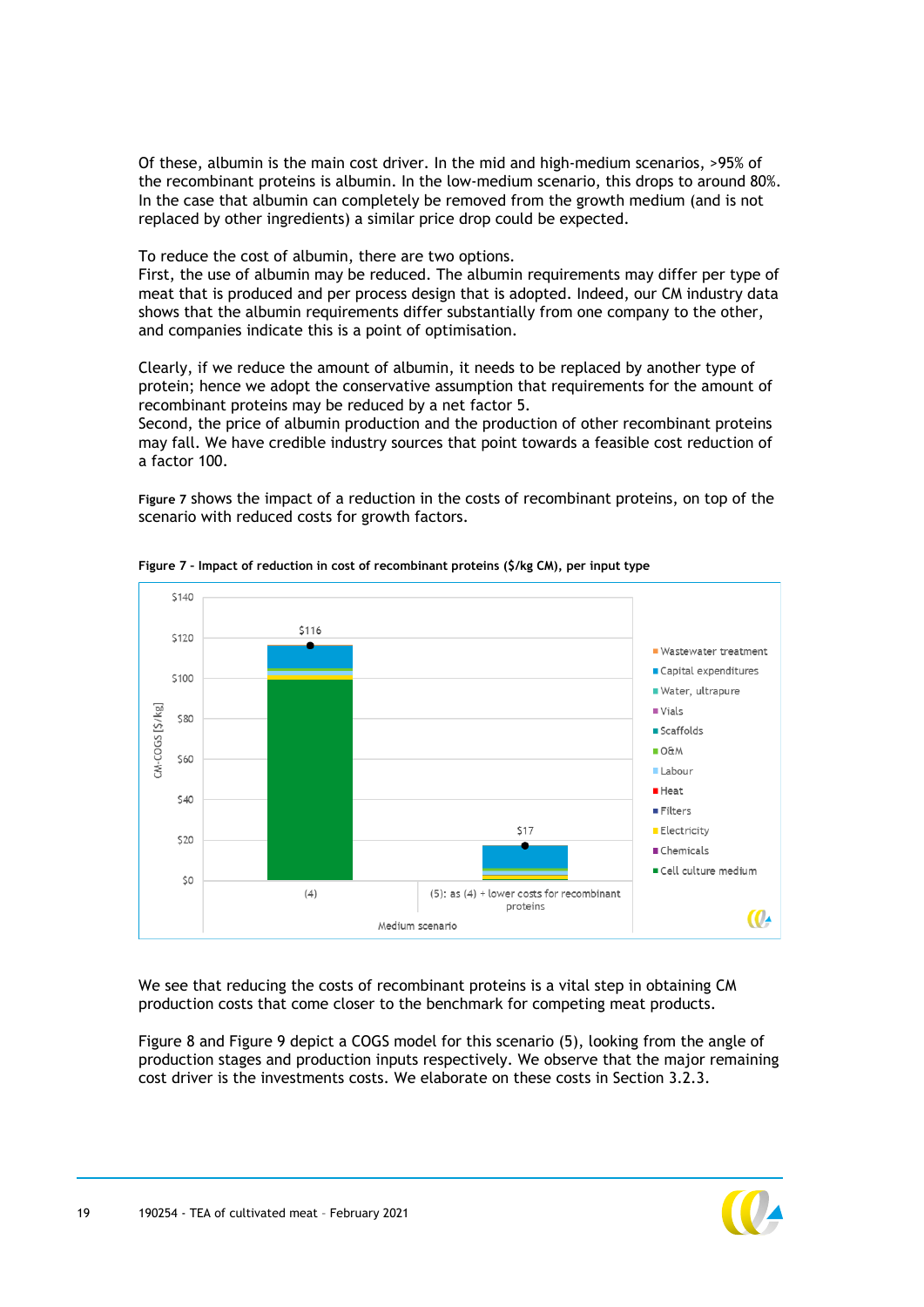

<span id="page-20-0"></span>**Figure 8 – COGS model of CM (\$/kg CM), per production phase – low-medium use with reduced costs for growth factors and recombinant proteins (Scenario 5)**

<span id="page-20-1"></span>**Figure 9 – COGS model of CM (\$/kg CM), per input type – low-medium use with reduced costs for growth factors and recombinant proteins (Scenario 5)**



## **3.2.3 Scenario 6: Capital expenditures**

<span id="page-20-2"></span>In the previous section, we found that after future reductions in the costs of growth factors and recombinant proteins, medium costs are no longer dominant in the CM-COGS model. Rather, the capital expenditures have become the major cost driver.

This section analyses an avenue for reduction of capital expenditures by relaxing the criterion for the required return on investment. Before we do this, we show our estimate of the investment capital needed, and its breakdown [\(Figure 10\)](#page-21-0).

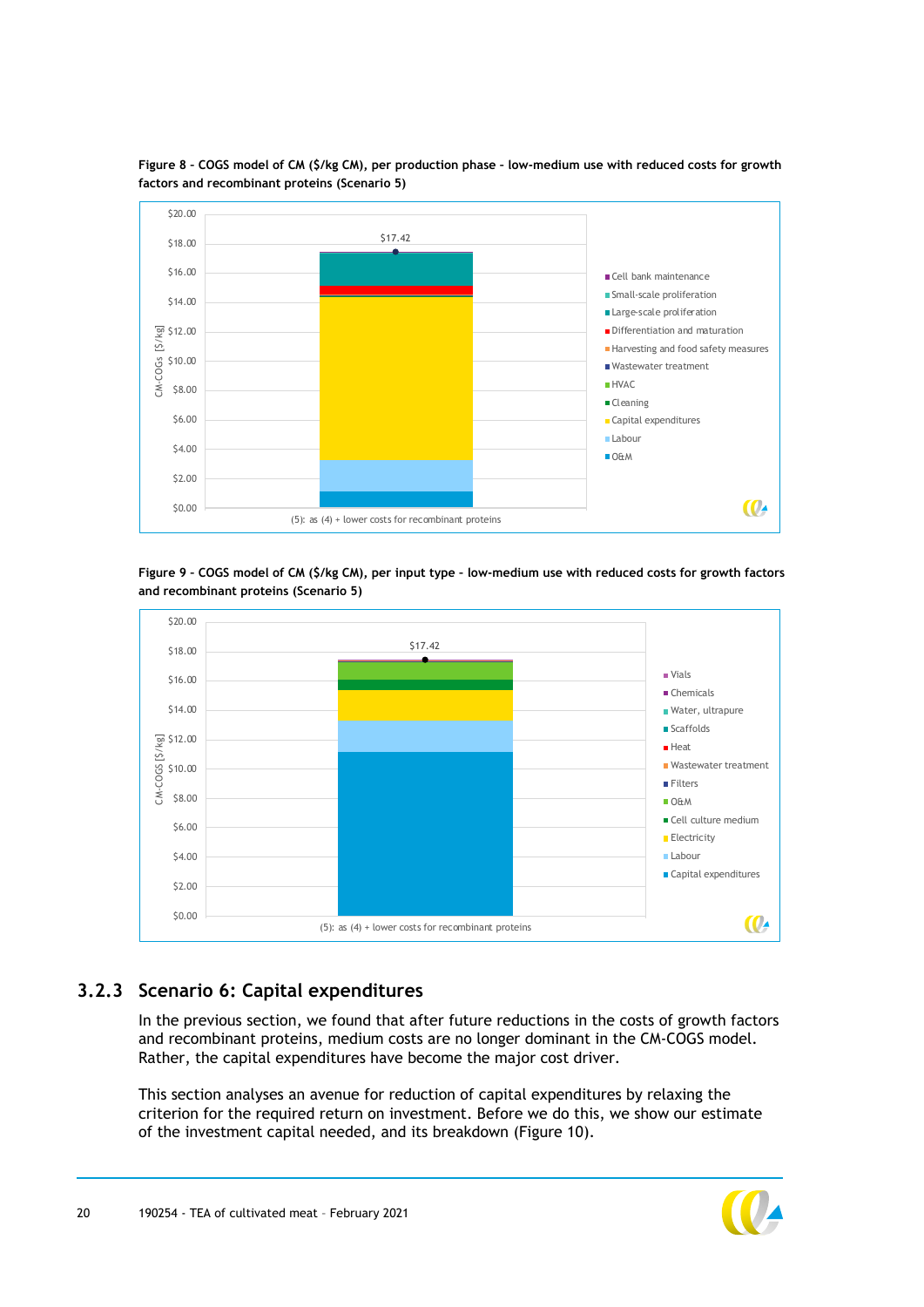

<span id="page-21-0"></span>**Figure 10 – Breakdown of investment costs for an industrial 10 kton CM plant (mln \$)**

Notes:

- For detailed data and sources, see Annex [C.](#page-42-0)
- Values for standard equipment should be considered FEL-1, hence an uncertainty bandwidth of -20% to +40%, but prices are conditional on development of steel prices towards 2030. Values for perfusion reactor have a larger uncertainty bandwidth.
- For equipment requirements, please see Section [2.3.2.](#page-11-1)

The investment capital assessment is based on the equipment requirements as elaborated on in Section [2.3.2](#page-11-1) and Annex [C.](#page-42-0) Equipment and installation costs are based on assessments from industry and engineering experts, and include equipment purchase costs and an installation factor (Lang-factor). The installation factor includes costs for placement, instrumentation, piping, electrical, buildings, engineering and contractors. Investment capital needs for a 10 kton CM production plant are estimated to be around \$ 450 mln.

The staffing requirements for this installation we estimate to be around 200. This assumes 24/7 operation in shifts and includes operators, lab, managers and small maintenance. Yearly costs for large maintenance are estimated to be around 5% of bare equipment costs, all in.

Scenario 5 in [Figure 11](#page-22-0) and [Figure 12](#page-23-0) adopts the position that these costs should be recuperated at a commercial rate. For this project, it is sufficient to show the impact of a difference in payback time as an example of how different investment requirements impact the cost of CM production. Typically, the hurdle for commercial investment projects to get funded is payback time < 4 years<sup>14</sup>. In Scenario 5, we have adopted a commercial payback time of 4 years.

There are a number of reasons why the hurdle for the payback time may be relaxed. First, it is likely that investors in CM production facilities do not only have a commercial

To overcome this drawback, a more common investment criterion that is used, is the (internal) project rentability. The project rentability should be higher than the weighted average of interest rate (external financiers) and demands for return on equity (internal financiers). However, this criterion has the drawback that it is harder to interpret and harder to calculate.



 $\frac{14}{14}$  In this analysis, we use the payback time as the investment criterion. Advantages of this criterion are its ease of calculation and that it is easy to interpret. A drawback of payback times is that it does not take into account time-preferences of project revenues.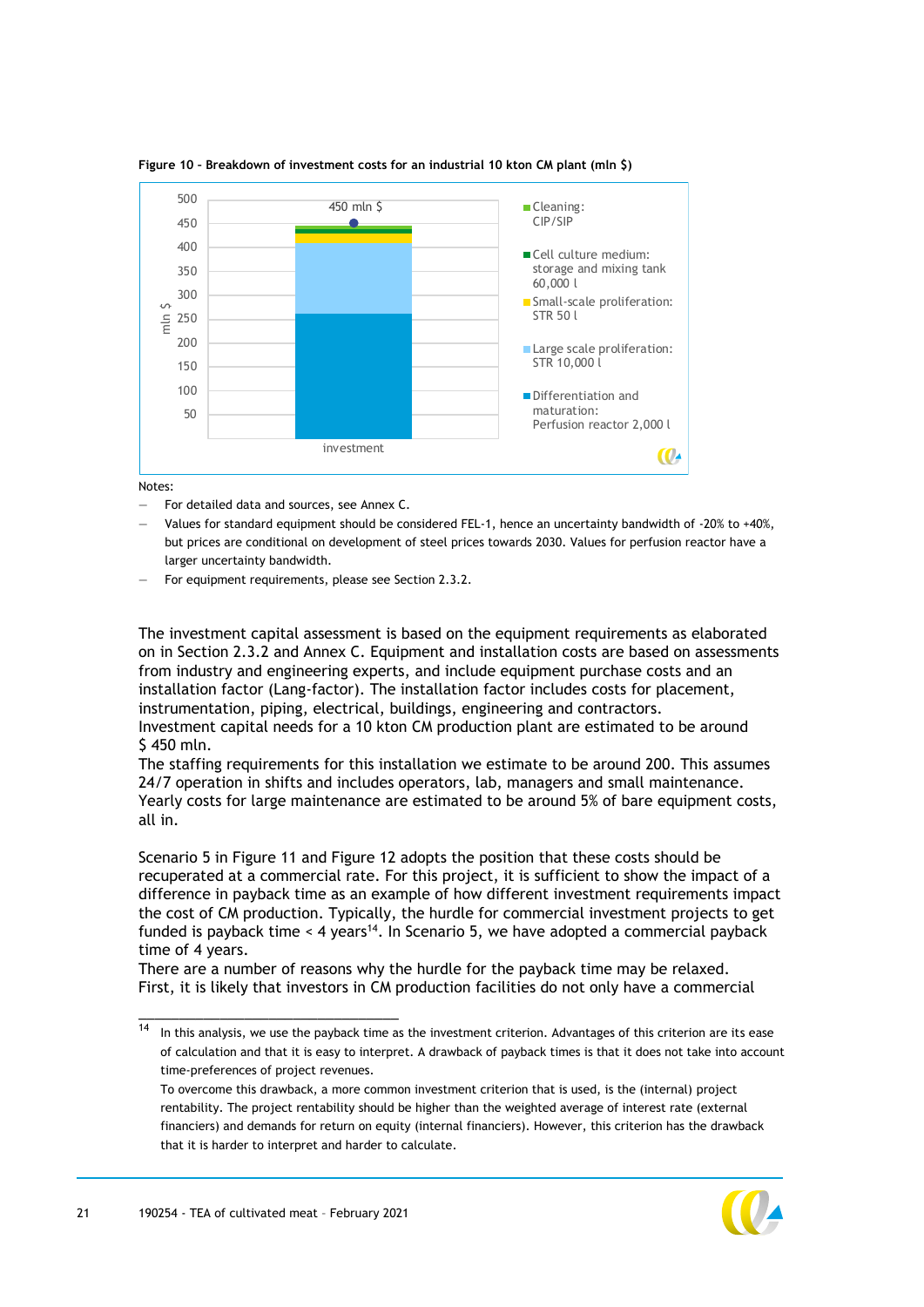motive, but also a social motive (animal welfare, environmental footprint). This may lead them to be less stringent on the financial profits of the investment. Furthermore, CM production processes are developing rapidly and may continue to do so in the future. Taking a lead in upscaling CM production to an industrial scale may generate benefits in terms of learning and experience that allow for an investor to take a larger risk. Finally, part of the investment costs may be carried by government bodies (e.g. subsidies or participations related to the EU Green Deal) or non-profit funders, that hold much lower demands for financial profits. Because there is uncertainty as to which extent the investment criteria may be relaxed, we show a sensitivity analysis for this in Chapter [4.](#page-29-0) In the analysis below, we adopt an investment criterion of a required payback time < 30 years.



<span id="page-22-0"></span>**Figure 11 – Impact of reduction in requirement for payback time, costs per production phase**

Notes:

We obtain shares of capital expenditures that are in the same range as Risner et al. (forthcoming).

Total figures for yearly CAPEX are 110 MLN (PbT = 4 years) and 15 MLN (PbT = 30 years).

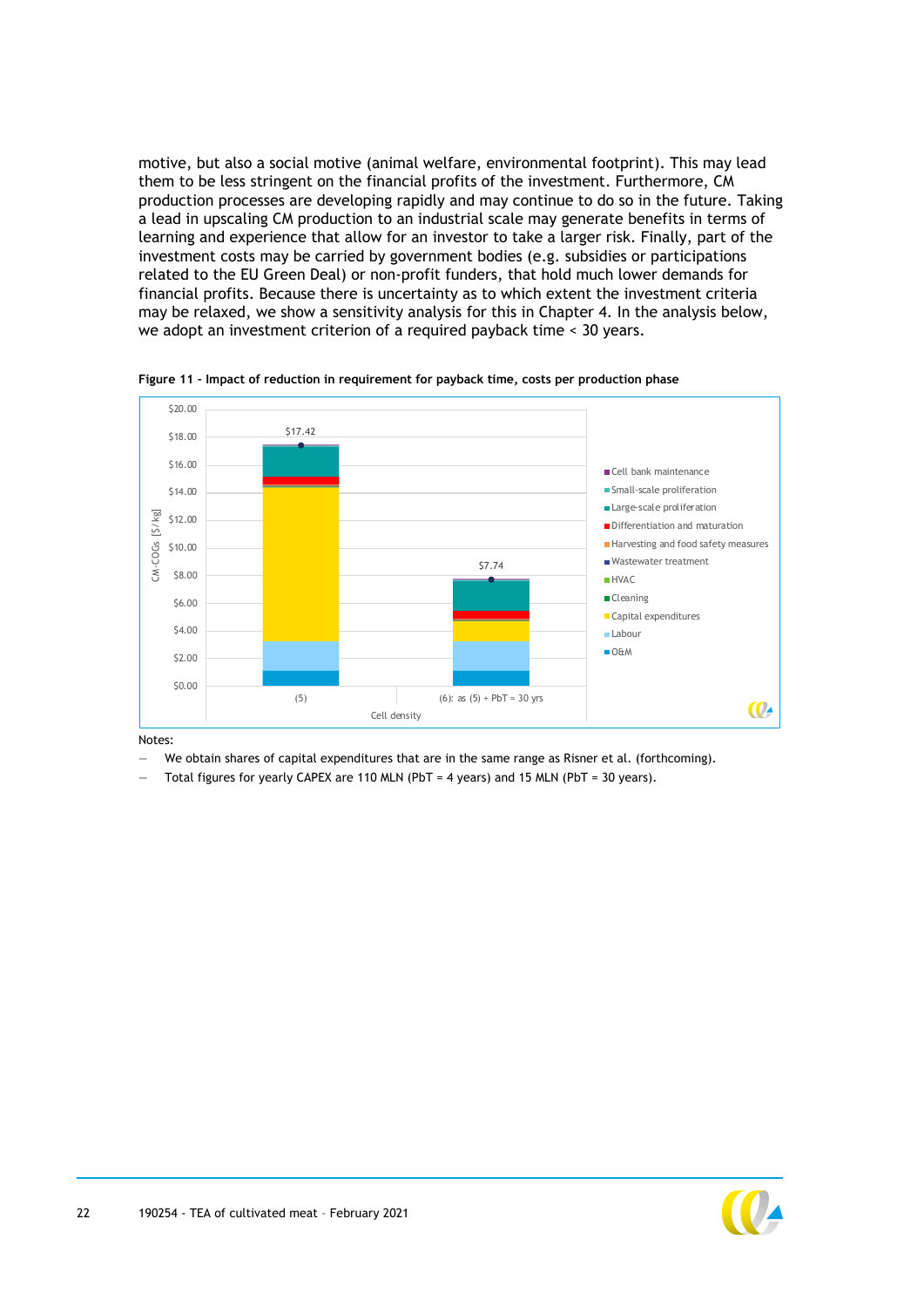

<span id="page-23-0"></span>**Figure 12 – Impact of reduction in requirement for payback time, costs per input type**

Note: We obtain shares of capital expenditures that are in the same range as Risner et al. (forthcoming).

From the figures, we observe that CM production costs again are reduced considerably, reaching the same order of magnitude as production costs for traditional meat alternatives. Also, we observe that there is no longer a single input that is the key driver of production costs. In the following sections, we explore a number of pathways that may help to reduce costs further.

#### **3.2.4 Scenario 7: Maximum cell density during proliferation**

<span id="page-23-1"></span>Maximum cell density during proliferation stages is a parameter for which many companies are optimising. This is highly dependent on the adopted product system and bioreactor types. In the stirred-tank reactor (STR) system that is modelled, 50\*10<sup>6</sup> cells/ml is the baseline cell density modelled. According to experts in the field, it may be feasible to increase cell densities by a factor 4 (to  $20*10<sup>7</sup>$  cells/ml), which is the basis for this price reduction scenario.

Higher cell densities would mean that more meat cells can be grown in a reactor of the same volume. It affects the energy demand for heating and cooling and the amount of proliferation reactors needed; higher densities means that the same amount of CM can be produced in a smaller reactor volume, lowering investment costs. Also, less operators are assumed to be needed, lowering labour costs.

Hereafter, we depict the impact of higher cell density in a scenario with a social investment criterion. In Section [4.2,](#page-29-2) we present an analysis of its impact in a scenario with a commercial investment criterion.

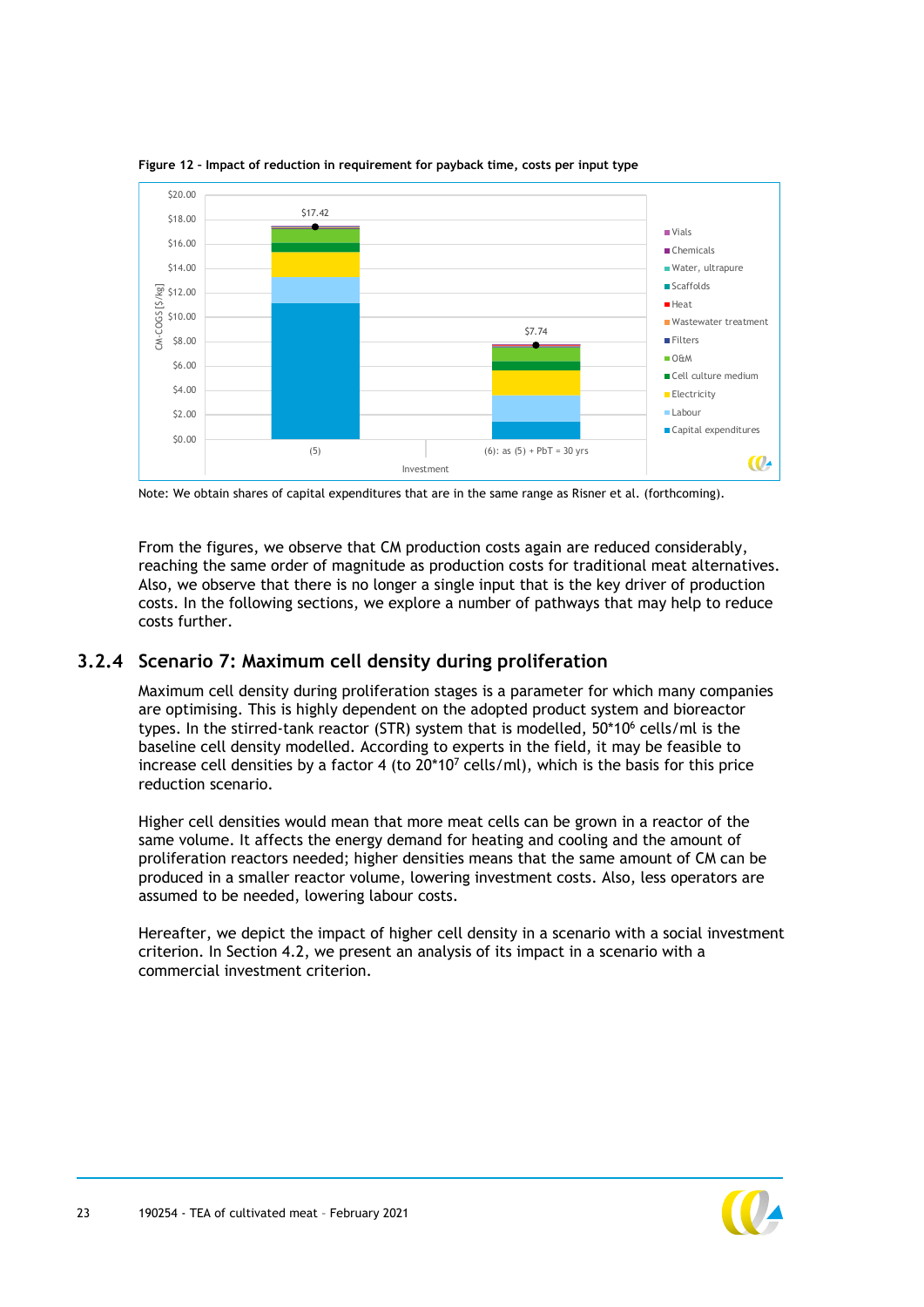

**Figure 13 – Impact of higher cell density, costs per production phase**

Notes:

- Both scenarios based on low-medium use and prices, including future reductions in growth factors and recombinant proteins and thirty year payback time.
- Investment costs drop to 320 MLN dollar, staffing drops to 170 FTE.



**Figure 14 – Impact of higher cell density, costs per input type**

Notes:

- Both scenarios based on low-medium use and prices, including future reductions in growth factors and recombinant proteins and thirty year payback time.
- Investment costs drop to 320 MLN dollar, staffing drops to 170 FTE.

From the figures above, we see that production costs of CM have fallen to below \$ 5 per kg. Hereafter, we explore some more avenues to further reduce production costs.

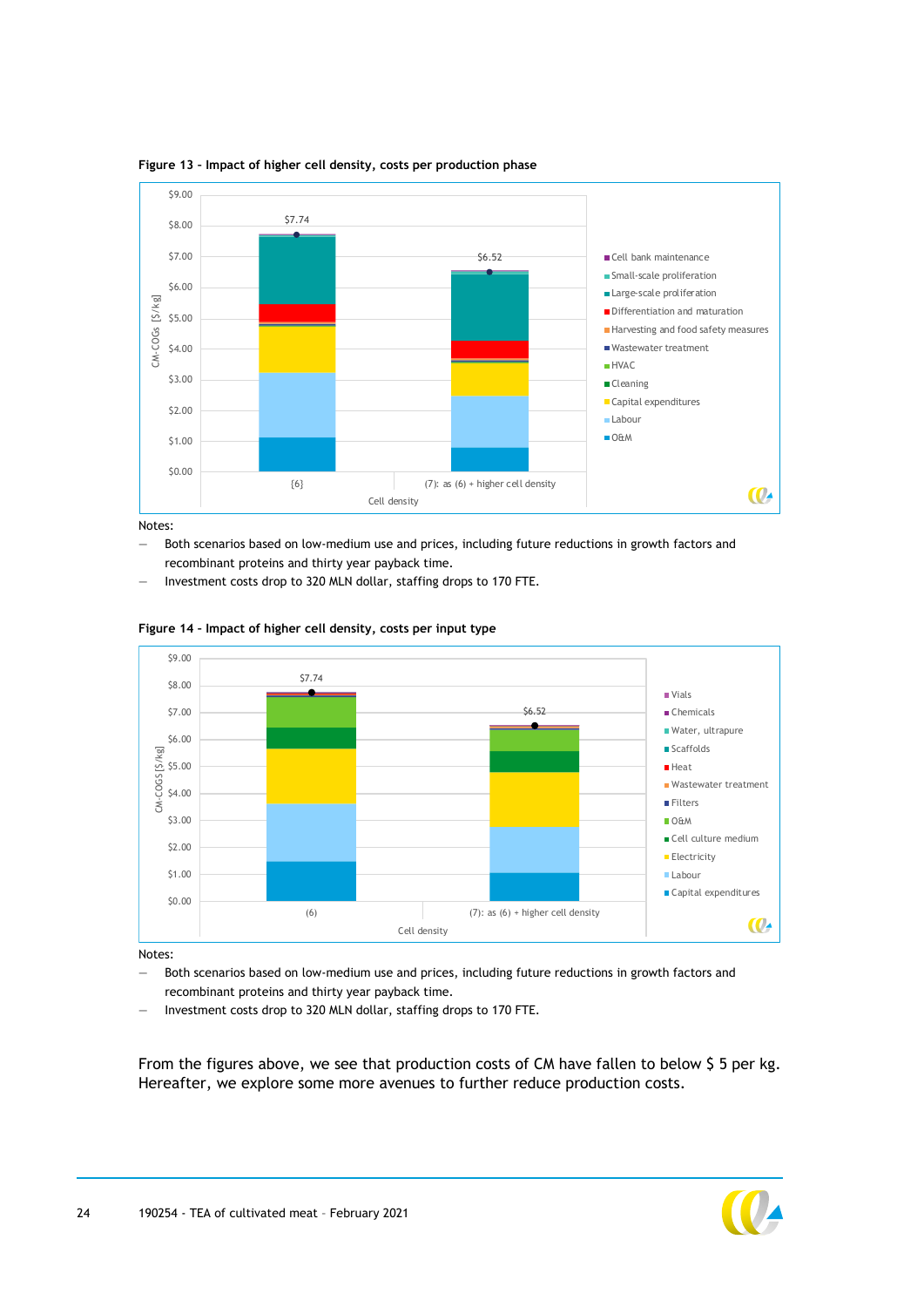### **3.2.5 Scenario 8: Production run time**

The production run time depends on the doubling time (for proliferation stages) and on the desired maturity of cells in the final product (for the differentiation and maturation stage). It is estimated that a reduction in production run time of 25% is feasible.

Shorter production run time in the reactors reduces overall energy demand, lowers medium demand during differentiation and maturation (we assume a linear relation) and results in a smaller amount of reactors needed to produce the same amount of CM. [Figure 15](#page-25-0) and [Figure](#page-26-0)  [16](#page-26-0) depict the effect of shorter production run time, in a scenario with a social investment criterion. In Section [4.3](#page-30-0) we show its effect when investors use a commercial investment criterion.



<span id="page-25-0"></span>**Figure 15 – Impact of reduction in production run time, costs per production phase**

Notes:

- Both scenarios based on low-medium use and prices, including future reductions in growth factors and recombinant proteins, thirty year payback time of investment and higher cell density.
- Investment costs drop to 260 MLN dollar, staffing drops to 130 FTE.

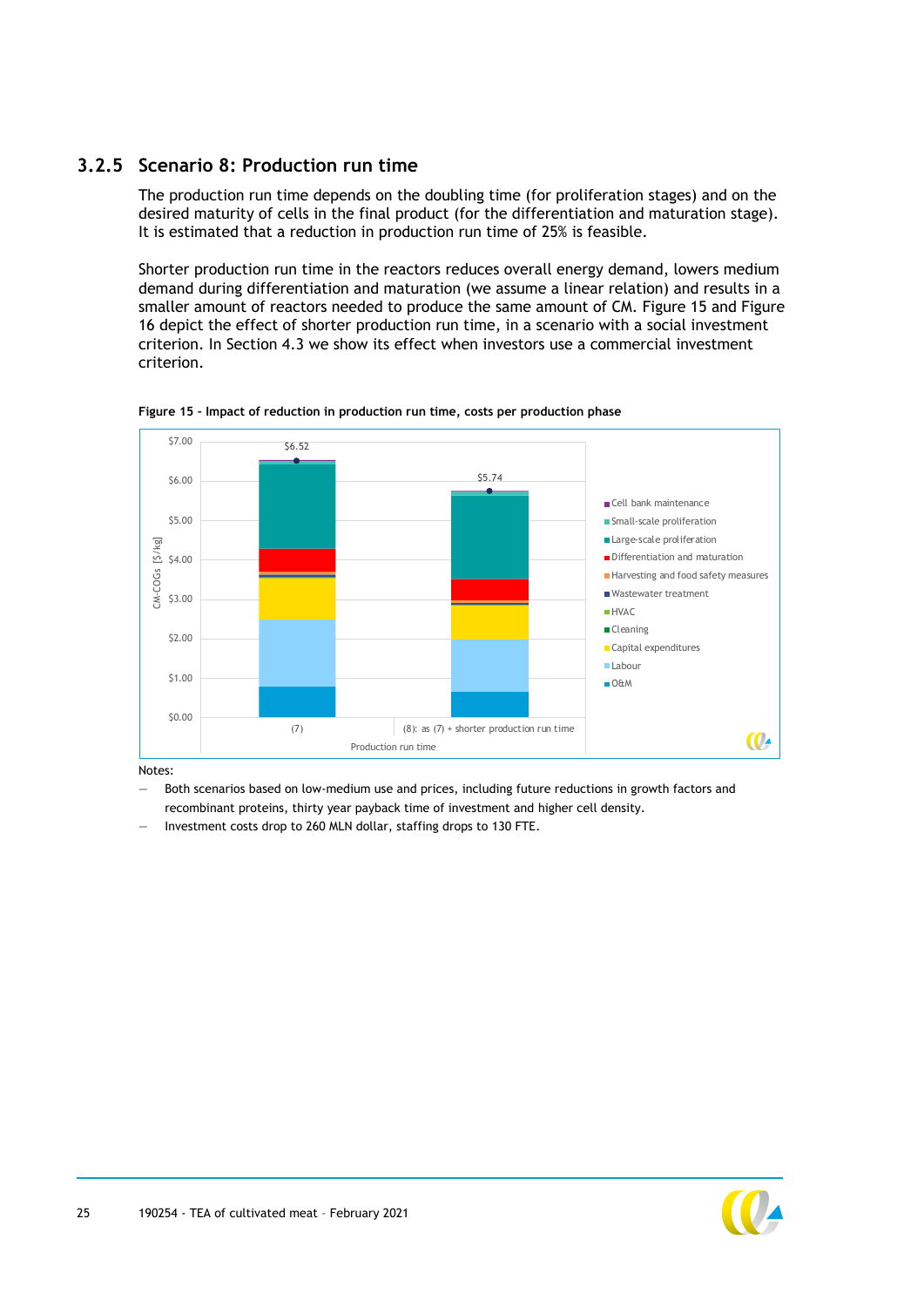

<span id="page-26-0"></span>**Figure 16 – Impact of reduction in production run time, costs per input type**

Notes:

- Both scenarios based on low-medium use and prices, including future reductions in growth factors and recombinant proteins, thirty year payback time of investment and higher cell density.
- Investment costs drop to 260 MLN dollar, staffing drops to 130 FTE.

#### **3.2.6 Scenario 9: Cell volume**

Average cell volume differs per species type and cell type. For example, fat cells are much larger than muscle cells, and within the different types of muscle cells, there is large variation. In addition, small animals tend to have smaller cells than large animals. As the companies involved in this study produce a range of species and cell types, we used an average cell volume for the baseline scenario and determined potential larger cell volume  $(5,000 \mu m^3)$  on primary data collected and literature.

The effects of larger cell volume are similar to that of higher cell densities, as total cell mass harvested from one unit of volume decreases accordingly. This lowers energy demand, medium demand as well as equipment requirements. Below, we plot the effect of larger cell volume, when investors adopt a social investment criterion. In Section [4.4,](#page-31-0) we show the effect when investors adopt a commercial investment criterion.

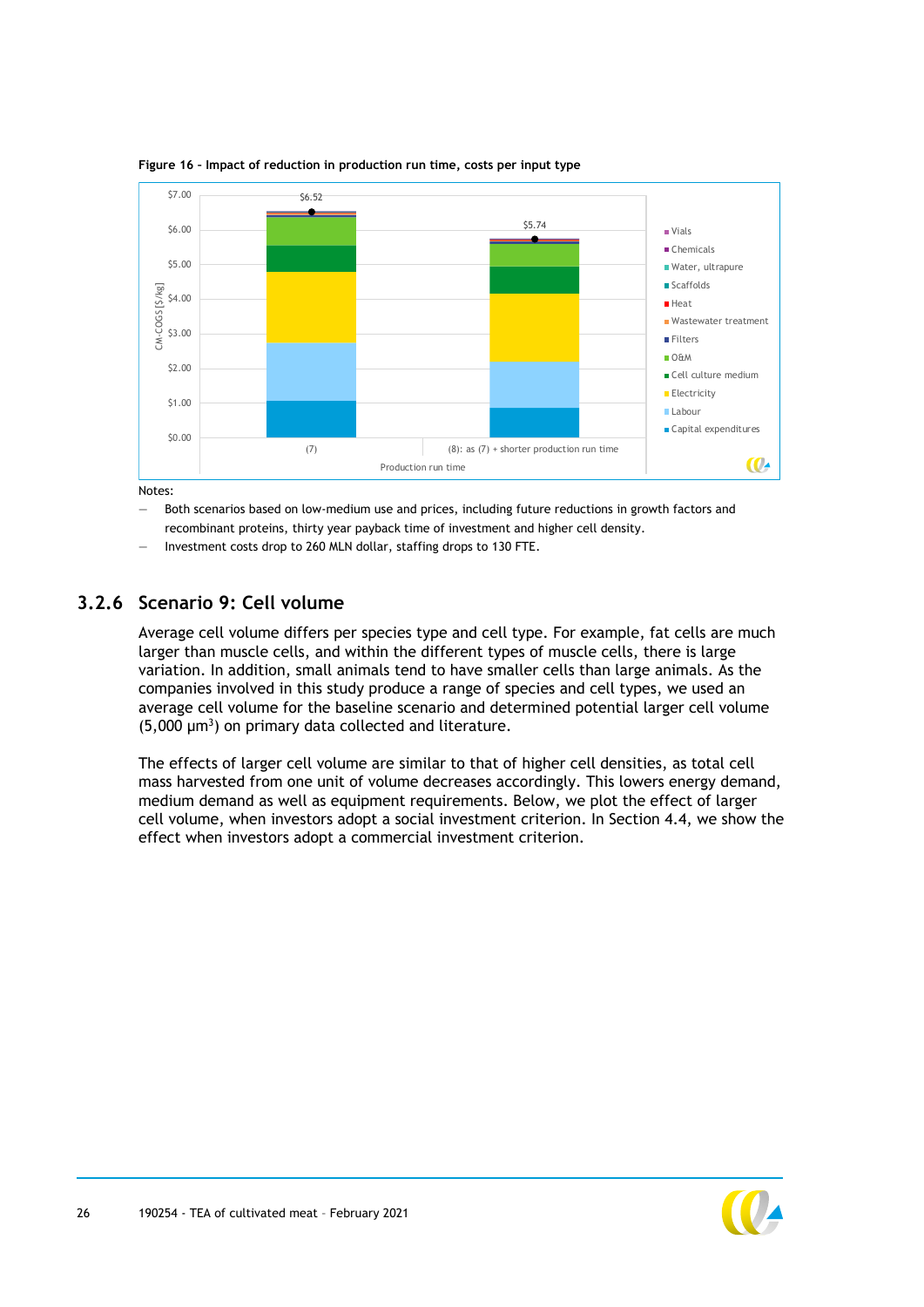

**Figure 17 – Impact of larger cell volume, costs per production phase**

Notes:

- Both scenarios based on low-medium use and prices, including future reductions in growth factors and recombinant proteins, thirty year payback time of investment, higher cell density and shorter production run time.
- Investment costs drop to 250 MLN dollar, staffing remains similar to (8): 130 FTE.



**Figure 18 – Impact of reduction in volume of cells, costs per input type**

Notes:

- Both scenarios based on low-medium use and prices, including future reductions in growth factors and recombinant proteins, thirty year payback time of investment, higher cell density and shorter production run time.
- Investment costs drop to 250 MLN dollar, staffing remains similar to (8): 130 FTE.

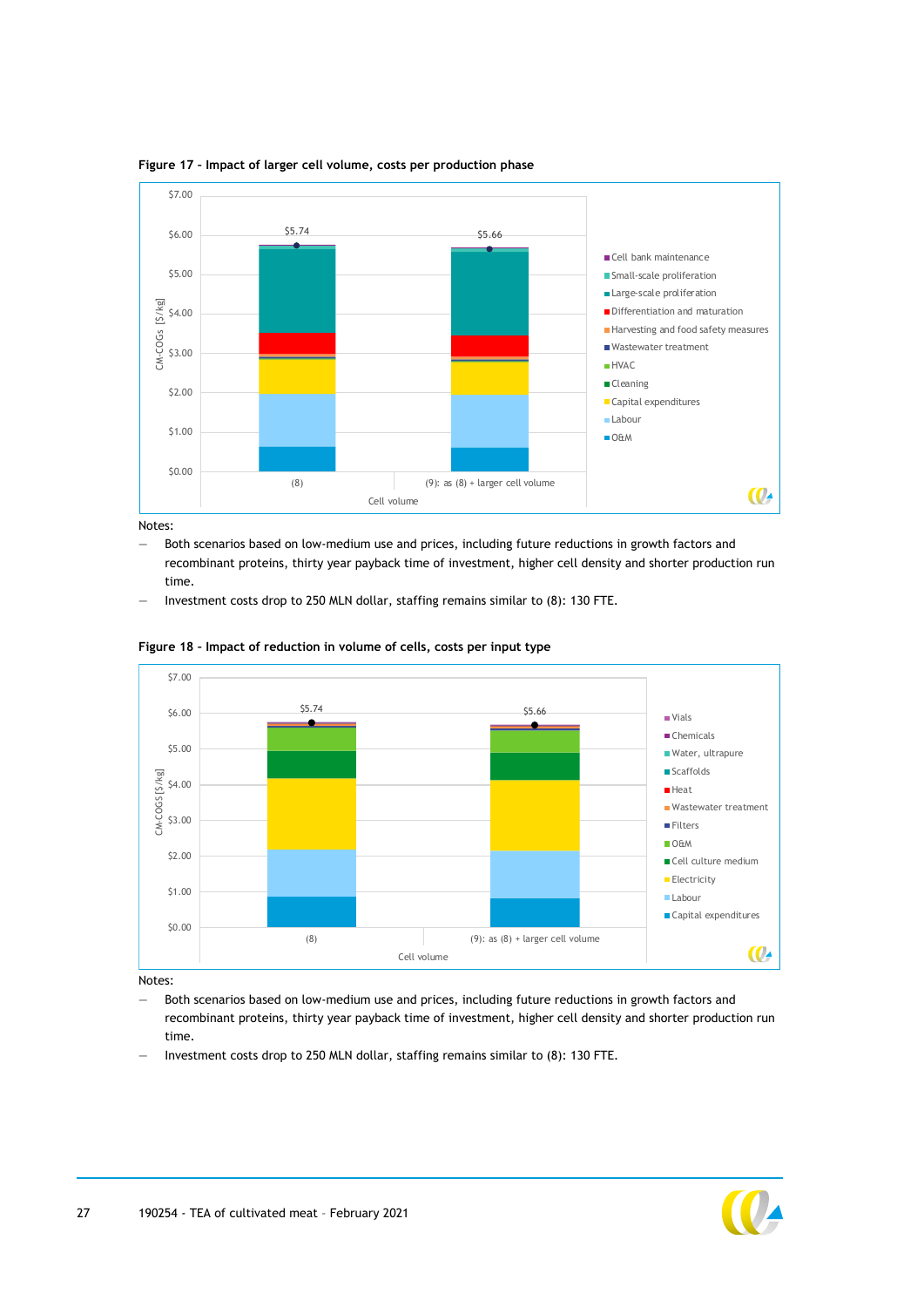We observe that production costs of kg of CBM have fallen to below \$5.50. Furthermore, there are no clear candidates for further substantial cost reduction. We have explored possible avenues for reducing the costs of medium, lowering capital expenses and further improvements in the efficiency of the CM production process. Taken together, these bring production costs of CM in the same order of magnitude as the benchmark value of traditional meat (2 \$/kg).

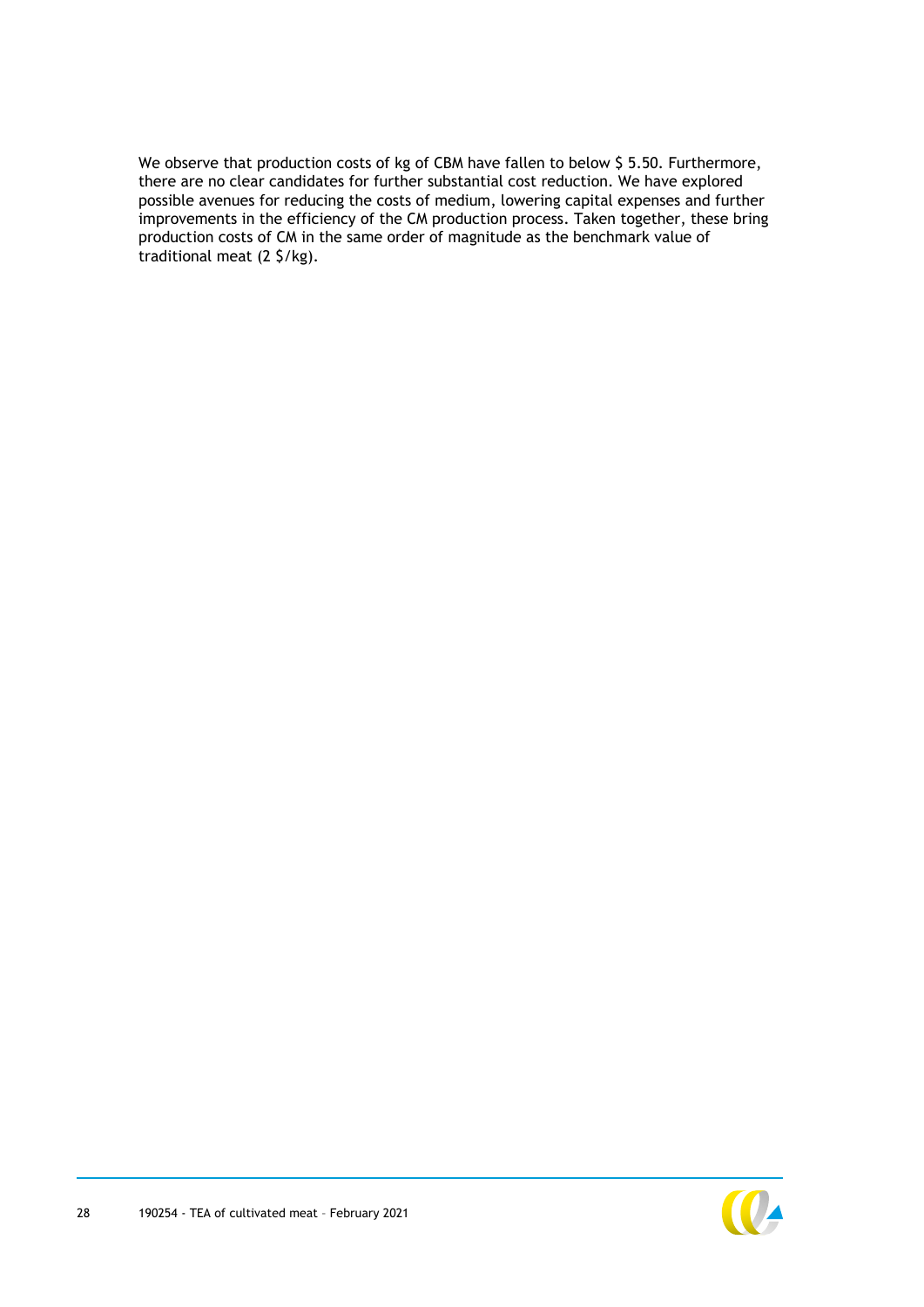# <span id="page-29-0"></span>**4 Sensitivity analysis**

In this chapter, we explore how sensitive the results are for the investment criterion. We do this because we have found that capital expenditures may cover a large part of CBM production costs, notably when cost reductions in medium are accounted for.

Further, we revisit the effects of higher cell density, shorter production run time and larger cell volume in a scenario where the investment criterion is based on commercial considerations. We do this, because these three avenues for cost reduction have an impact on the amount of equipment required and hence influence capital expenditures.

#### <span id="page-29-1"></span>**4.1 S1: Sensitivity for investment criterion**

Below, we depict how sensitive CM costs are to the investment criterion used. In Section [3.2.3,](#page-20-2) we showed the impact of relaxing a commercial payback time requirement (4 years) to a social one (30 years). Below, add a COGS models for a payback time requirements that are 8 years and 16 years.



**Figure 19 – Sensitivity for payback time requirement**

Notes:

<span id="page-29-2"></span>— Total yearly CAPEX are 110 MLN (PbT = 4 years); 55 MLN (PbT = 8 years); 22.5 MLN (PbT = 16 years) and 15  $MLN$  ( $PbT = 30$  years).

## **4.2 S2: Sensitivity for cell density**

In Section [3.2.4,](#page-23-1) we have analysed the impact of higher cell density, in a scenario with a social investment criterion. Below, we analyse the effect of a production process with a higher cell density, but assuming a commercial investment criterion (payback time 4 years).

Higher cell densities would mean that more meat cells can be grown in a reactor of the same volume. It affects the energy demand for heating and cooling and the amount of

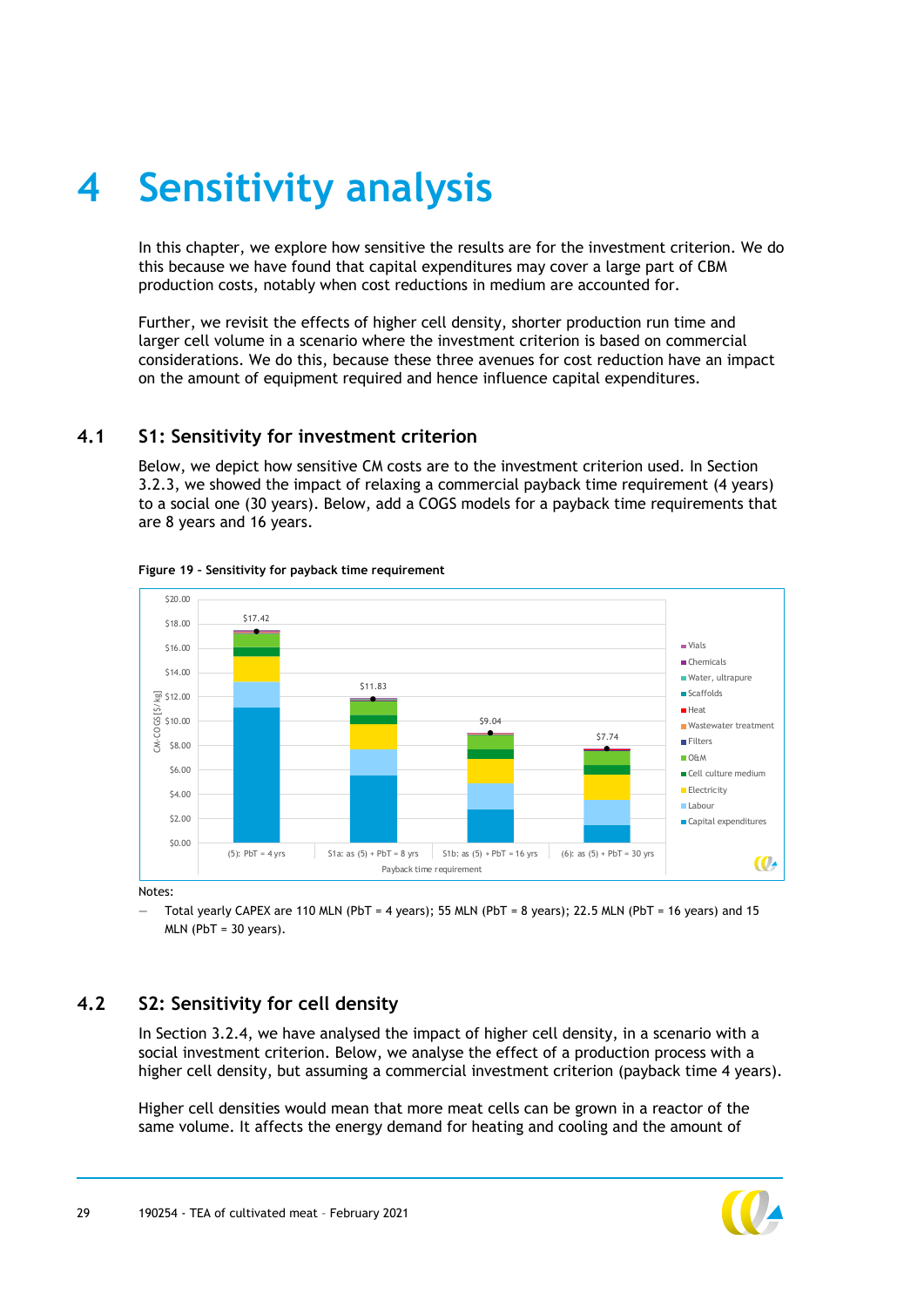proliferation reactors needed; higher densities means that the same amount of CM can be produced in a smaller reactor volume. Subsequently, less operators are assumed to be needed, lowering labour costs.





Notes:

Payback time requirement is 4 years in the sensitivity scenarios.

 $(S2)$  equals  $(5)$ , but with payback time requirement = 4 years.

<span id="page-30-0"></span>We see that the costs for CM production fall with about \$4.50.

#### **4.3 S3: Sensitivity for production run time**

In this section, we add a shorter production run time on top of the scenario with higher cell density, but retain a commercial investment criterion (payback time requirement = three years).

Shorter production run time in the reactors reduces overall energy demand, lowers medium demand during differentiation and maturation (we assume a linear relation) and results in a smaller amount of reactors needed to produce the same amount of CM.

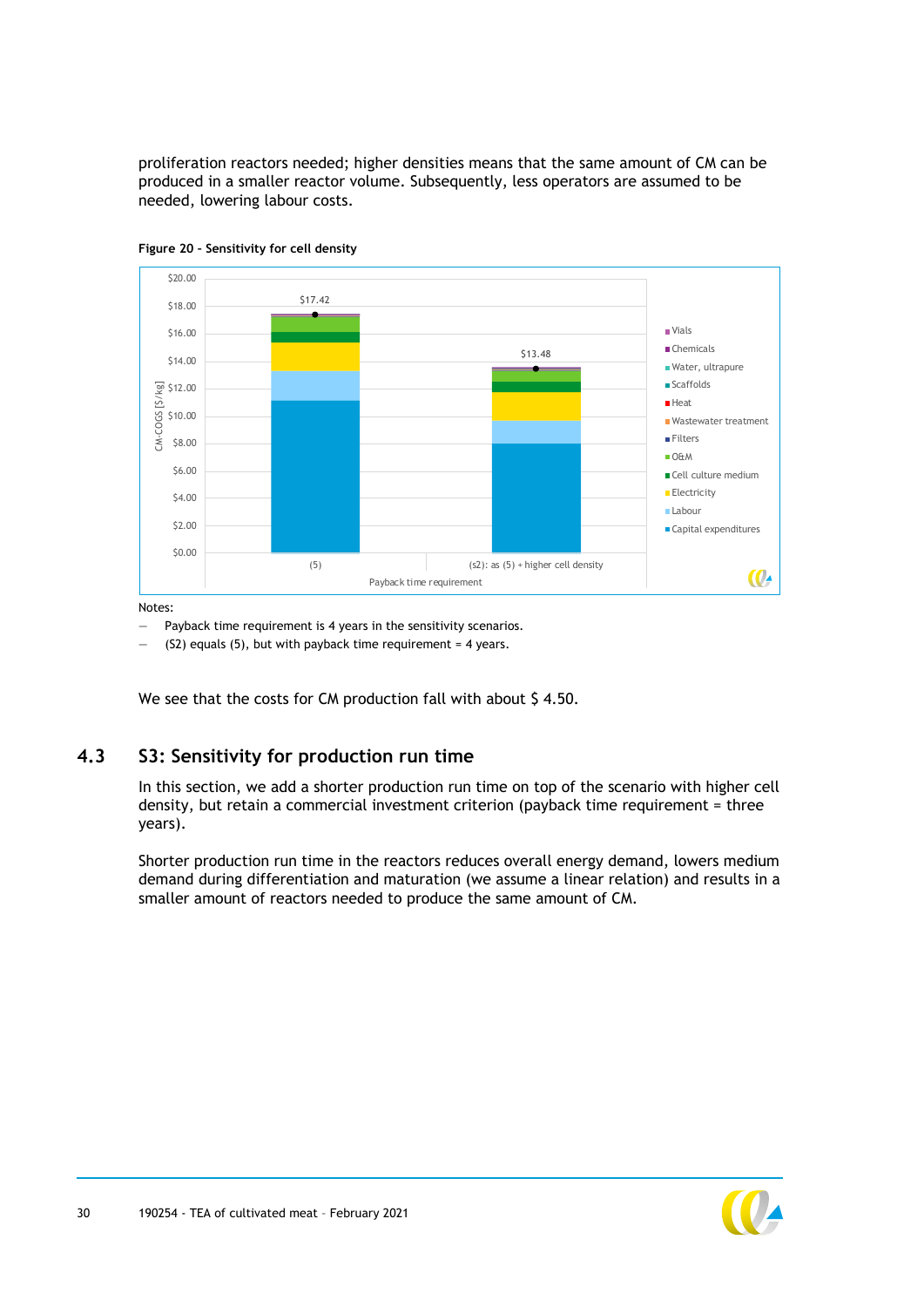**Figure 21 – Sensitivity for production run time**



Notes:

— Payback time requirement is 4 years in the sensitivity scenarios.

<span id="page-31-0"></span> $-$  (s3) equals (8), but with payback time requirement = 4 years.

#### **4.4 S4: Sensitivity for cell volume**

In this section, we add a larger cell volume on top of the shorter production run time and higher cell density. We retain a commercial investment criterion (payback time requirement = three years).

The effects of larger cell volume are similar to that of higher cell densities, as total cell mass harvested from one unit of volume decreases accordingly.

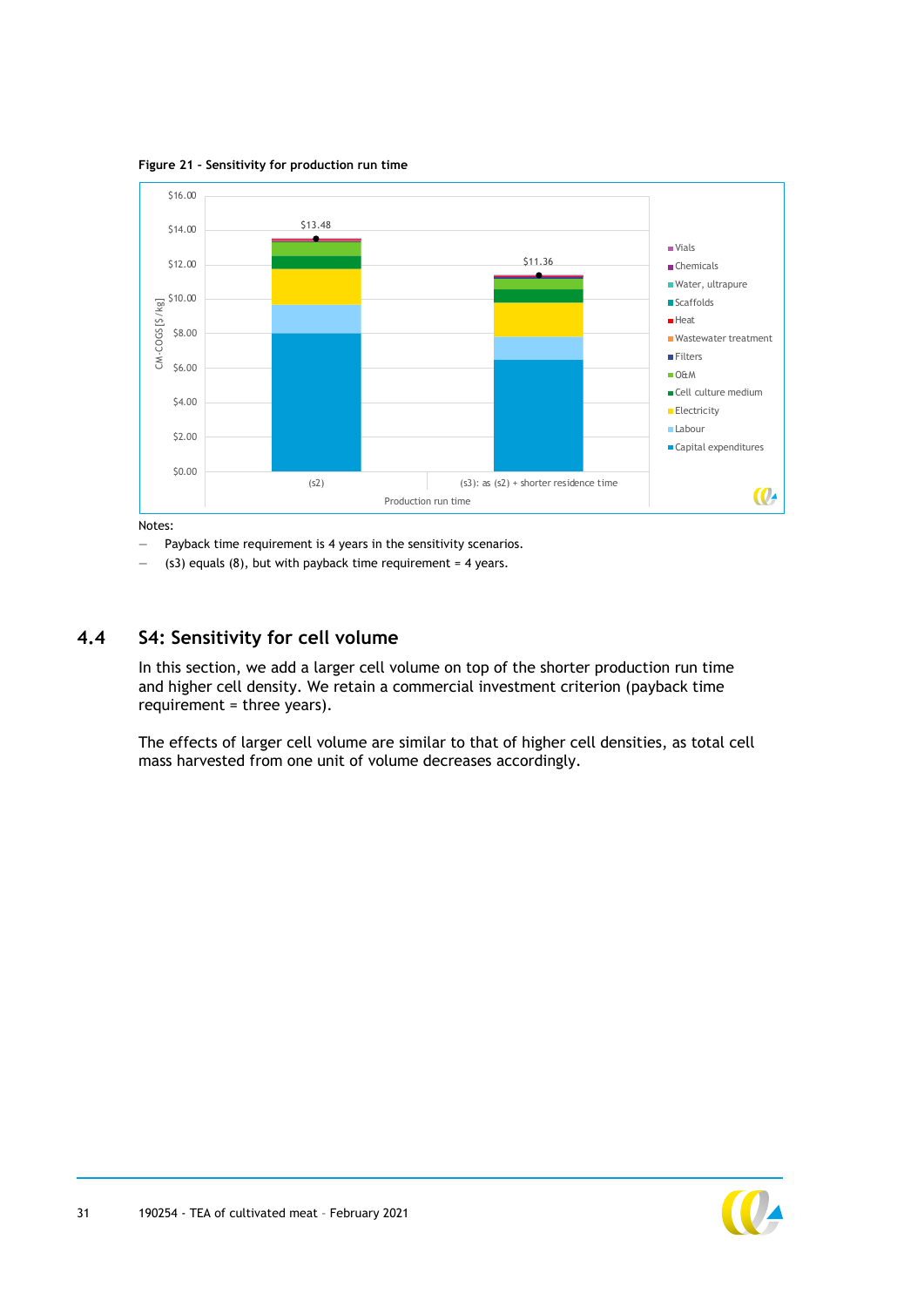**Figure 22 – Sensitivity for cell volume**



Notes:

— Payback time requirement is 4 years in the sensitivity scenarios.

 $-$  (s4) equals (9), but with payback time requirement = 4 years.

From the COGS model above, we conclude that with a commercial investment criterion, CM production costs remain at a level of around \$ 11. That is near the same order of magnitude as the benchmark production costs for conventional meat products (\$ 2), but still substantially higher.

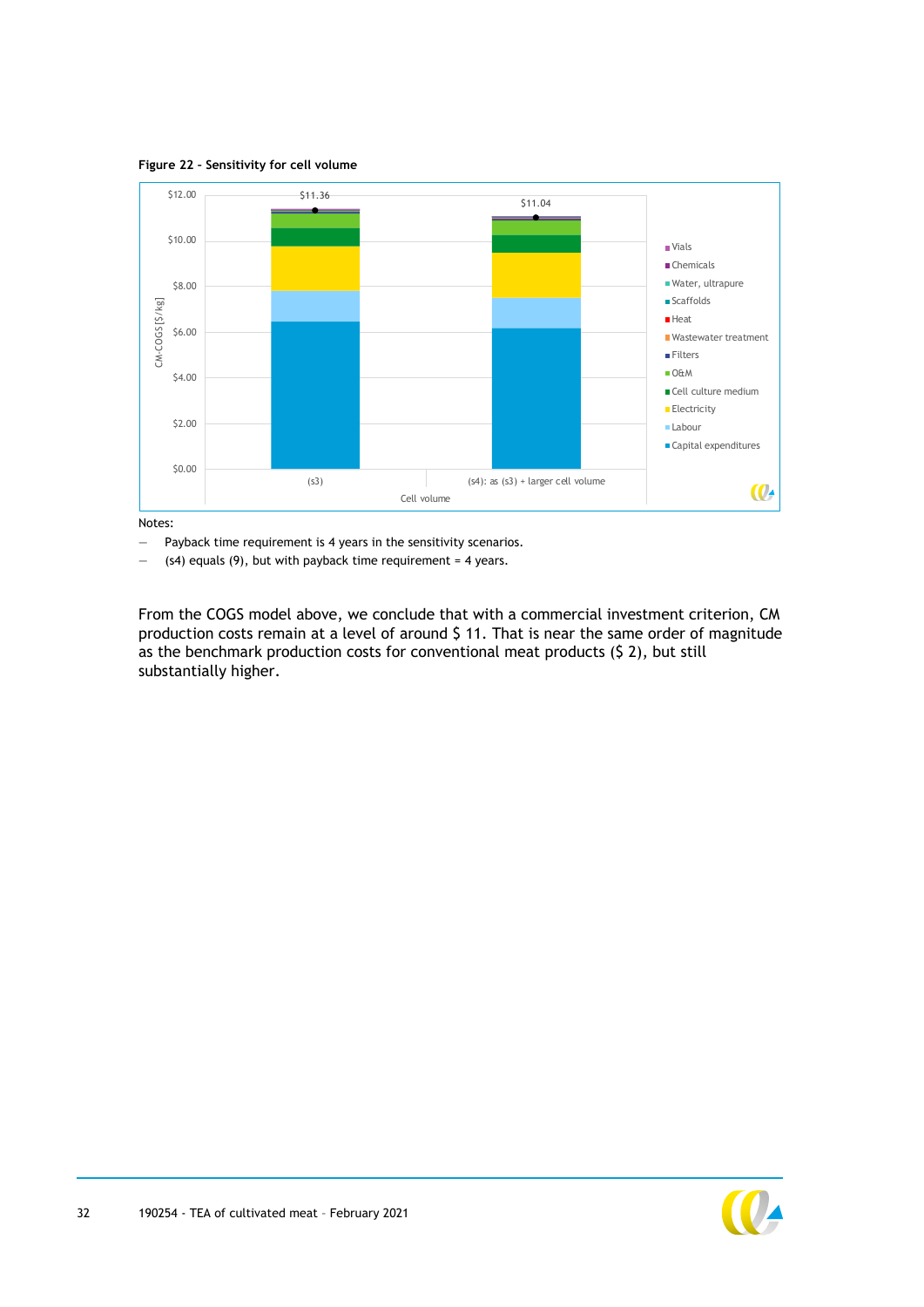# <span id="page-33-0"></span>**5 Conclusion and Discussion**

In this report, we have analysed CM production costs at industrial scale. We have started with a COGS model based on current production technology and costs for inputs. We have then explored various avenues for cutting costs when production takes place in a full-scale plant that is realised in 2030.

We draw the following conclusions:

- **Current CM production costs** are an order of magnitude of 10,000 to 100 higher than benchmark values for comparable traditional meat products, depending on the exact requirements for medium components and its prices. In the basic scenarios of our study, we modelled a medium for which recombinant proteins, and then notably albumin, are the main cost driver, followed by growth factors. Our primary data shows a large variation in the use of these two components, which reflects potential opportunities for reducing these costs that depend on the type of production process used and the type of meat produced. Looking at the prices, we see that there are large variations in published prices. Also, we have observed that these prices are falling rapidly already, which is promising for the future.
- **Future CM production costs:** Substantial cost reductions that bring CM production costs close to the benchmark price for a traditional meat product are feasible. This requires a combination of reductions that covers nearly all aspects of the business case. We zoom into the following aspects:
	- Major steps need to be made in reducing the **production costs and use of medium ingredients**, notably growth factors but also recombinant proteins. Specht (2020) discusses avenues to do this for growth factors drawing from similarities in producing enzymes like lipase, cellulose and amylase, produced at large scales through recombinant expression. With increased demand for certain growth factors their production could look more like current enzyme production, , allowing for production costs of around \$4 per gram. For the recombinant proteins, we have industry sources that estimate production
	- prices for these will fall below \$1 per gram in 2030. • Furthermore, our assessment shows that the **requirements for return on investment** need to be set much lower than common practice in commercially motivated investments. Compared to traditional meat, CM production is capital intensive. This is reflected in high investment costs and high capital expenditures per kg CM produced. We have seen that if more socially motivated requirements for return of investment are adopted, capital expenditures may fall to a moderate amount. A more social investment criterion may be motivated by considerations of animal welfare or environmental footprint. These societal gains may also motivate governments to subsidise part of the investment costs. Finally, requirements for return on investment may also be lowered if investors allow for greater risk and in return get the opportunity to benefit from the learning curve in CM production technology.
	- Our assessment also shows that the **equipment costs for perfusion reactors** need to come down. Another avenue to bring capital expenditures down, is to reduce investment costs. Part of the technology used in CM-facilities are standard and no large cost reductions are to be expected. This applies to e.g. STRs and CIP/SIP system. However, the major part of investment costs is associated with the differentiation and maturation phase. In the production process modelled in this research, the cells differentiate and mature in a perfusion reactor. Such a reactor has not yet been built for commercial production scales.

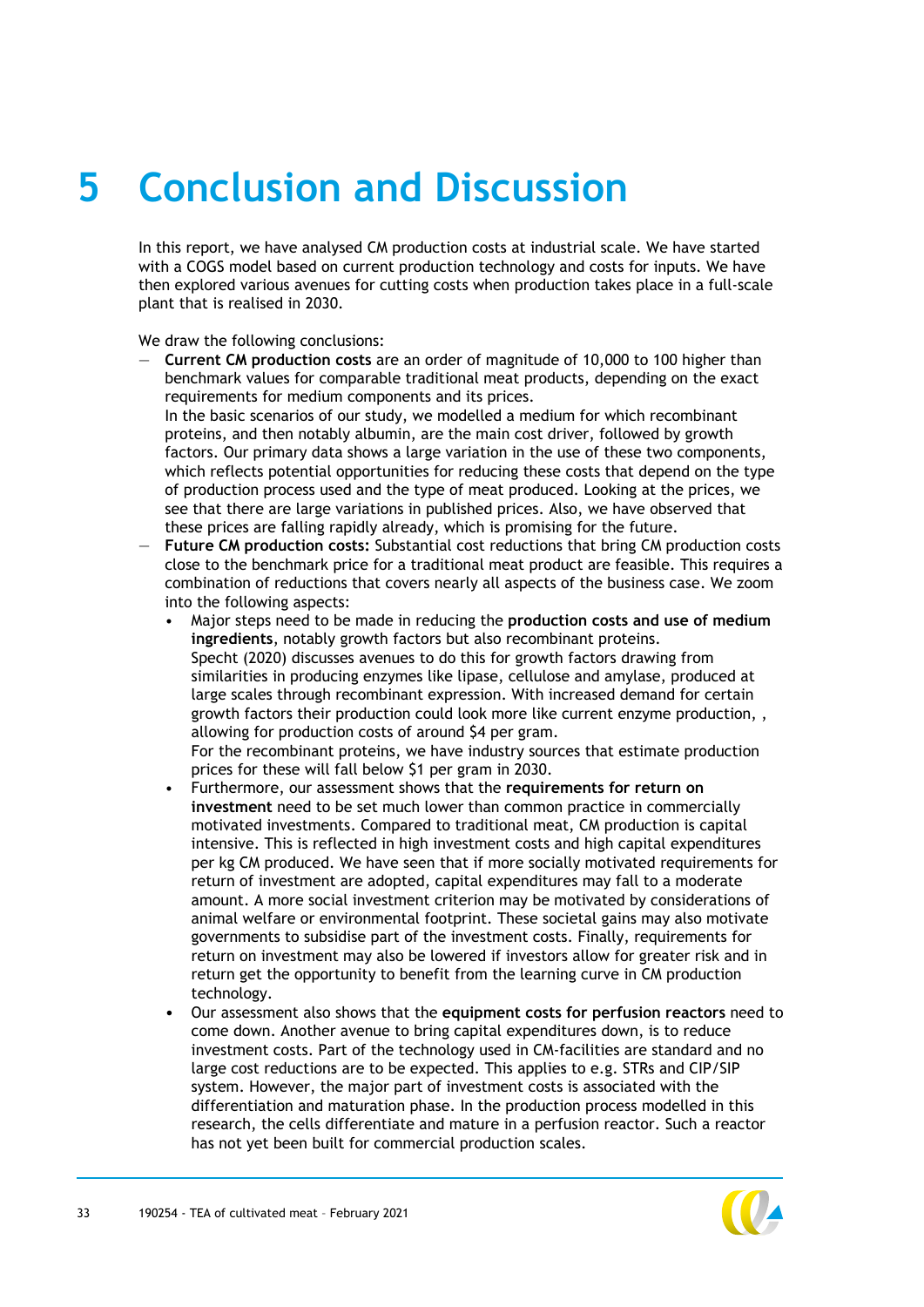To obtain future cost reductions, computational models can inform best design practices as well as assist in the development of monitoring systems and control software. These new (perfusion or other) systems will need to be generalizable across a range of cultivated meat product types such that they can be massproduced, resulting in affordability through production learning curves and economies of scale.

- **Improvements in the production process and favourable choices in cell types** will help drive down future costs. The primary data suggests there is quite some variation in envisioned production system design and specific process parameters. A few process parameters have come up as both variable and influential for production costs:
	- Maximum cell density during proliferation stages influences the amount of reactors needed for production. Therefore, higher maximum cell densities can lower investment and labour costs. According to experts it may be feasible to increase maximum cell densities to about  $20*10<sup>7</sup>$  cells/ml in the STR system we model. For higher cell densities a switch to other production systems would be needed (see e.g. Allan et al. 2019).
	- Total production run time influences overall energy demand, medium demand during differentiation and maturation and the amount of reactors needed at the facility. A shorter production run time can therefore lower costs substantially, but also yields a less mature final product, which in turn may influence its market value.
	- Average cell volume differs between species and cell types, and companies may want to consider selecting for large volume cells within species in order to lower costs. Larger cell volumes (at constant cell density) means that more meat cell mass can be produced from less reactors, in turn lowering investment and labour costs.
	- Finally it is important to strive for **maximum energy efficiency** of the production process. With all improvements mentioned above realised, electricity costs emerge as a major driver of total costs. This study takes a conservative approach towards heating and (especially) cooling energy consumption (for details see CE Delft 2021). If companies see opportunity to achieve lower total energy demand, this will result in lower production costs.
- **Generate or invest in renewable electricity:** Another avenue for cost reduction that we have not explored quantitatively in this report, is the option to reduce electricity costs. Looking at [Figure 16,](#page-26-0) we see that energy costs, and notably electricity costs, are the largest component in the COGS. This does not come as a surprise, because CMproduction is indeed energy-intensive. However, it does raise the question if there are opportunities to bring these costs down, on top of the process efficiency improvements discussed above. We will discuss two avenues: the impact of location on electricity costs, and the impact of the type of generation of electricity.
	- Looking at location, it seems likely that there are differences in the costs for electricity generation that are associated with countries' differences in the costs of gas (and to a lesser extent coal) that are burned in conventional power plants. Depending on the development of cost reductions and subsidies for the generation of renewable energy, it may well be that in 2030 conventional energy production is the most expensive<sup>15</sup> and would drive the electricity market price. Currently, fossil fuel prices in the US are around a factor 2 lower than those in other parts of the world. It is likely that this cost advantage in the US will persist into the 2030's. This may translate itself into differences in the electricity price. So from the perspective



 $15$  See e.g. IEA WEO 2019.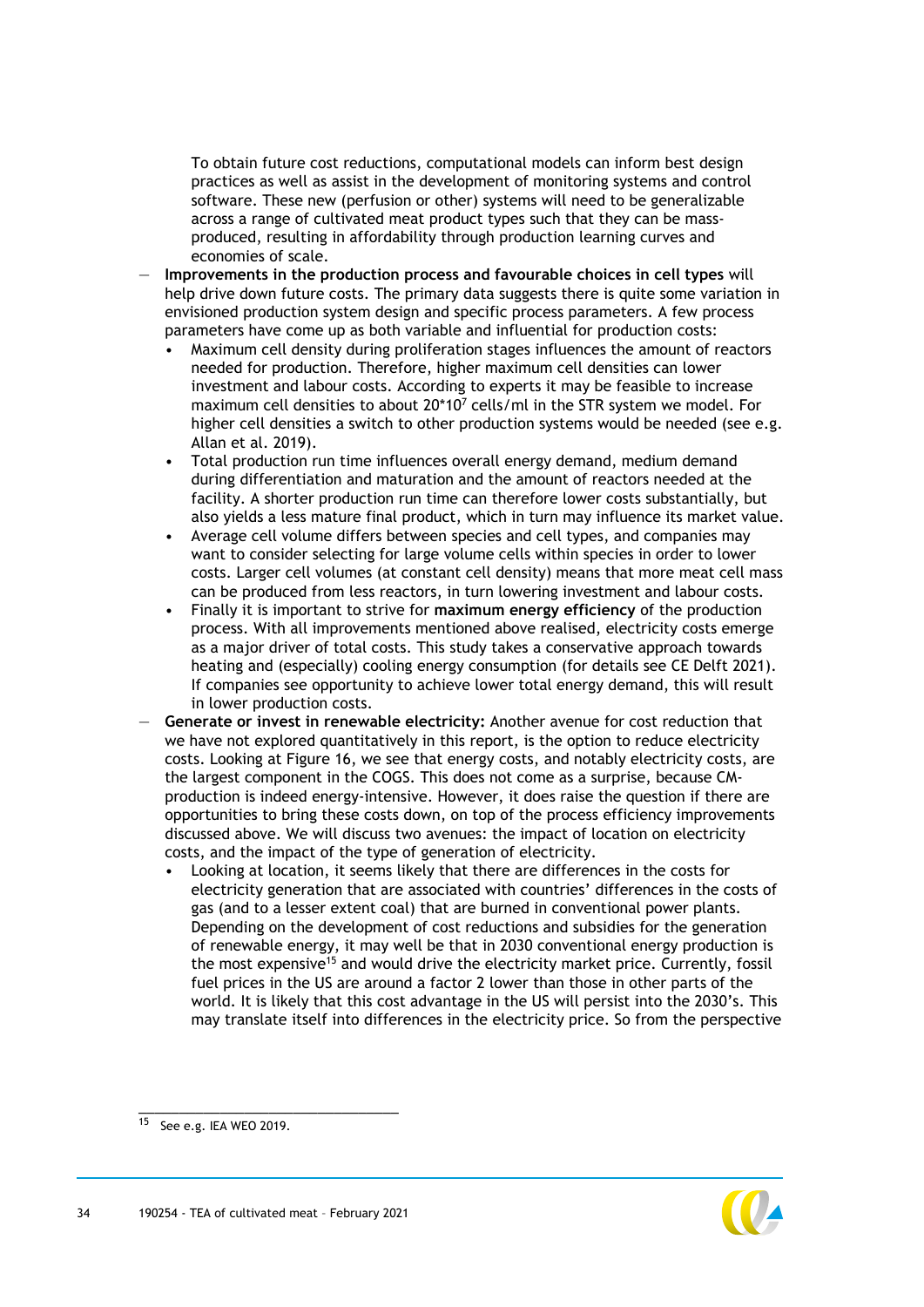of electricity price differentials CM is more likely to be competitive in the US market, than in the EU or Asian market<sup>16</sup>.

• If we look at the type of generation of electricity, it seems likely that in the 2030's the price of electricity generated by solar PV and some other renewable sources undercut that of energy generated by gas or coal based power plants. For a CMproducer to benefit from lower costs of solar electricity, it may either generate the electricity itself (install solar panels on its terrain or roof of buildings), or invest in solar generation elsewhere. Examples of the latter are the Power Purchase Agreements (PPA). PPA's are long-term contracts that fix a price and amount of electricity purchases, that are closed between consortia that built renewable energy capacity and large electricity consuming companies such as for example railway companies. Given that electricity costs are such a large component of the COGS of CM, it may be worthwhile to explore this option.

### **Overlap TEA and LCA**

At the same time this TEA was carried out, a life cycle assessment (LCA) was also made (CE Delft, 2020). Do conclusions overlap? Can measures to reduce environmental impact also lower costs, and vice versa? Four aspects stand out:

- 1. **Energy efficiency**: being more energy efficient reduces environmental impact and costs. There still are uncertainties regarding energy use for heating and cooling, and further research into e.g. energy efficient cooling and sustainable heat sources could help reduce both environmental impact and costs.
- 2. **Energy sources**: a switch to sustainable energy, especially electricity, substantially lowers the environmental impact. The most transparent and robust way to ensure *additional* sustainable electricity production, which actually lowers the national average environmental impact of electricity generation, is taking care of one's own sustainable electricity generation. If sustainable electricity is generated by the CM company on site, this could also mean a reduction in cost compared to either fossil or sustainable electricity purchased on the market.
- 3. **Medium use**: both increased medium efficiency and increasingly efficient production of ingredients can lower both costs and environmental impacts. Especially regarding certain functional ingredients: the results of the LCA and of the TEA both highlight certain specialty functional ingredients such as recombinant proteins in this regard. A reduction or a switch could mean reducing both impact and costs.
- 4. **Supply chain collaboration**: To reduce environmental impact and costs further, collaboration in the supply can help lower impact and costs of production of all required substances for CM production. Most notably this is important with regard to medium ingredients, but this reasoning can of course be extended to other inputs (e.g. scaffolds, filtration membranes) as well.

 $\frac{16}{16}$  Comparing e.g. China to US, indeed the difference in the costs of coal and gas is around a factor 2 (US cheaper), but this may be compensated by differences in the costs for staffing. If we compare EU to US, the US is factor 2 cheaper in energy and comparable in staffing.

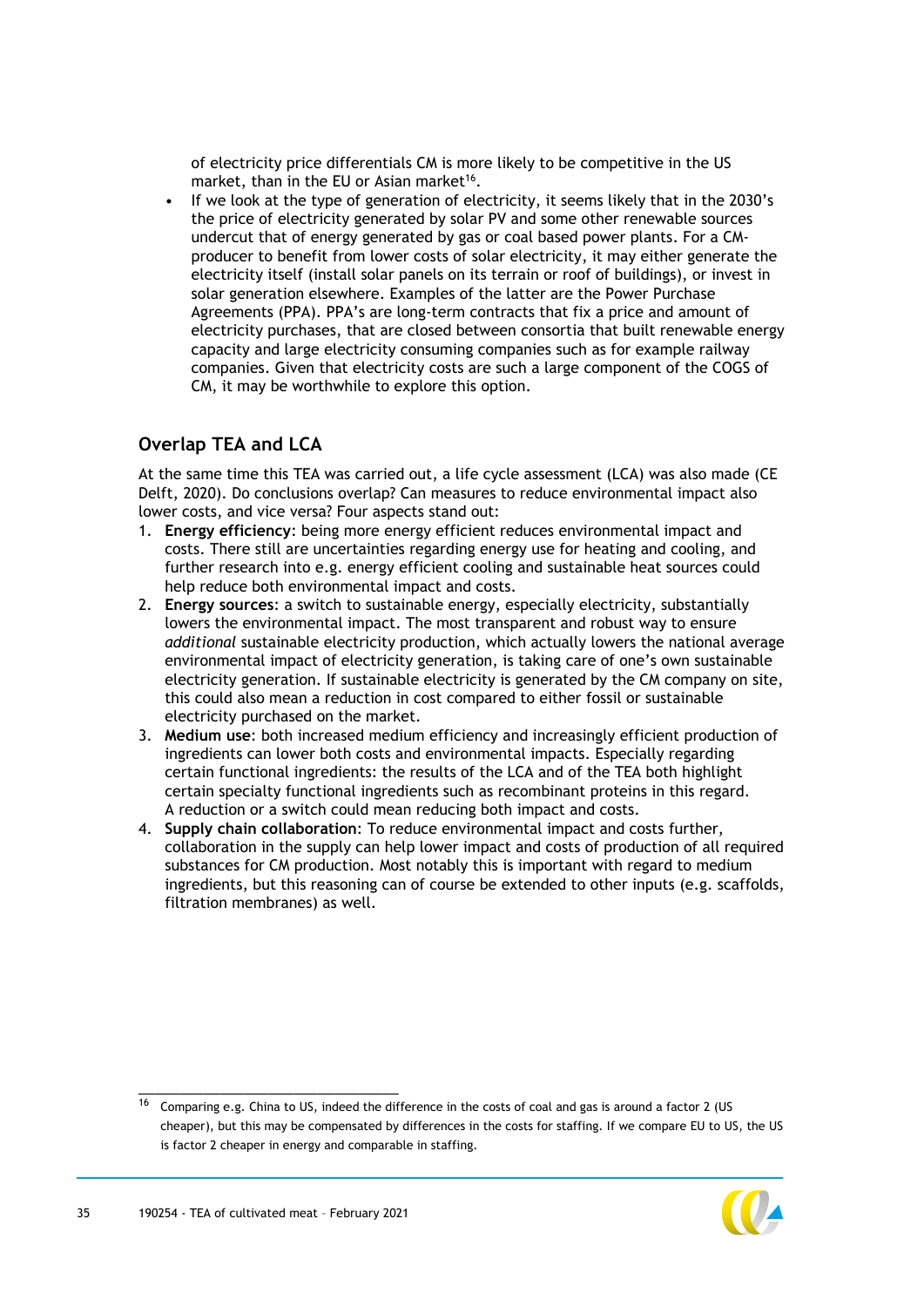## <span id="page-36-0"></span>**References**

The references below are cited in this report. We refer to the LCA report (CE Delft 2021) for additional references used for the models.

Allan SJ, De Bank PA, Ellis MJ (2019): Bioprocess Design Considerations for Cultured Meat Production with a Focus on the Expansion Bioreactor. Frontiers in Sustainable Food Systems 3, 44

CE Delft 2021: Life Cycle Assessment (LCA) of cultivated meat, CE Delft, Delft, NL

Colantoni A, Recchia L, Bernabei G, Cardarelli M, Rouphael Y, Colla G (2017): Analyzing the environmental impact of chemically-produced protein hydrolysate from leather waste vs. enzymatically-produced protein hydrolysate from legume grains. Agriculture 7, 62

De Marco I, Riemma S, Iannone R (2017): LCA of Aerogel Production using Supercritical Gel Drying: from Bench Scale to Industrial Scale. Chemical Engineering Transactions 57, 241-246

Marinussen M, Kool A (2010): Environmental impacts of synthetic amino acid production. Netherlands: Blonk Milieu Advies BV

Mattick CS 2014: An Emerging Technology Assessment of Factory-grown Food, Arizona State University

Mattick CS, Landis AE, Allenby BR, Genovese NJ (2015): Anticipatory Life Cycle Analysis of In Vitro Biomass Cultivation for Cultured Meat Production in the United States. Environmental Science & Technology 49, 11941-11949

Risner D, Li F, Fell JS, Pace SA, Siegel JB, Tagkopoulos I, Spang ES (2020): Techno-economic assessment of animal cell-based meat. bioRxiv, 2020.09.10.292144

Specht L 2020: An analysis of culture medium costs and production volumes for cultivated meat, The Good Food Institute

Stephens N, Di Silvio L, Dunsford I, Ellis M, Glencross A, Sexton A (2018): Bringing cultured meat to market: Technical, socio-political, and regulatory challenges in cellular agriculture. Trends in Food Science & Technology 78, 155-166

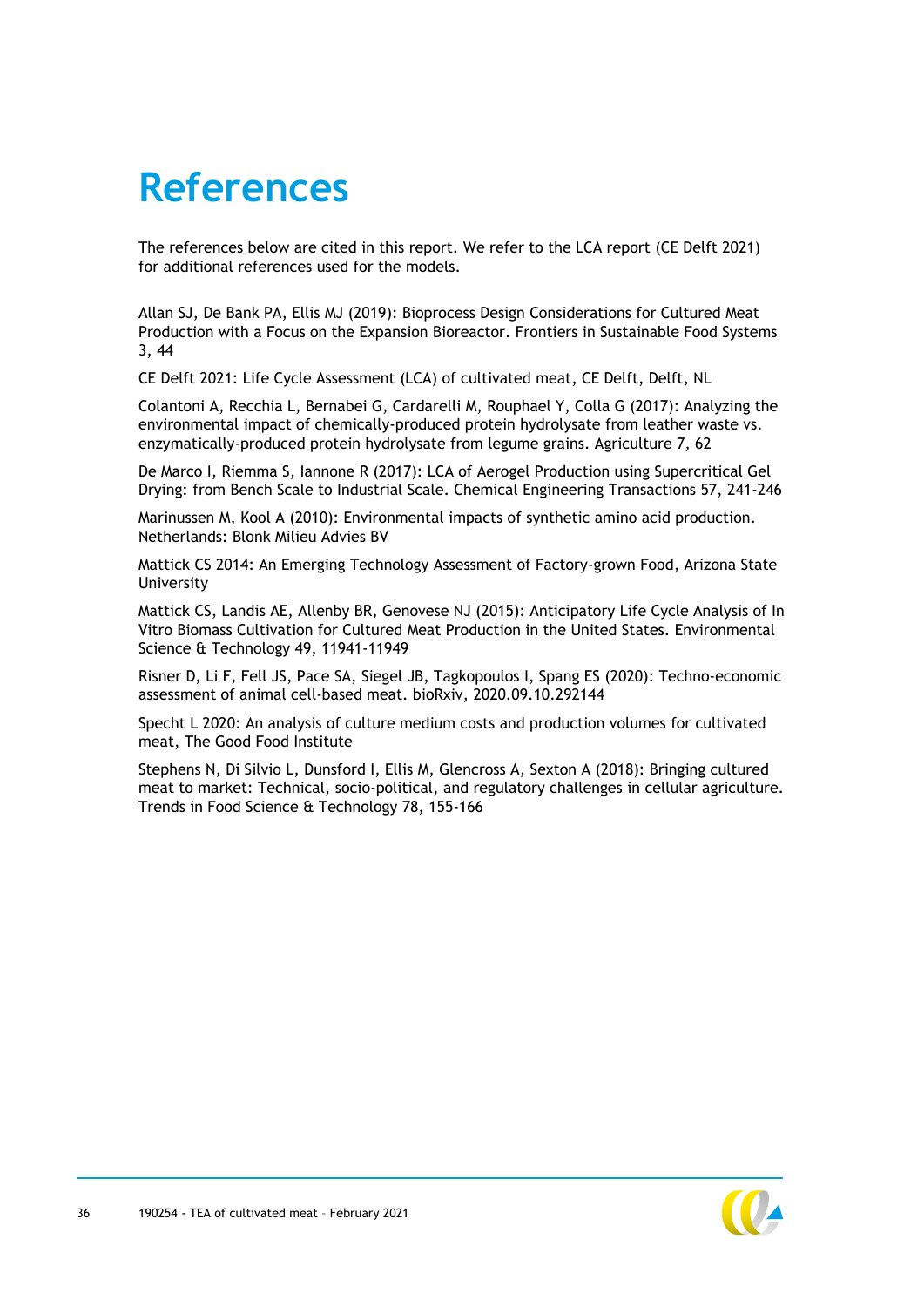# <span id="page-37-0"></span>**A Inventory and data quality**

The data quality assessment classification is explained in [Table 4.](#page-37-1) [Table 5](#page-37-2) shows the main model design parameters with information on sources and data quality. [Table 6](#page-38-0) shows the main model inputs with information on sources and data quality. Quantitative data on model inputs is confidential and therefore not included. [Table 7](#page-39-0) shows the conventional electricity mix modelled for this study. [Table 8](#page-39-1) shows the energy consumption modelled in the baseline model.

#### <span id="page-37-1"></span>**Table 4 – Data quality assessment classification**

| Data quality assessment classification |                                                                       |  |  |
|----------------------------------------|-----------------------------------------------------------------------|--|--|
| 0                                      | No data available at this moment                                      |  |  |
|                                        | Primary data from representative process and scale                    |  |  |
| 2                                      | Primary data from representative process with extrapolation for scale |  |  |
| 3                                      | Primary data from similar process and scale                           |  |  |
| 4                                      | Secondary data from literature                                        |  |  |
| 5                                      | Estimate or calculation based on expert judgement                     |  |  |

#### <span id="page-37-2"></span>**Table 5 – Main model design parameters values, sources and data quality**

| Main model parameters                               | Value                                                                                                                          | Source                                                                                             | <b>Data</b><br>quality  | # of<br>data<br>points<br>used | Independent<br>crosscheck |
|-----------------------------------------------------|--------------------------------------------------------------------------------------------------------------------------------|----------------------------------------------------------------------------------------------------|-------------------------|--------------------------------|---------------------------|
| Annual production of<br>commercial facility in 2030 | 10 kton                                                                                                                        | CM and supply chain<br>companies                                                                   | 5                       | 12                             | No                        |
| Species and cell type                               | Various, all non-GMO cell<br>lines                                                                                             | <b>CM</b> companies                                                                                | $\mathbf{1}$            | $\overline{7}$                 | Yes                       |
| Type of production                                  | Semi-continuous<br>production with 3<br>intermediate harvests                                                                  | Literature, confirmed by<br>bioprocessing companies                                                | $\overline{4}$          | $\mathbf{1}$                   | Yes                       |
| Size of largest<br>proliferation vessel             | 10,000L                                                                                                                        | CM and supply chain<br>companies estimate<br>(median)                                              | 5                       | $\overline{7}$                 | Yes                       |
| Size and amount of<br>bioreactors at facility       | 130 x 10,000 L STR;<br>4,300 x 2,000 L PR                                                                                      | Calculated, based on<br>production line presented<br>in Specht and project-<br>specific parameters | 4/5                     |                                | No                        |
| Doubling time                                       | 30 hours                                                                                                                       | Conservative round-up<br>from Specht: 28 days                                                      | $\overline{\mathbf{4}}$ | $\mathbf{1}$                   | <b>No</b>                 |
| Duration of production<br>from inoculum to harvest  | 42 days (30 days for<br>$-25$ doublings + 2 days for<br>additional harvests +<br>10 days of differentiation<br>and maturation) | Specht, crosscheck by<br>bioprocessing companies                                                   | 4                       | $\mathbf 1$                    | Yes                       |
| Maximum cell density                                | $50*106$ cells/ml                                                                                                              | CM and supply chain<br>companies (median)                                                          | $\overline{2}$          | $\overline{7}$                 | <b>No</b>                 |
| Avg. cell volume                                    | $3,500 \mu m^3$ /cell                                                                                                          | <b>CM</b> companies                                                                                | 1                       | $\overline{4}$                 | Yes                       |
| Density of meat                                     | 881 kg/m <sup>3</sup>                                                                                                          | Specht                                                                                             | 1                       | N.a.                           | <b>No</b>                 |

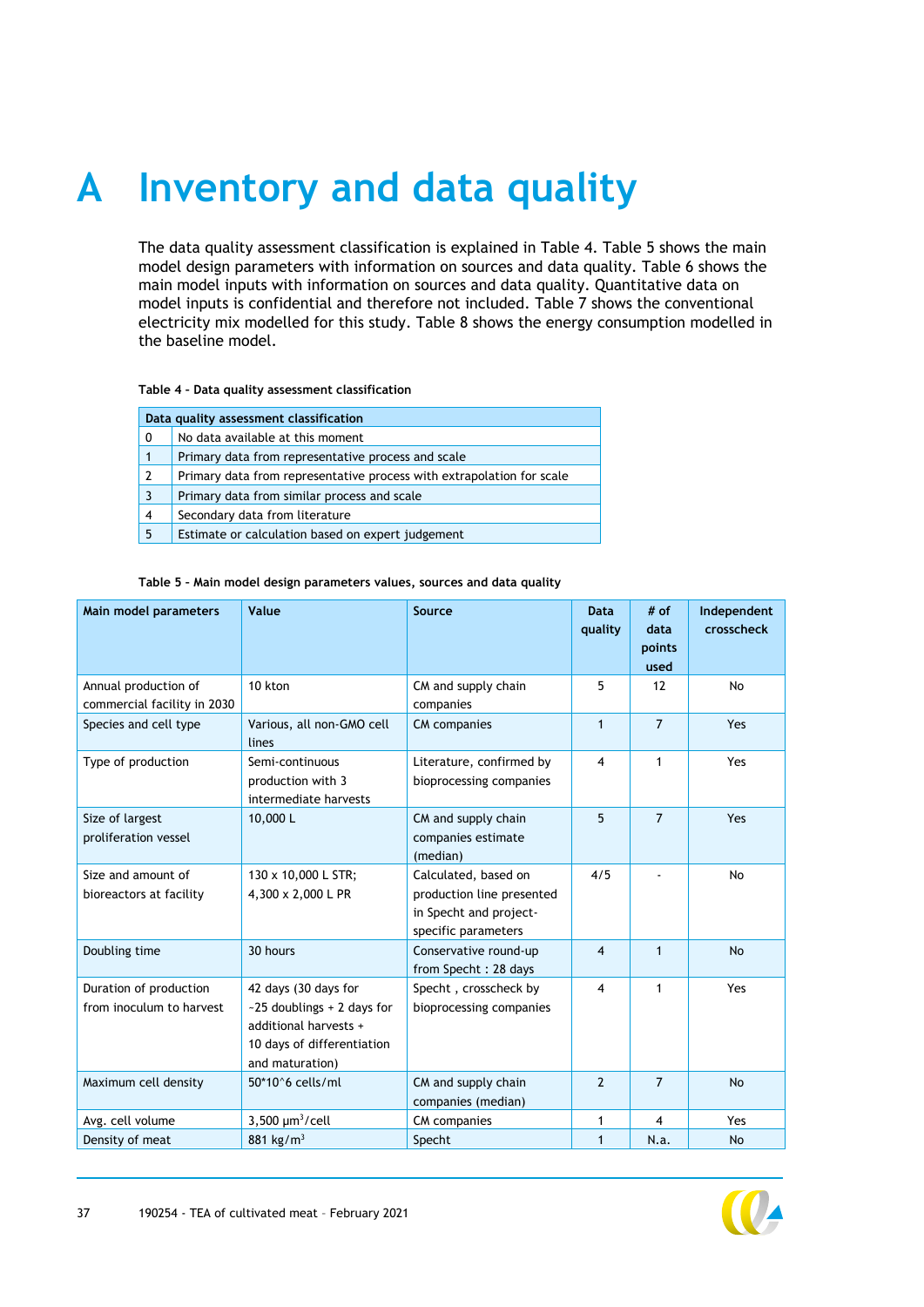| Main model inputs and their<br>production                                     | Source                                                                                                                                                                                                                                                 | <b>Data</b><br>quality                                                                                      | # of data<br>points used | Independent<br>crosscheck |
|-------------------------------------------------------------------------------|--------------------------------------------------------------------------------------------------------------------------------------------------------------------------------------------------------------------------------------------------------|-------------------------------------------------------------------------------------------------------------|--------------------------|---------------------------|
| Energy use for production<br>(heating, cooling, mixing,<br>aeration, pumping) | Calculations by bioprocess<br>engineers with extrapolations<br>by CE Delft.                                                                                                                                                                            | 5                                                                                                           | 1                        | Yes                       |
| Energy use for cleaning<br>(CIP/SIP)                                          | Calculations by bioprocess<br>engineers with extrapolations<br>by CE Delft.                                                                                                                                                                            | $\overline{3}$                                                                                              | $\mathbf{1}$             | No                        |
| Energy use for HVAC                                                           | Calculations by bioprocess<br>engineers.                                                                                                                                                                                                               | 4                                                                                                           | $\mathbf{1}$             | No                        |
| Energy production                                                             | Ecoinvent LCA database,<br>modelled after global stated<br>policies scenario in World<br>Energy Outlook 2030 (IEA<br>$2019$ ).                                                                                                                         | $\mathbf{1}$                                                                                                | N.a.                     | N.a.                      |
| Purified water use for<br>CM production                                       | CM and bioprocess<br>engineering companies.                                                                                                                                                                                                            | $\overline{2}$<br>(for medium-<br>related water<br>use) and<br>3<br>(for cleaning-<br>related water<br>use) | 2                        | Yes                       |
| Purified water production                                                     | Water companies.                                                                                                                                                                                                                                       |                                                                                                             | $\mathbf{1}$             | No                        |
| Medium use                                                                    | CM and supply chain<br>companies.                                                                                                                                                                                                                      | $\overline{2}$                                                                                              | 6                        | Yes                       |
| Medium recycling rate                                                         | CM and supply chain<br>companies.                                                                                                                                                                                                                      | $\mathbf 0$<br>(no consensus)                                                                               | 6                        | Yes                       |
| Medium composition                                                            | CM and supply chain<br>companies.                                                                                                                                                                                                                      | 2                                                                                                           | $\overline{7}$           | Yes                       |
| Medium ingredient production                                                  | See below.                                                                                                                                                                                                                                             |                                                                                                             |                          |                           |
| Hydrolysate                                                                   | (Colantoni et al. 2017)<br>EDIT: Soy LUC set to 0 (as is<br>done for conventional<br>products).                                                                                                                                                        | 4                                                                                                           | 1                        | No                        |
| Amino acids                                                                   | Data from (Marinussen & Kool<br>2010), Mattick (2014),<br>Mattick et al. (2015).<br>Amino acids modelled:<br>L-Glutamine, L-Threonine, L-<br>Lysine, D, L-Methionine                                                                                   | 4                                                                                                           | $\mathbf{1}$             | No                        |
| Recombinant proteins                                                          | Amino acid production data<br>from (Marinussen & Kool<br>2010), Mattick (2014),<br>Mattick et al. (2015) used as<br>basis.<br>Water and electricity use<br>adapted for recombinant<br>protein fermentation with<br>data from 2 producing<br>companies. | $\overline{2}$                                                                                              | 3                        | Yes                       |

#### <span id="page-38-0"></span>**Table 6 – Main model inputs, sources and data quality**

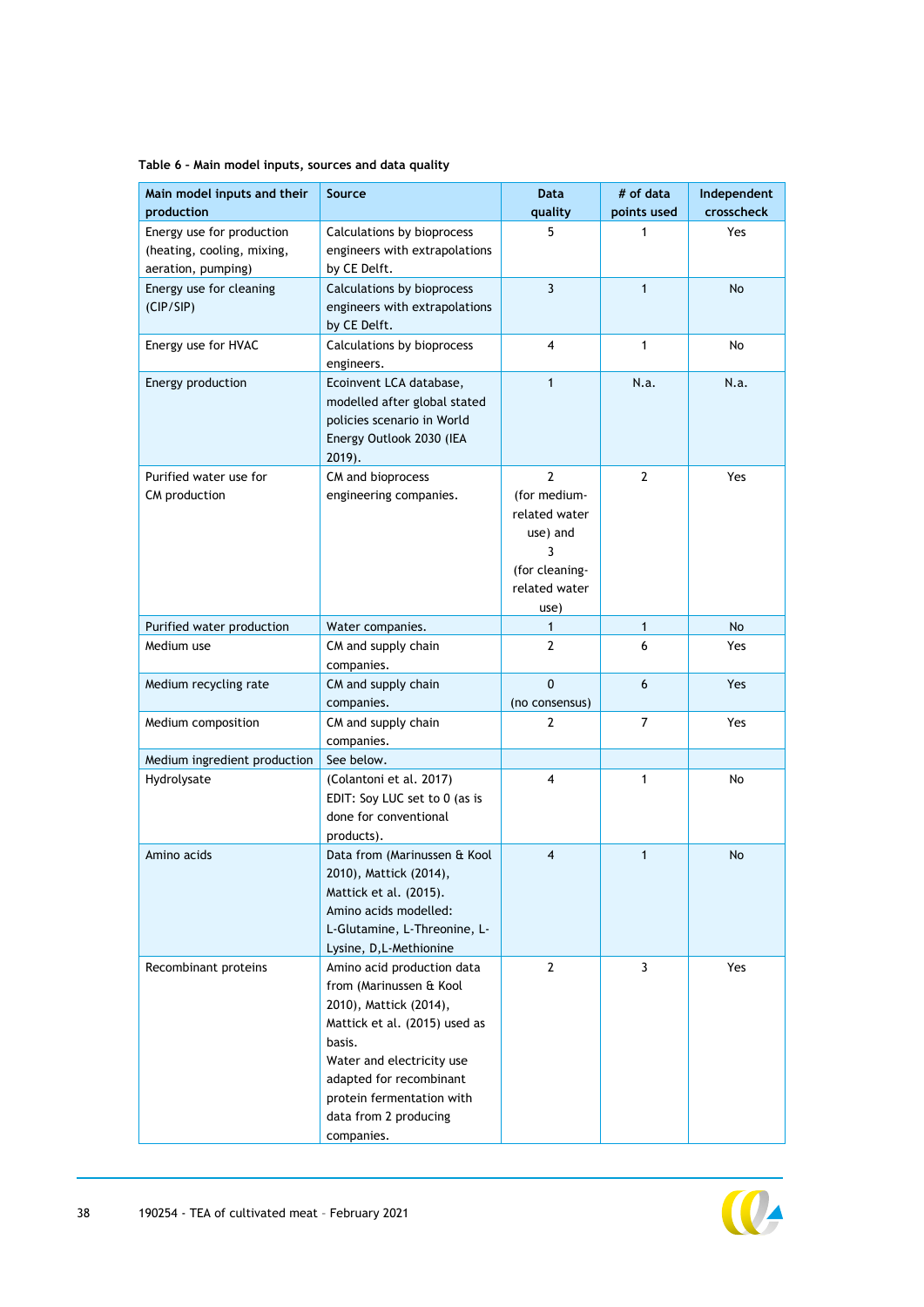| Main model inputs and their<br>production | Source                                                         | <b>Data</b><br>quality  | # of data<br>points used                                                                           | Independent<br>crosscheck |
|-------------------------------------------|----------------------------------------------------------------|-------------------------|----------------------------------------------------------------------------------------------------|---------------------------|
| Other medium ingredients                  | Ecoinvent and Agri-footpint<br>LCA databases.                  |                         | N.a.                                                                                               | N.a.                      |
| Transport of medium<br>ingredients        | Based on standard Ecoinvent<br>values for global markets.      | $\mathbf{1}$            | N.a.                                                                                               | N.a.                      |
| Scaffold use                              | CM and supply chain<br>companies.                              | 5                       | 8 companies<br>(total) of<br>which 3 with<br>future<br>estimate of<br>quantity of<br>scaffold used | <b>No</b>                 |
| Scaffold production                       | See below.                                                     |                         |                                                                                                    |                           |
| Hydrogel                                  | De Marco et al. (2017).                                        | $\overline{4}$          | 1                                                                                                  | <b>No</b>                 |
| Electrospinning                           | Supply chain companies.                                        | $\mathcal{P}$           | 2                                                                                                  | Yes                       |
| Bioreactor use                            | Size from CM and supplying<br>companies, amount<br>calculated. | See above               | See above                                                                                          | Yes                       |
| Bioreactor production                     | Tuomisto (2014) and industry<br>experts within CE Delft.       | 4                       | $\mathcal{P}$                                                                                      | Yes                       |
| Storage and mixing tanks use              | Calculated.                                                    | 5                       | 1                                                                                                  | <b>No</b>                 |
| Storage and mixing tanks<br>production    | Industry experts within<br>CE Delft.                           | $\overline{\mathbf{4}}$ | 1                                                                                                  | No                        |
| Filters for filtration use                | Supplying companies.                                           | $\overline{2}$          | $\mathbf{1}$                                                                                       | Yes                       |
| Filters for filtration<br>production      | Supplying companies.                                           | 1                       | 1                                                                                                  | No                        |

<span id="page-39-0"></span>**Table 7 - Energy mix for 2030, stated policy scenario, global average** 

| Source          | <b>Share</b> |
|-----------------|--------------|
| Coal            | 29%          |
| Gas             | 24%          |
| Oil             | 3%           |
| <b>Nuclear</b>  | 9%           |
| Hydro           | 15%          |
| Wind            | 9%           |
| Solar           | 9%           |
| Other renewable | 3%           |

#### <span id="page-39-1"></span>**Table 8 - Modelled energy demand for one year of operation (baseline scenario)**

| <b>Process</b>                                                                                                                                                                                                                                                                                                                                    | Quantity<br>(kWh) |
|---------------------------------------------------------------------------------------------------------------------------------------------------------------------------------------------------------------------------------------------------------------------------------------------------------------------------------------------------|-------------------|
| Electricity for aeration, agitation, pumping and heat exchanger during small-scale proliferation,<br>large-scale proliferation and differentiation and maturation; centrifugation and pumping washing<br>water during harvesting and as part of food safety measures; pumping during cleaning; HVAC;<br>pumping (medium mixing and sterilisation. | 2,17E+08          |
| Heat for initial heating of medium during small-scale proliferation, large-scale proliferation and<br>differentiation and maturation and cleaning; HVAC.                                                                                                                                                                                          | $1.08E + 07$      |

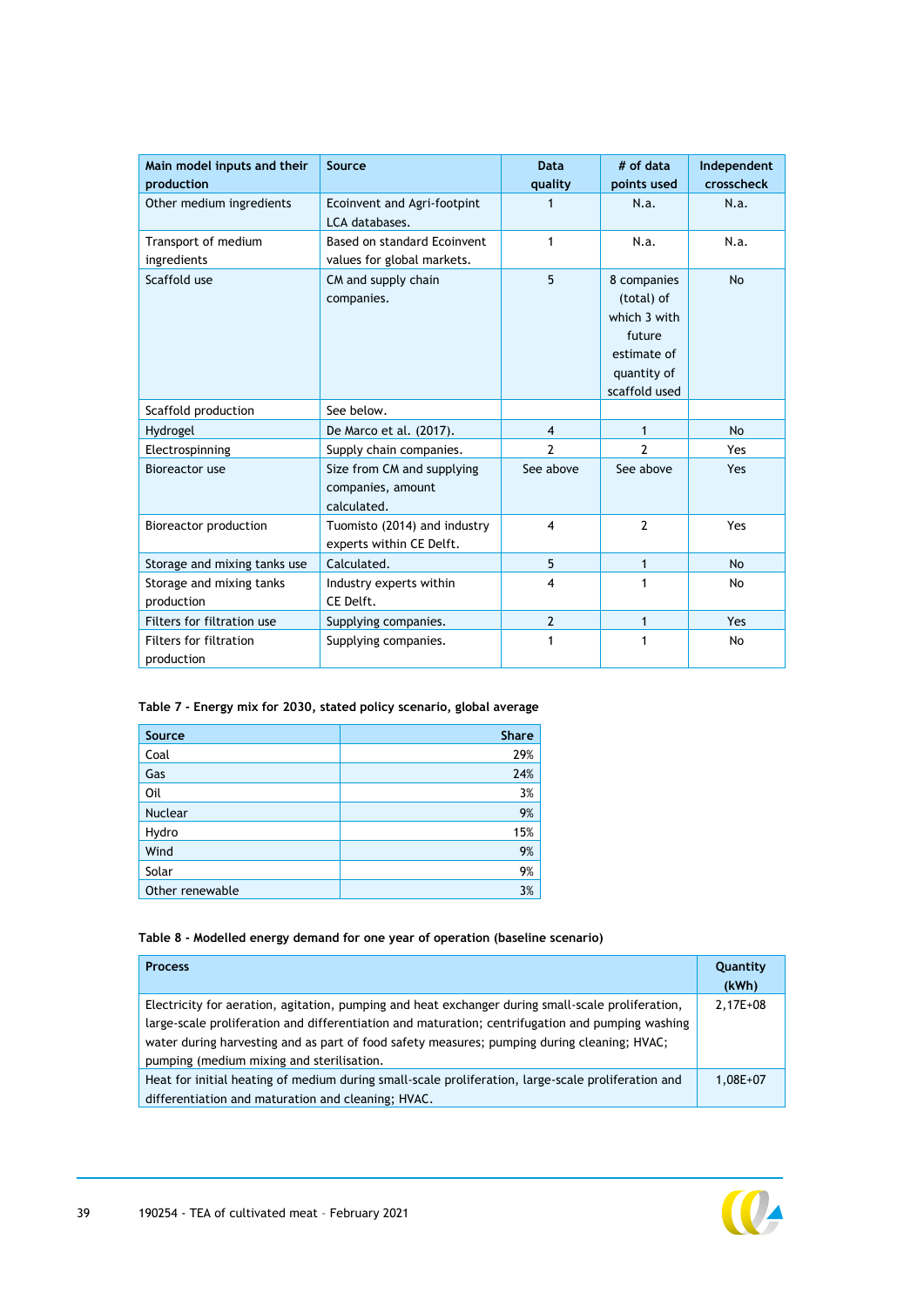# <span id="page-40-3"></span><span id="page-40-2"></span><span id="page-40-0"></span>**B Medium formulation and prices**

## **B.1 Medium formulation and prices per ingredient category**

#### <span id="page-40-1"></span>**Table 9 - High medium**

| Ingredient                               | Weight<br>g/kg CM | <b>Prices</b><br>\$/kg ingredient | <b>Total costs</b><br>\$/kg CM |
|------------------------------------------|-------------------|-----------------------------------|--------------------------------|
| Amino acids (total)                      | 400.0             | 15.13                             | 6.05                           |
| Amino acids from hydrolysate             | 300.0             | 3.50                              | 1.05                           |
| Amino acids from conventional production | 100.0             | 50.00                             | 5.00                           |
| Sugars (total)                           | 400.0             | 25.53                             | 0.68                           |
| Sugars: Glucose                          | 396.0             | 0.70                              | 0.28                           |
| Sugars: Pyruvate                         | 4.0               | 100.00                            | 0.40                           |
| Recombinant proteins                     | 50.0              | 400,000.00                        | 20,000.00                      |
| <b>Salts</b>                             | 160.0             | 2.10                              | 0.34                           |
| Buffering agent                          | 100.0             | 55.00                             | 5.50                           |
| <b>Vitamins</b>                          | 20.0              | 60.00                             | 1.20                           |
| Growth factors                           | 0.001             | 2,391,176,470.59                  | 2,391.18                       |
| Water                                    | 40,000.0          | 0.01                              | 0.40                           |
|                                          |                   |                                   | Total:                         |
| Total (g)                                | 41,130.00         |                                   | 22,405                         |
| Total (L)                                | 41.7              |                                   |                                |

#### **Table 10 - Mid medium**

| Ingredient                               | Weight<br>g/kg CM | <b>Prices</b><br>\$/kg ingredient | <b>Total costs</b><br>\$/kg CM |
|------------------------------------------|-------------------|-----------------------------------|--------------------------------|
| Amino acids (total)                      | 316.2             | 3.69                              | 1.16                           |
| Amino acids from hydrolysate             | 237.2             | 1.18                              | 0.28                           |
| Amino acids from conventional production | 79.1              | 11.18                             | 0.88                           |
| Sugars (total)                           | 77.5              | 2.91                              | 0.06                           |
| Sugars: Glucose                          | 75.5              | 0.53                              | 0.04                           |
| Sugars: Pyruvate                         | 2.0               | 10.00                             | 0.02                           |
| Recombinant proteins                     | 7.1               | 198,919.58                        | 1,406.57                       |
| Salts                                    | 80.0              | 0.46                              | 0.04                           |
| Buffering agent                          | 31.6              | 35.57                             | 1.12                           |
| <b>Vitamins</b>                          | 2.0               | 20.49                             | 0.04                           |
| Growth factors                           | 0.000             | 890, 151, 808. 52                 | 281.49                         |
| Water                                    | 12,649.1          | 0.01                              | 0.13                           |
|                                          |                   |                                   | Total:                         |
| Total (g)                                | 13, 163. 49       |                                   | 1,691                          |
| Total (L)                                | 13.4              |                                   |                                |

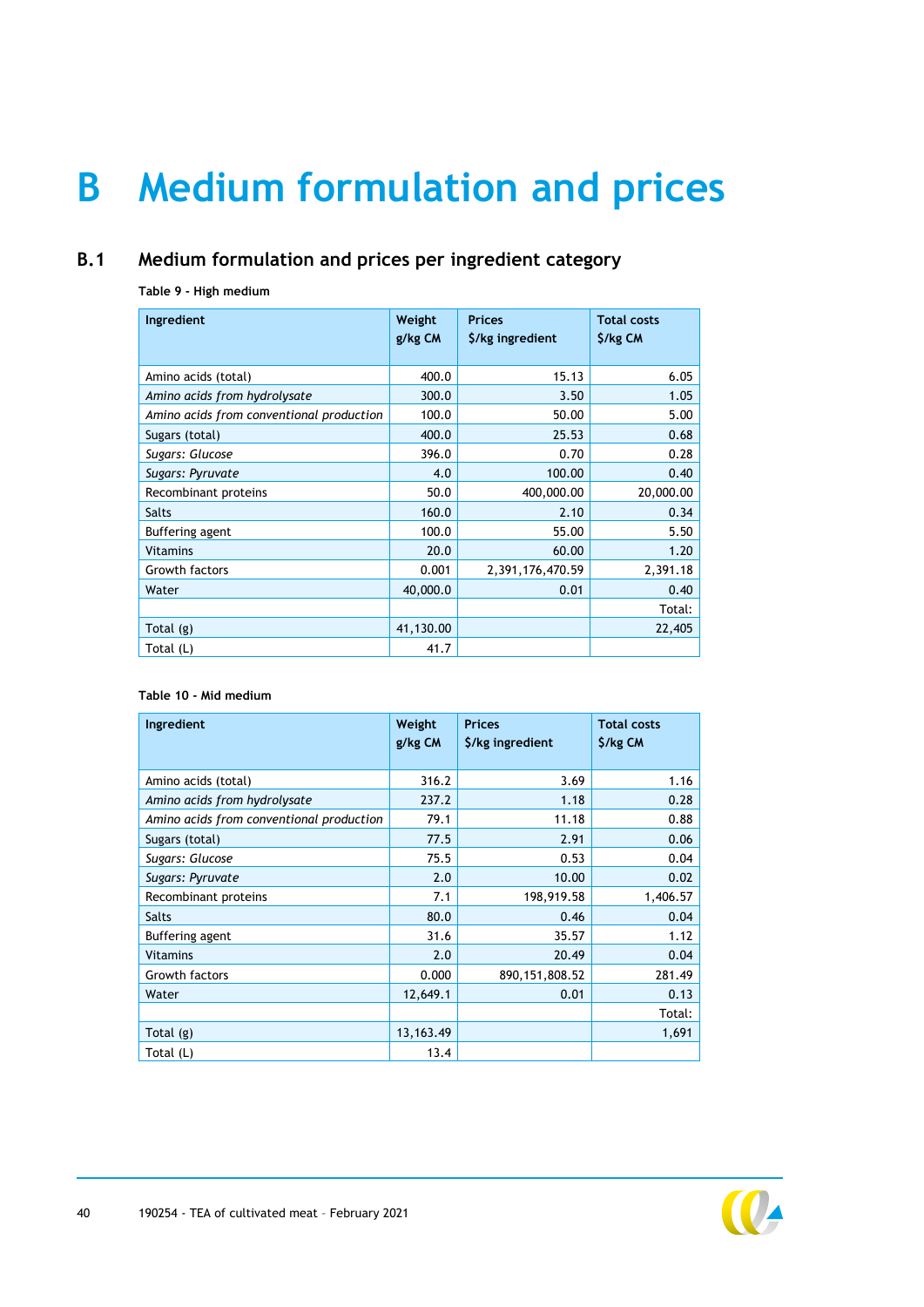#### <span id="page-41-1"></span>**Table 11 - Low medium**

| Ingredient                               | Weight   | <b>Prices</b>    | <b>Total costs</b> |
|------------------------------------------|----------|------------------|--------------------|
|                                          | g/kg CM  | \$/kg ingredient | \$/kg CM           |
| Amino acids (total)                      | 250.0    | 0.93             | 0.23               |
| Amino acids from hydrolysate             | 187.5    | 0.40             | 0.08               |
| Amino acids from conventional production | 62.5     | 2.50             | 0.16               |
| Sugars (total)                           | 15.0     | 0.55             | 0.01               |
| Sugars: Glucose                          | 14.0     | 0.41             | 0.01               |
| Sugars: Pyruvate                         | 1.0      | 1.00             | 0.00               |
| Recombinant proteins                     | 1.0      | 98,922.50        | 98.92              |
| <b>Salts</b>                             | 40.0     | 0.10             | 0.00               |
| Buffering agent                          | 10.0     | 23.00            | 0.23               |
| <b>Vitamins</b>                          | 0.2      | 7.00             | 0.00               |
| Growth factors                           | 0.000    | 331, 372, 549.02 | 33.14              |
| Water                                    | 7,500.0  | 0.01             | 0.08               |
|                                          |          |                  | Total:             |
| Total (g)                                | 7,816.20 |                  | 133                |
| Total (L)                                | 8.0      |                  |                    |

## **B.2 Sources of prices**

<span id="page-41-0"></span>

|                               | Prices (\$/kg) |               |                                                       |  |  |
|-------------------------------|----------------|---------------|-------------------------------------------------------|--|--|
| <b>Components</b>             | Low            | <b>High</b>   | Source                                                |  |  |
| Amino acids (total)           |                |               |                                                       |  |  |
| Amino acids from hydrolysate  | 0.4            | 3.5           | Alibaba <sup>17</sup>                                 |  |  |
| Amino acids from conventional | 2.5            | 50            | Specht                                                |  |  |
| production                    |                |               |                                                       |  |  |
| Sugars (total)                |                |               |                                                       |  |  |
| Sugars: Glucose               | 0.405          | 0.7           | Alibaba <sup>18</sup>                                 |  |  |
| Sugars: Pyruvate              |                | 100           | Alibaba <sup>19</sup>                                 |  |  |
| Recombinant proteins          | 98,923         | 400,000       | Invitria <sup>20</sup> , <sup>21</sup> , Northwestern |  |  |
|                               |                |               | Medicine <sup>22</sup> & Specht (2020)                |  |  |
| <b>Salts</b>                  | 0.1            | 2.1           | Specht (2020)                                         |  |  |
| Buffering agent               | 23             | 55            | Specht (2020) and Alibaba                             |  |  |
| <b>Vitamins</b>               | 7              | 60            | Specht                                                |  |  |
| Growth factors                | 331, 372, 549  | 2,391,176,471 | FGF-b: Orf genetics <sup>23</sup> ; TGF-b§:           |  |  |
|                               |                |               | Qkine <sup>24</sup> and Specht (2020)                 |  |  |
| Water                         | 0.01           | 0.02          | Quote from industry                                   |  |  |

Note: Mid-price is calculated as the geometric mean of low and high price.



<sup>17</sup> [Alibaba.com: 100% Water Soluble Organic Fertilizer 65072-01-7 in Agriculture Amino Acid Protein Hydrolysate](https://dutch.alibaba.com/product-detail/100-water-soluble-organic-fertilizer-65072-01-7-in-agriculture-amino-acid-protein-hydrolysate-62096931171.html?spm=a2700.galleryofferlist.0.0.6d3d7ef8IHzY7o) 

<sup>18</sup> [Alibaba.com: Glucose Syrup,Liquid Glucose](https://dutch.alibaba.com/product-detail/glucose-syrup-liquid-glucose-445767397.html?spm=a2700.galleryofferlist.0.0.625b370cxAC8Nw)

<sup>19</sup> [Alibaba.com: Best price Pyruvic acid CAS 127-17-3](https://dutch.alibaba.com/product-detail/best-price-pyruvic-acid-cas-127-17-3-60836206726.html?spm=a2700.galleryofferlist.0.0.642e2a007OKkVM&s=p) 

<sup>20</sup> https://invitria.com/products/cellastim-s-rhsa/

<sup>21</sup> <https://invitria.com/products/optiferrin-recombinant-human-transferrin/>

<sup>22</sup> <https://labs.feinberg.northwestern.edu/burridge/b8/index.html>

<sup>23</sup> <https://orfgenetics.com/products/fgf-basic-146aa-growth-factor>

<sup>24</sup> <https://qkine.com/product/recombinant-human-tgf-b1-plus-protein/>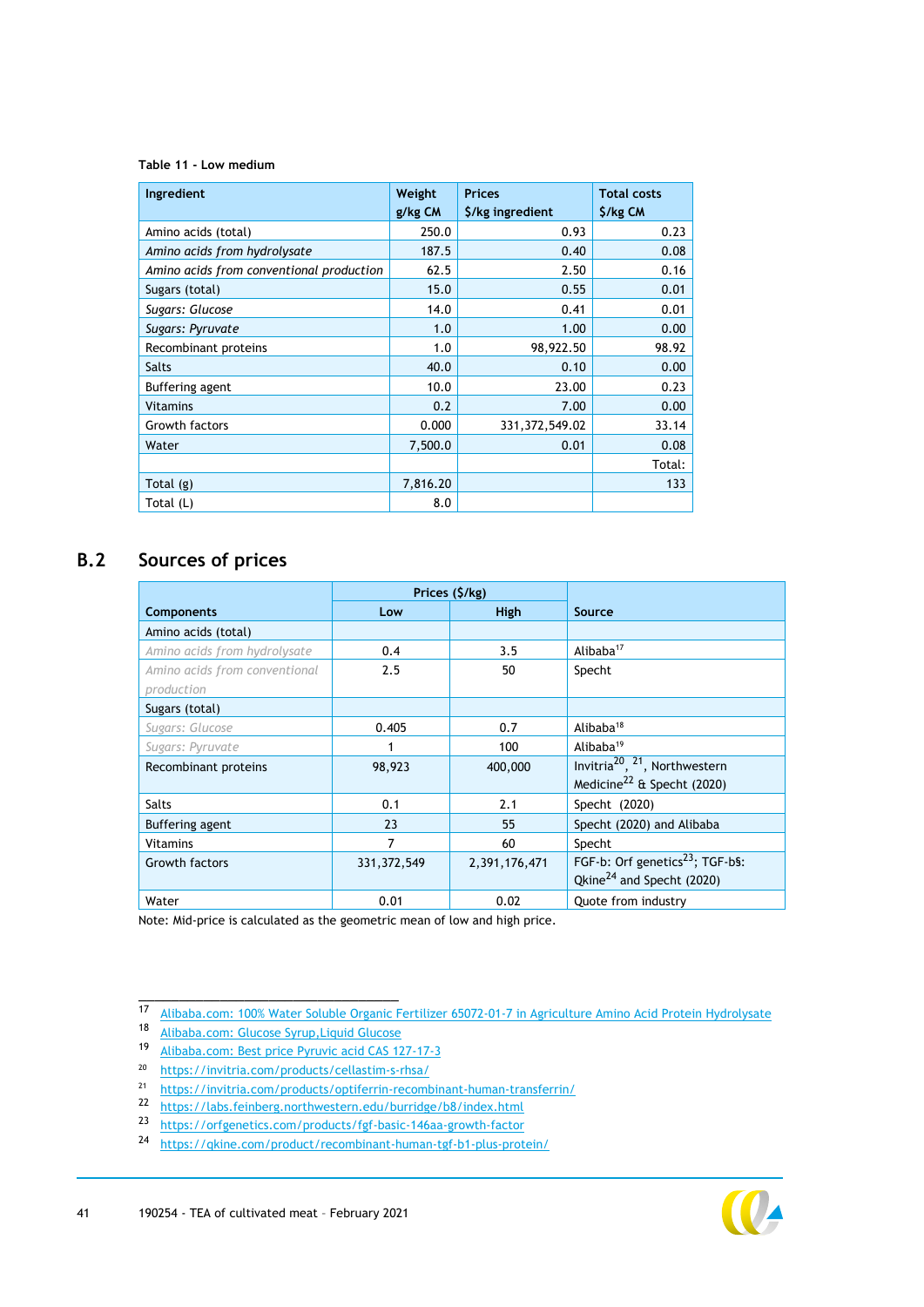# <span id="page-42-0"></span>**C Investment costs and FTE**

| Plant design                     |                                             |                             | <b>Equipment costs</b>                    |                               |                               |  |  |
|----------------------------------|---------------------------------------------|-----------------------------|-------------------------------------------|-------------------------------|-------------------------------|--|--|
| <b>Equipment type</b>            | Pieces of<br>Equipment/<br><b>FTE</b> staff | \$/piece                    | Equipment<br>purchase<br>costs<br>(mln 5) | <b>Installation</b><br>factor | <b>Total costs</b><br>(mln 5) |  |  |
| Perfusion reactor 2,000 l        | 430                                         | 600,000                     | 152                                       | <b>NA</b>                     | 260                           |  |  |
| STR 10,000 l                     | 130                                         | 325,000                     | 24                                        | 3.5                           | 150                           |  |  |
| <b>STR 50 L</b>                  | 107                                         | 90,000                      | 4                                         | 2.2                           | 20                            |  |  |
| Storage and mixing tank 60,000 l | 15                                          | 175,000                     | 3                                         | 3.5                           | 10                            |  |  |
| CIP/SIP                          |                                             |                             | 3.5                                       | 2.2                           | 7.5                           |  |  |
| Total                            |                                             |                             |                                           |                               | 450                           |  |  |
| <b>Staff</b>                     | 200                                         |                             |                                           |                               |                               |  |  |
|                                  |                                             |                             |                                           |                               |                               |  |  |
| Maintenance                      |                                             | ~5% of bare equipment costs |                                           |                               |                               |  |  |

Notes:

— Source: calculations by CE Delft based on conversations with industry experts.

- Installation factors represent industry benchmarks for individual equipment installation costs including placement, instrumentation, piping, electrical, buildings, engineering and contractors. The factors shown are representative of industrial biotechnology (including food) and when combined, represent an overall Lang Factor of around 3, indicating the equipment purchase cost represents about one third of total project costs (Warner Advisors LCC).
- We assume that STR 50 liter are bought as a package, so partly pre-installed.

— CIP is a skid-based system.

Costs for perfusion reactor is based on a benchmark index number, and includes installation costs.

— Values for STR's, storage and mixing tank and CIP/SIP should be considered FEL-1, hence an uncertainty bandwidth of unit costs of -20% to +40%. but prices are conditional on development of steel prices towards 2030. Values for perfusion reactor have a larger uncertainty bandwidth.

— Staffing estimate assumes 24/7 operation in shifts and includes operators, lab, managers, small maintenance (Filters, O-rings, etc). This is based on considerations for capacity and amount of reactors.

— Maintenance excludes small maintenance (filters, O-rings, etc.)

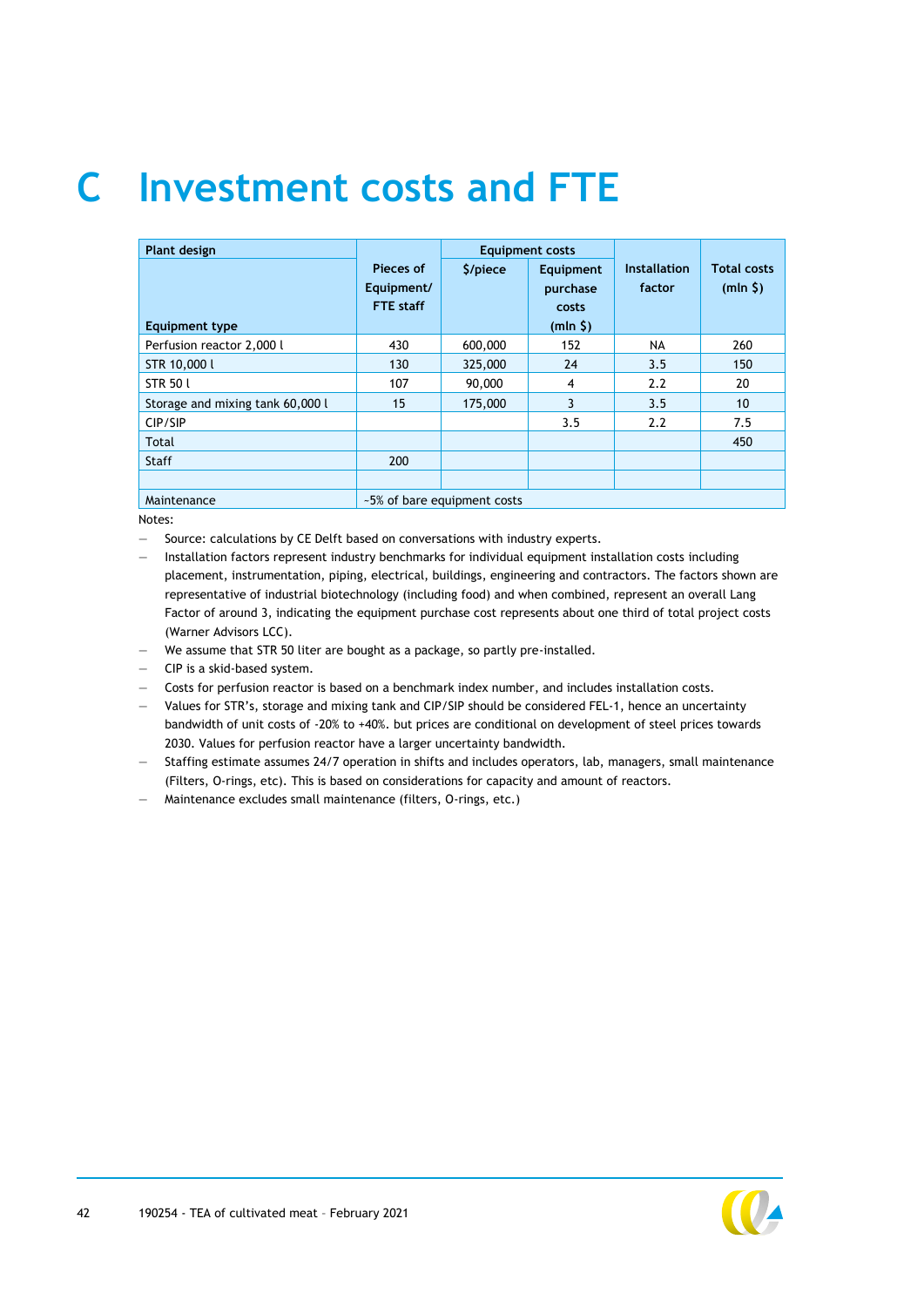# <span id="page-43-0"></span>**D Other costs and prices**

| Input                 | Source             | <b>Unit</b>                   | Value  | Source                                    |
|-----------------------|--------------------|-------------------------------|--------|-------------------------------------------|
| Electricity           | a: mix electricity | \$/kWh                        | 0.095  | Calculations by CE Delft based on PBL,    |
|                       |                    |                               |        | CBS, TNO and RIVM, and data from          |
|                       |                    |                               |        | statistics Netherlands.                   |
| Electricity           | d: mix wind/PV     | \$/kWh                        | 0.084  | Calculations by CE Delft based on Irena   |
|                       |                    |                               |        | (2018, 2020), PBL, CBS, TNO and RIVM,     |
|                       |                    |                               |        | and data from statistics Netherlands.     |
| Heat                  | a: gas             | \$/kWh                        | 0.035  | Calculations by CE Delft based on IEA     |
|                       |                    |                               |        | (2019), PBL, CBS, TNO and RIVM, and data  |
|                       |                    |                               |        | from statistics Netherlands.              |
| <b>Heat</b>           | d: geothermal heat | \$/kWh                        | 0.083  | Calculations by CE Delft based on PBL and |
|                       |                    |                               |        | data from Statistics Netherlands.         |
| Liquid nitrogen       |                    | $\frac{\text{S}}{\text{m}^3}$ | 0.327  | Calculations by CE Delft based on quote   |
|                       |                    |                               |        | from supplier.                            |
| <b>Vials</b>          |                    | \$/piece                      | 0.036  | Calculations by CE Delft based on quote   |
|                       |                    |                               |        | from supplier.                            |
| Sterilization         |                    | \$/piece                      | 225    | Calculations by CE Delft based on quote   |
| filters <sup>25</sup> |                    |                               |        | from supplier.                            |
| Chemicals             |                    | $\frac{1}{2}$ /kg             | 0.30   | Alibaba.com, prices for NaOH.             |
| Water, ultrapure      |                    | 5/1                           | 0.0014 | Value form industry.                      |
|                       |                    |                               |        |                                           |
| Labour                |                    | \$/FTE                        | 100,00 | Value from industry.                      |
| <b>Scaffolds</b>      | Hydrogel (not      | 5/ton                         | 135    | Data from various experts.                |
|                       | electrospun)       |                               |        |                                           |

<sup>25</sup> Please note that 90% of the medium is heat-sterilised and the remaining medium (with concentrated heatsensitive substances) is sterilised using sterilization-grade filters.

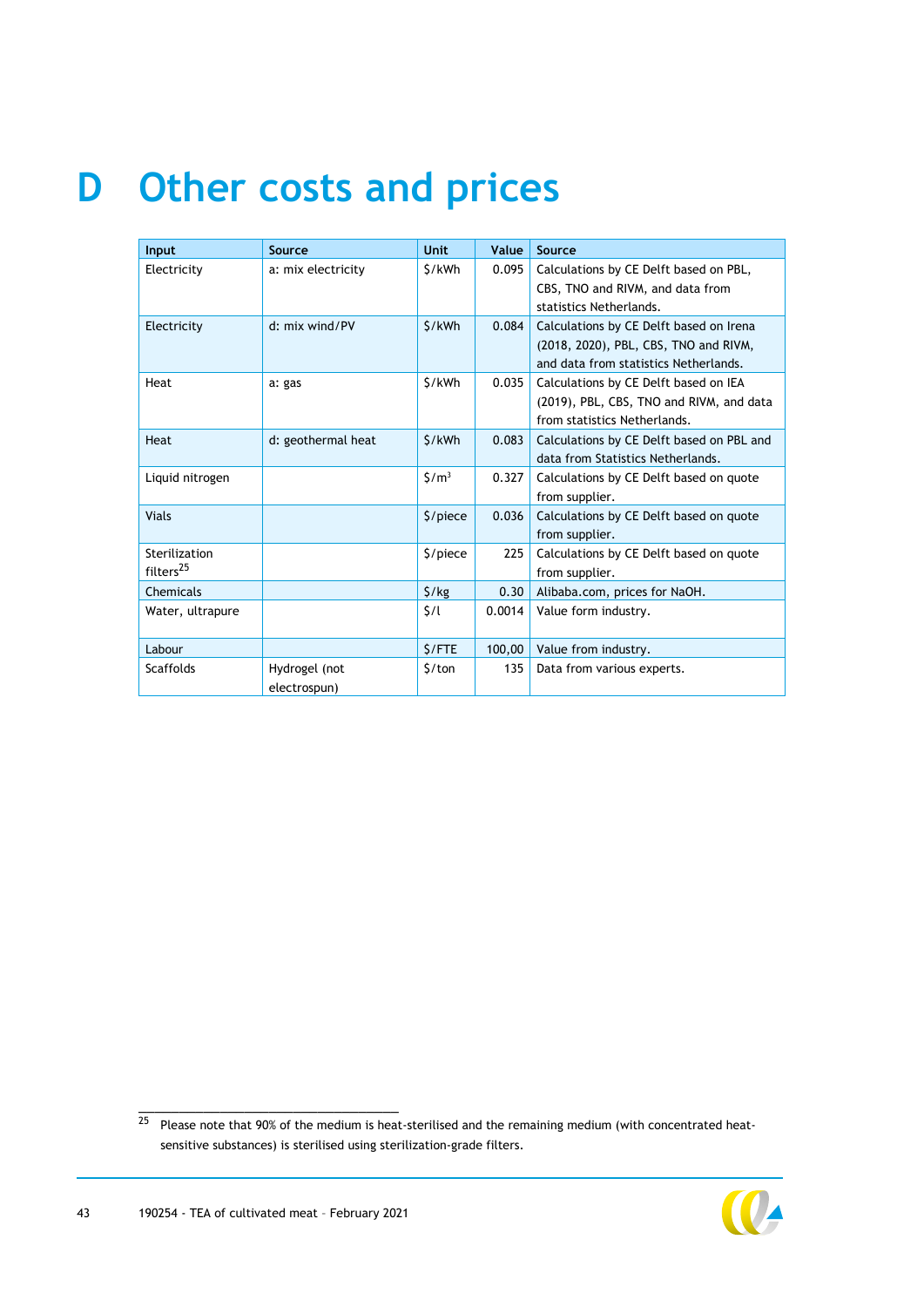# <span id="page-44-0"></span>**E Cost components excluded from the analysis**

The following components are not included in the analysis:

- centrifuge for recycling media;
- cell banking system;
- $-$  air (elevated concentration of  $CO<sub>2</sub>$ ).

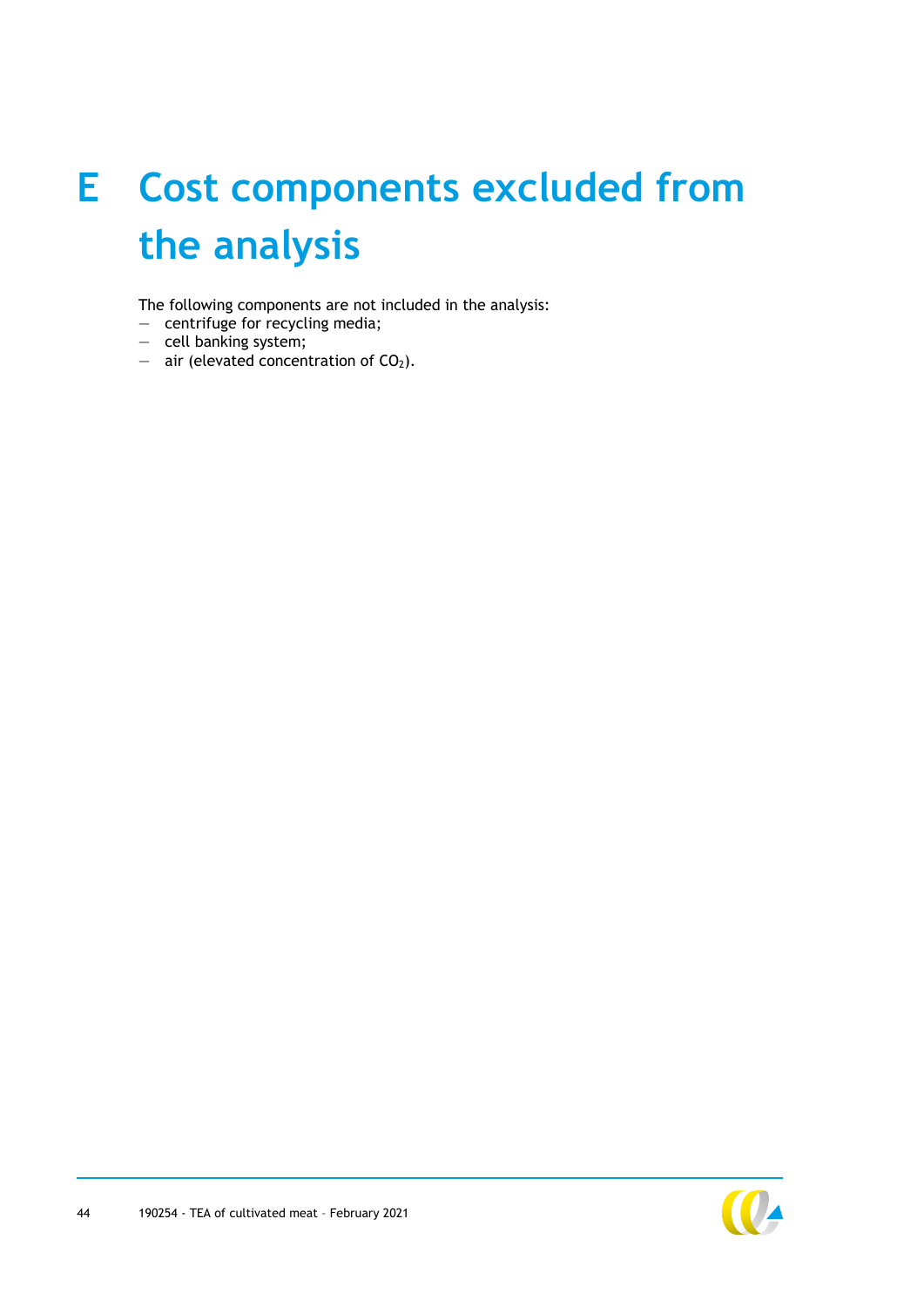## **F Model inputs for Scenarios 7-9**

**Table 12 – Parameters and the relative change in parameters for the different sensitivity analyses**

<span id="page-45-0"></span>

|                                        |                 | A1             | A <sub>2</sub> | <b>B1</b>   | <b>B2</b>              | C <sub>1</sub>         | C <sub>2</sub>         | D <sub>1</sub>      | D <sub>2</sub>      |
|----------------------------------------|-----------------|----------------|----------------|-------------|------------------------|------------------------|------------------------|---------------------|---------------------|
|                                        |                 | <b>Shorter</b> | Longer         | Higher cell | Lower cell             | <b>Smaller cell</b>    | Larger cell            | Low                 | <b>High</b>         |
|                                        |                 | production     | production     | density     | density                | volume                 | volume                 | medium <sup>e</sup> | medium <sup>e</sup> |
|                                        | <b>Baseline</b> | run time       | run time       | (x4: 2E8    | (x10: 5E6              | $(500 \text{ um}^3)^a$ | $(5,000 \text{ um}^3)$ |                     |                     |
|                                        | scenario        | $(-25%;$       | $(+25%;$       | cells/ml)   | cells/ml) <sup>a</sup> |                        |                        |                     |                     |
| <b>Parameters</b>                      | (mid            | 32 days,       | 52 days,       |             |                        |                        |                        |                     |                     |
| changed                                | medium)         | 3 harvests)    | 3 harvests)    |             |                        |                        |                        |                     |                     |
| Amount of production runs <sup>a</sup> | 100%            | 100%           | 100%           | 25%         | 1000%                  | 700%                   | 70%                    | 100%                | 100%                |
| Amount of bioreactors                  |                 |                |                |             |                        |                        |                        |                     |                     |
| (50 L STR)                             | 100%            | 79%            | 121%           | 25%         | 1000%                  | 700%                   | 70%                    | 100%                | 100%                |
| Amount of bioreactors                  |                 |                |                |             |                        |                        |                        |                     |                     |
| (10,000 L STR)                         | 100%            | 85%            | 115%           | 25%         | 992%                   | 692%                   | 69%                    | 100%                | 100%                |
| Amount of bioreactors                  |                 |                |                |             |                        |                        |                        |                     |                     |
| (2,000 L PR)                           | 100%            | 79%            | 121%           | 100%        | 100%                   | 100%                   | 100%                   | 100%                | 100%                |
| Amount of storage and mixing tanks     |                 |                |                |             |                        |                        |                        |                     |                     |
| (60,000 L)                             | 100%            | 100%           | 100%           | 100%        | 760%                   | 760%                   | 100%                   | 100%                | 118%                |
| Electricity for small-scale            |                 |                |                |             |                        |                        |                        |                     |                     |
| proliferation (total) <sup>b</sup>     | 100%            | 99%            | 101%           | 99%         | 126%                   | 118%                   | 99%                    | 100%                | 100%                |
| Heat for small-scale proliferation     |                 |                |                |             |                        |                        |                        |                     |                     |
| $(total)^c$                            | 100%            | 100%           | 100%           | 100%        | 1010%                  | 1119%                  | 100%                   | 51%                 | 356%                |
| Electricity for large-scale            |                 |                |                |             |                        |                        |                        |                     |                     |
| proliferation (total) <sup>b</sup>     | 100%            | 99%            | 101%           | 99%         | 123%                   | 116%                   | 99%                    | 100%                | 100%                |
| Heat for large-scale proliferation     |                 |                |                |             |                        |                        |                        |                     |                     |
| $(total)^c$                            | 100%            | 100%           | 100%           | 100%        | 1007%                  | 979%                   | 100%                   | 67%                 | 271%                |
| Electricity for differentiation and    |                 |                |                |             |                        |                        |                        |                     |                     |
| maturation (total) <sup>b</sup>        | 100%            | 75%            | 125%           | 100%        | 100%                   | 100%                   | 100%                   | 100%                | 100%                |